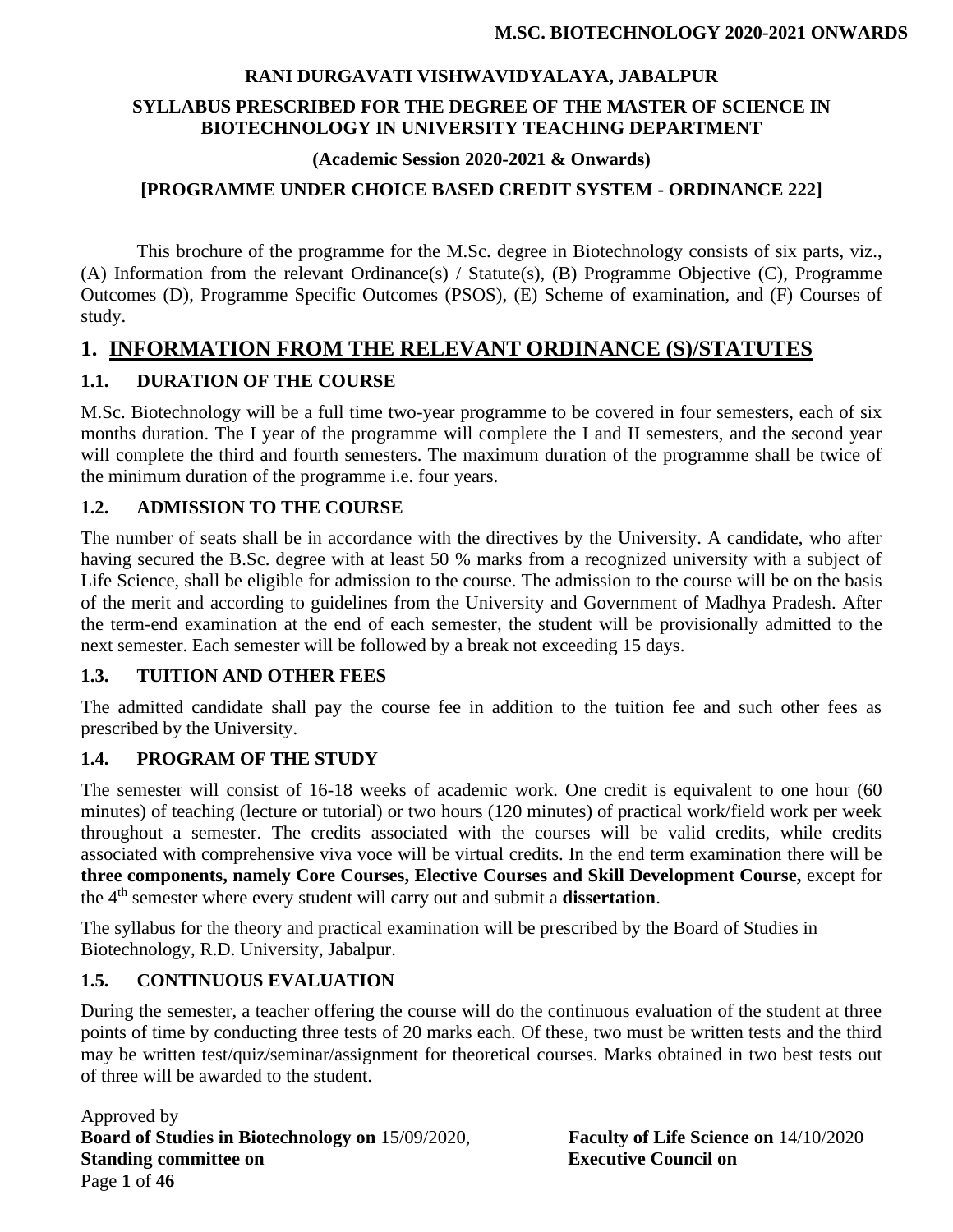### **1.6. ATTENDANCE**

The student, whose attendance is less than 75 %, will not be allowed to appear in the end semester examination and he/she will be declared fail in that semester.

### **1.7. END SEMESTER EXAMINATION:**

There shall be end semester examination at the end of first, second  $\&$  third semester. The semester examination will be held every year normally in December and June or on the dates declared in the academic calendar of the University. A student proceeding to appear in end semester examination will submit through the Head of the Department his / her application on the prescribed form along with required examination fee, etc. to the Registrar of the University. Every student will appear in four respective theory papers and two combined practical examinations in first, second, & third semesters except for the fourth semester. Each student has to appear in end semester examination, otherwise he/she shall be awarded "Ab" grade in that course. In the fourth semester, every student will be allotted dissertation work in lieu of four theory papers. Allotment of the dissertation will be done by a committee comprising of the Dean of Faculty of Life Science, Head of Department of Biological Science, one Professor and one Associate Professor of the Department by rotation according to seniority. The dissertation may be undertaken in UTD or in any of the National laboratories /Institute /Universities /Government approved companies /Industries. In such cases, there will be two supervisors, one from the parent department and another from the place where the student completes his/her dissertation work.

The dissertation will be evaluated by the external examiner who has expertise in the concerned subject. For the purpose of holding viva-voce, the supervisor will be the internal examiner along with the external examiner who has evaluated the dissertation. The scheme of marks for evaluating the various components of the dissertation will be followed as given in the syllabus.

### **1.8. CONDITION FOR A PASS:**

For each course, each student has to appear in at least two tests and end semester examination, otherwise the student will be awarded "Ab" grade. The total marks obtained in end-semester examination, and best of two tests under continuous evaluation will decide the grade in that course. The grading will be made on 10 –point scale as follows:

| Letter<br>Grade | <b>Grade</b><br><b>Points</b> | <b>Description</b>   | <b>Range of</b><br>Marks $(\% )$ |
|-----------------|-------------------------------|----------------------|----------------------------------|
| ∩               | 10                            | <b>Outstanding</b>   | 90-100                           |
| $A+$            | 9                             | <b>Excellent</b>     | 80-89                            |
| A               | 8                             | <b>Very Good</b>     | 70-79                            |
| $B+$            | 7                             | Good                 | 60-69                            |
| B               | 6                             | <b>Above Average</b> | 50-59                            |
| $\mathbf C$     | 5                             | Average              | 40-49                            |
| $\mathbf{P}$    | 4                             | Pass                 | 35-39                            |
| F               | 0                             | Fail                 | $0 - 34$                         |
| Ab              | 0                             | <b>Absent</b>        | <b>Absent</b>                    |

Approved by **Board of Studies in Biotechnology on** 15/09/2020, **Faculty of Life Science on** 14/10/2020 **Standing committee on Executive Council on** Page **2** of **46**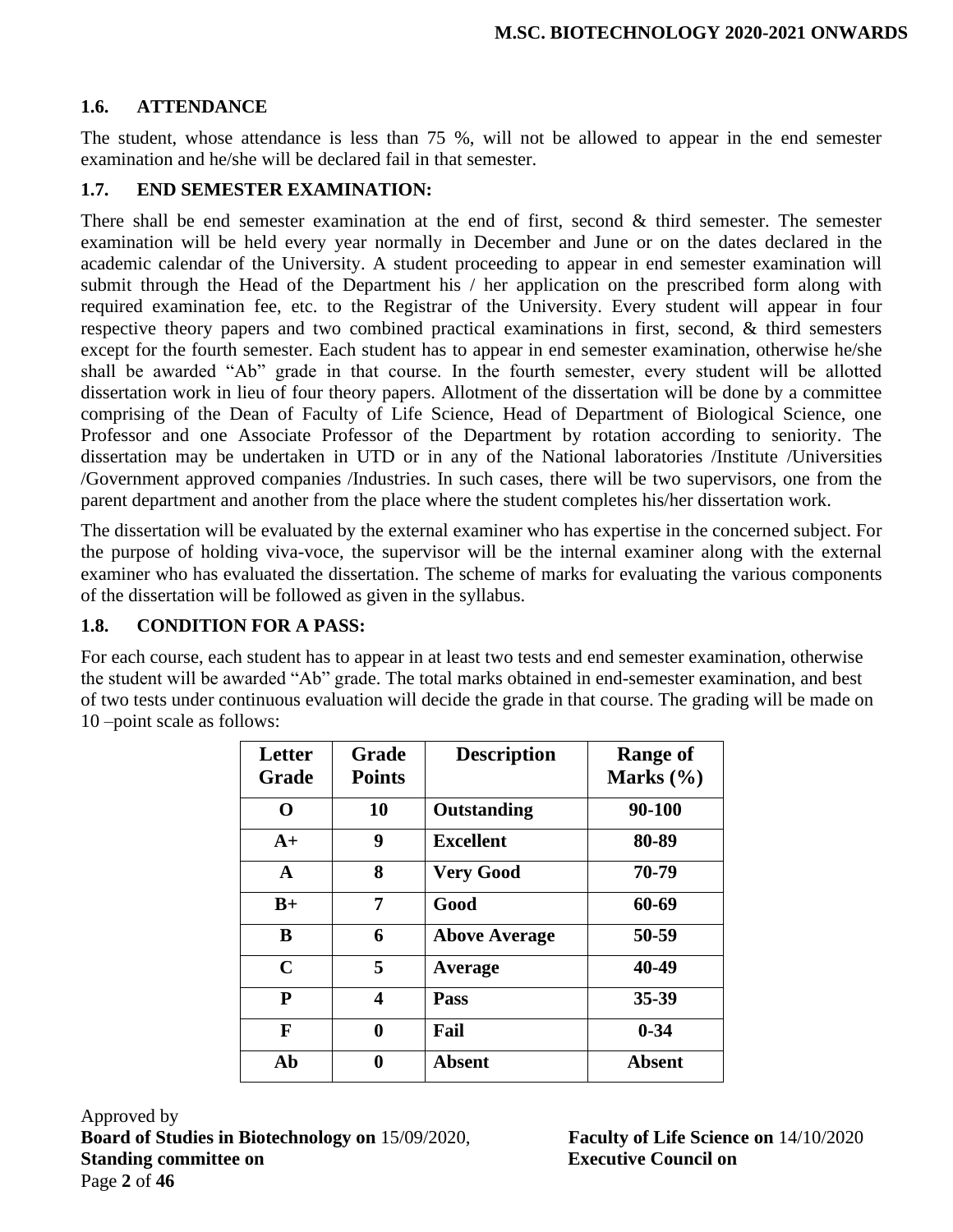For passing the examination in each semester, a candidate must have secured a minimum of 35% marks ("P" Grade: 4 Grade Points) in the course. If the marks obtained by the student in a course are less than the minimum cut-off percentage of marks, then "F" Grade will be awarded. If a student obtains "F" or "Ab" Grade in any course, he/she will be treated to have failed in the course. He/she has to reappear in the examination of the course as and when conducted or arranged by the UTD. Marks obtained earlier in continuous assessment may be carried forward and added to the marks obtained in repeat end semester examination to decide the grade in the repeat course.

The theoretical and practical courses can be repeated whenever offered or arranged by the UTD but within maximum duration of the programme. He/she can avail multiple repeat attempts to pass the course. The student will be promoted to the next semester if he/she secures at least 12 valid credits in a semester. In case the student secures less than 12 valid credits in any semester, then the student will be asked to repeat entire semester and that semester will be treated as zero semester.

The decision of the teacher regarding the evaluation and the grade shall be final. However, a student submits in writing for review of his Marks/Grade to the Head/Director who will place the case before the board of comprehensive viva voce. The decision of the board will be final. Result of review will be declared by the concerned Head/Director. Review is effective only when grade improves. Review will be allowed only if –

- The prescribed fee is paid.
- The candidate applies within 7 days of the declaration of the grade in that course.

**There will be no provision for revaluation.** However the candidates can apply for Re-totaling in one course per semester.

- 1.9. In matters not covered under this Ordinance, general rules of the University shall be applicable.
- 1.10. In case of any dispute/ambiguity, the ruling of the Vice-Chancellor shall be final and binding.

## **2. PROGRAMME OBJECTIVES**

- 2.1. The objective of the Master's Program in Biotechnology is to equip the students to gain conceptual and analytical skills about biological materials, biotechnological tools and techniques.
- 2.2. The program emphasizes to apply knowledge acquired about prokaryotic and eukaryotic cellular processes, structural and genetic manipulation of cellular material and processes, and data processing and interpretation techniques.
- 2.3. The imparting of laboratory training for bioassay protocols of biological materials, their manipulative treatments, emerging tissue culture and genetic recombinant techniques, and bioinformatics databases and tools.
- 2.4. Students will be able to address application skills of biotechnological techniques and tools in fields of biomolecules including enzymes, environment, animals, microbes and plants.

## **3. PROGRAMME OUTCOMES**

The Masters in Biotechnology Program will cater to the expanding demand for skilled manpower, which is equipped with an understanding of modern research protocols and ethics involving both

Approved by **Board of Studies in Biotechnology on** 15/09/2020, **Faculty of Life Science on** 14/10/2020 **Standing committee on** <br>**Executive Council on** Page **3** of **46**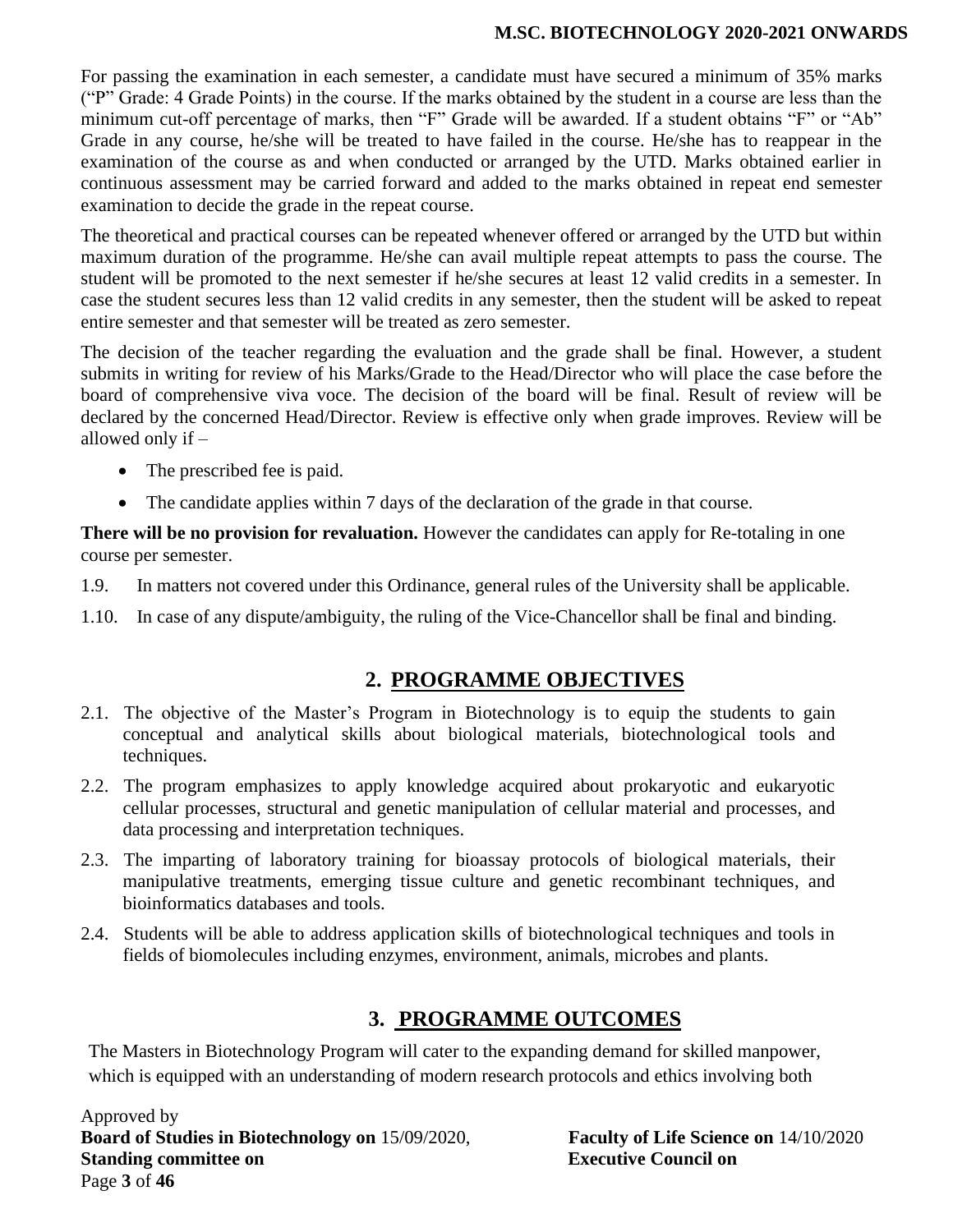cellular and molecular materials from biological entities in alleviation and remediation of energy demands, environmental conservation and management, plant health and yield management, human health including emerging epidemic and pandemic disease loads, and synthesis of multi-functional enzymes, organisms and their survival in nature to maintain natural biodiversity and ecological balance.

A M.Sc. Biotechnology student should be able to independent study and researches related to

- 3.1. Isolation of novel biological material, its assay and multiplication, and manipulation.
- 3.2. Application of modern emerging methodological and analytical tools and techniques in qualitative and quantitative assessment of biological materials and processes.
- 3.3. Extraction of biological molecules and sub-molecules and their biochemical, genetic and molecular characteristics and dynamics.
- 3.4. Designing of bioassay experiments, assessment of their outcomes, their modeling and simulation.
- 3.5. Efficient retrieval of information from national and international biological databases, analysis of retrieved information and contribution to new knowledge.
- 3.6. Integration of up- and down-stream processing of bioassay experiments and their analytical and application assessment.
- 3.7. Undertaking of researches involving genomics, metabolomics, and protemics.
- 3.8. Competition at national and international to pursue career in advanced studies in research and industrial establishments.
- 3.9. Independent documentation and communication of scientific results in the public domain as well as peer-reviewed scientific magazines and journals.
- 3.10. Filing of intellectual property rights to national and international registries.

# **4. PROGRAMME SPECIFIC OUTCOMES (PSOS)**

A successful graduate student will be understand and assess variety of biological entities including structure, metabolism and dynamics. The student will be able to design and execute experiments related to Immunology, Molecular Biology, Recombinant DNA Technology, and bioinformatics. He/ She will be able to pursue independent researches in industrial and research establishment by utilizing his/ her analytical and creative biotechnological skills.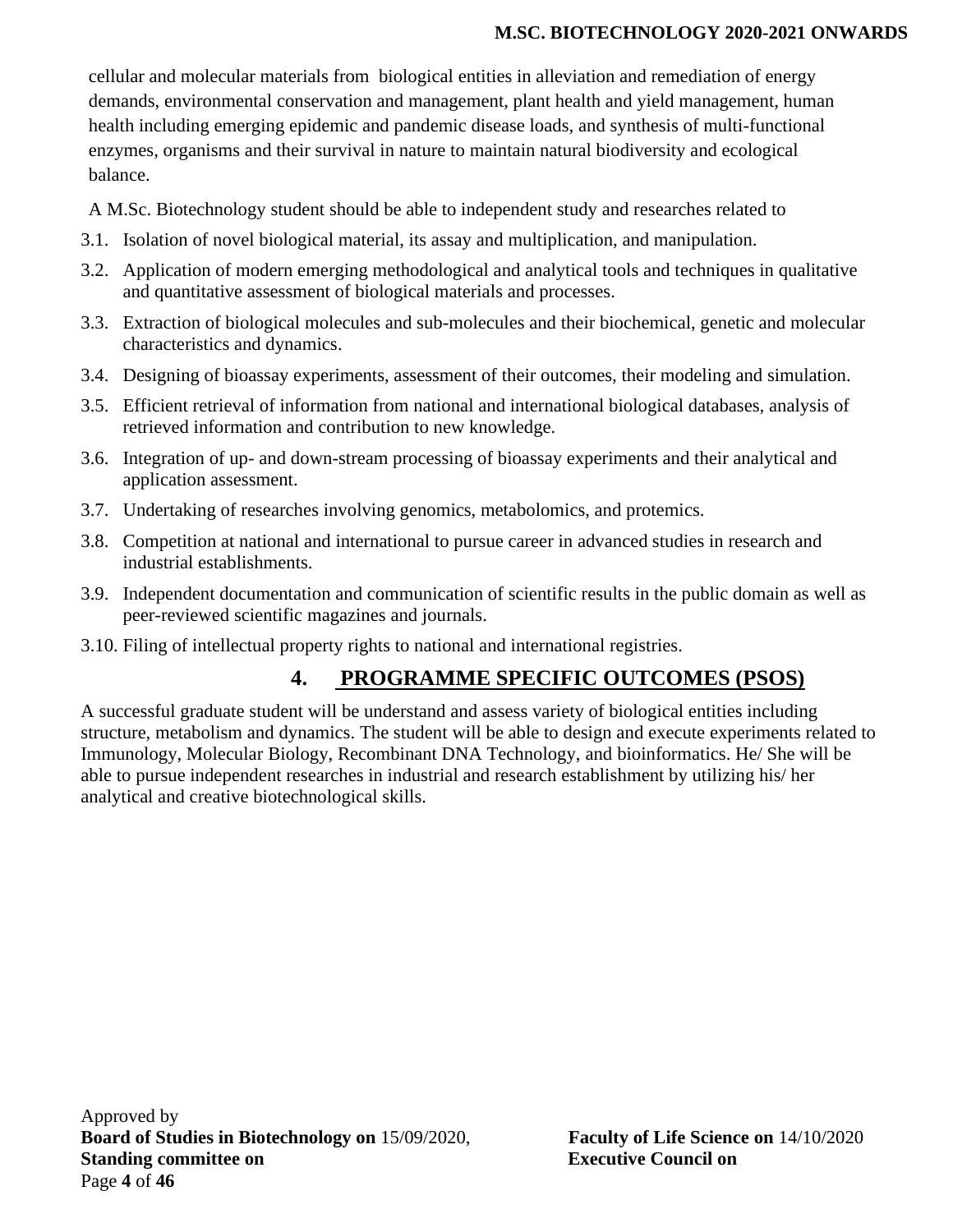## **5. SCHEME OF EXAMINATION**

## **SEMESTER I**

| (A) Continuous evaluation, Theory, Practical |                                                      | <b>Credits</b>          | <b>Maximum Marks</b>                                               |                                       |              |
|----------------------------------------------|------------------------------------------------------|-------------------------|--------------------------------------------------------------------|---------------------------------------|--------------|
|                                              |                                                      |                         | <b>Continuous</b><br><b>Evaluation</b>                             | End<br><b>Semester</b><br><b>Exam</b> | <b>Total</b> |
| <b>Course</b><br>Code                        | <b>Course Title</b>                                  |                         |                                                                    |                                       |              |
| <b>I</b> Core courses                        |                                                      |                         |                                                                    |                                       |              |
| <b>BTC101</b>                                | Cell Biology                                         | 3                       | 40                                                                 | 60                                    | 100          |
| <b>BTC102</b>                                | Animal Cell Science and Techniques                   | 3                       | 40                                                                 | 60                                    | 100          |
| <b>BTC103</b>                                | <b>Microbial Physiology</b>                          | 3                       | 40                                                                 | 60                                    | 100          |
| <b>BTC104</b>                                | Practical based on BTC101 &<br><b>BTC102</b>         | $\overline{\mathbf{4}}$ | 40                                                                 | 60                                    | 100          |
| <b>BTC105</b>                                | Practical based on BTC103 &<br><b>BTE101/ BTE102</b> | $\overline{\mathbf{4}}$ | 40                                                                 | 60                                    | 100          |
|                                              | II Electives courses (Any one to choose)             |                         |                                                                    |                                       |              |
| <b>BTE101</b>                                | <b>Biomolecules</b>                                  | 3                       | 40                                                                 | 60                                    | 100          |
| <b>BTE102</b>                                | Bioenergetics and Intermediary<br>Metabolism         |                         |                                                                    |                                       |              |
|                                              | <b>III Skill Development course</b>                  |                         |                                                                    |                                       |              |
| <b>BTS101</b>                                | Skill Development module 1                           | $\overline{2}$          | <b>Grade Point will be provided</b><br>by Skill Development Centre |                                       |              |
| Total valid credits                          |                                                      | 22                      |                                                                    |                                       |              |

| (B) Comprehensive viva voce (virtual credits) |  |  |  |
|-----------------------------------------------|--|--|--|
|-----------------------------------------------|--|--|--|

## **SEMESTER II**

Approved by **Board of Studies in Biotechnology on** 15/09/2020, **Faculty of Life Science on** 14/10/20220<br>**Standing committee on Executive Council on Standing committee on** Page **5** of **46**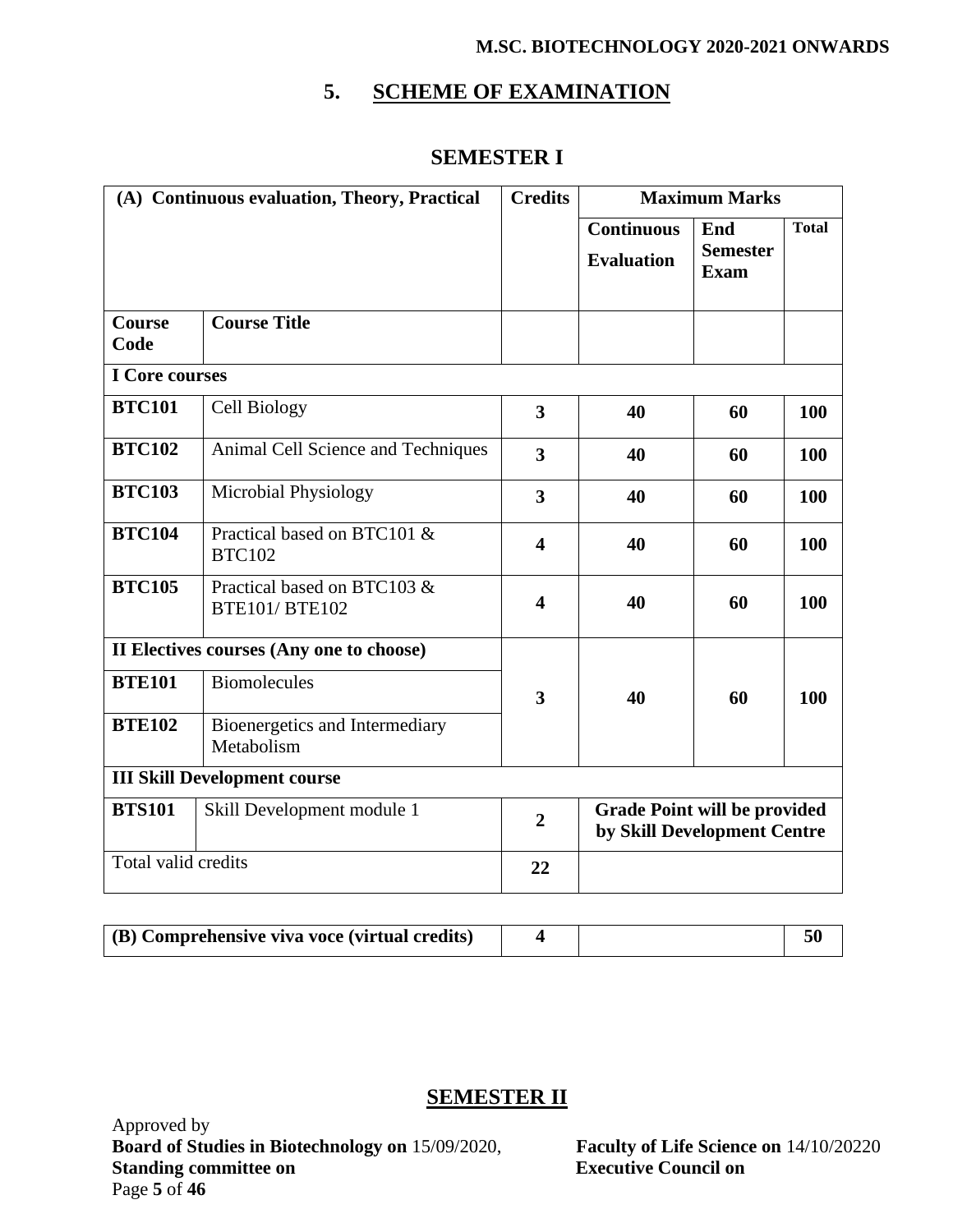|                       | (A) Continuous evaluation, Theory, Practical          | <b>Credits</b>          | <b>Maximum Marks</b>                                               |                                       |              |
|-----------------------|-------------------------------------------------------|-------------------------|--------------------------------------------------------------------|---------------------------------------|--------------|
|                       |                                                       |                         | <b>Continuous</b><br><b>Evaluation</b>                             | End<br><b>Semester</b><br><b>Exam</b> | <b>Total</b> |
| <b>Course</b><br>Code | <b>Course Title</b>                                   |                         |                                                                    |                                       |              |
| I Core courses        |                                                       |                         |                                                                    |                                       |              |
| <b>BTC201</b>         | Molecular Biology                                     | 3                       | 40                                                                 | 60                                    | <b>100</b>   |
| <b>BTC202</b>         | Macromolecules & Basic<br>Enzymology                  | 3                       | 40                                                                 | 60                                    | 100          |
| <b>BTC203</b>         | Biostatistics & Computer<br>Application               | $\overline{\mathbf{3}}$ | 40                                                                 | 60                                    | <b>100</b>   |
| <b>BTC204</b>         | Practical based on BTC201 &<br><b>BTC202</b>          | $\overline{\mathbf{4}}$ | 40                                                                 | 60                                    | 100          |
| <b>BTC205</b>         | Practical based on BTC203 &<br>BTE201/ BTE202/ BTE203 | $\overline{\mathbf{4}}$ | 40                                                                 | 60                                    | 100          |
|                       | II Electives courses (Any one to choose)              |                         |                                                                    |                                       |              |
| <b>BTE201</b>         | Biology of the Immune System                          |                         |                                                                    |                                       |              |
| <b>BTE202</b>         | Resource utilization and conservation                 | 3                       | 40                                                                 | 60                                    | 100          |
| <b>BTE203</b>         | Microbial Metabolism                                  |                         |                                                                    |                                       |              |
|                       | <b>III Skill Development course</b>                   |                         |                                                                    |                                       |              |
| <b>BTS201</b>         | Skill Development module 2                            | $\overline{2}$          | <b>Grade Point will be provided</b><br>by Skill Development Centre |                                       |              |
| Total valid credits   |                                                       | 22                      |                                                                    |                                       |              |

| (B) Comprehensive viva voce (virtual credits) |  |  |
|-----------------------------------------------|--|--|
|                                               |  |  |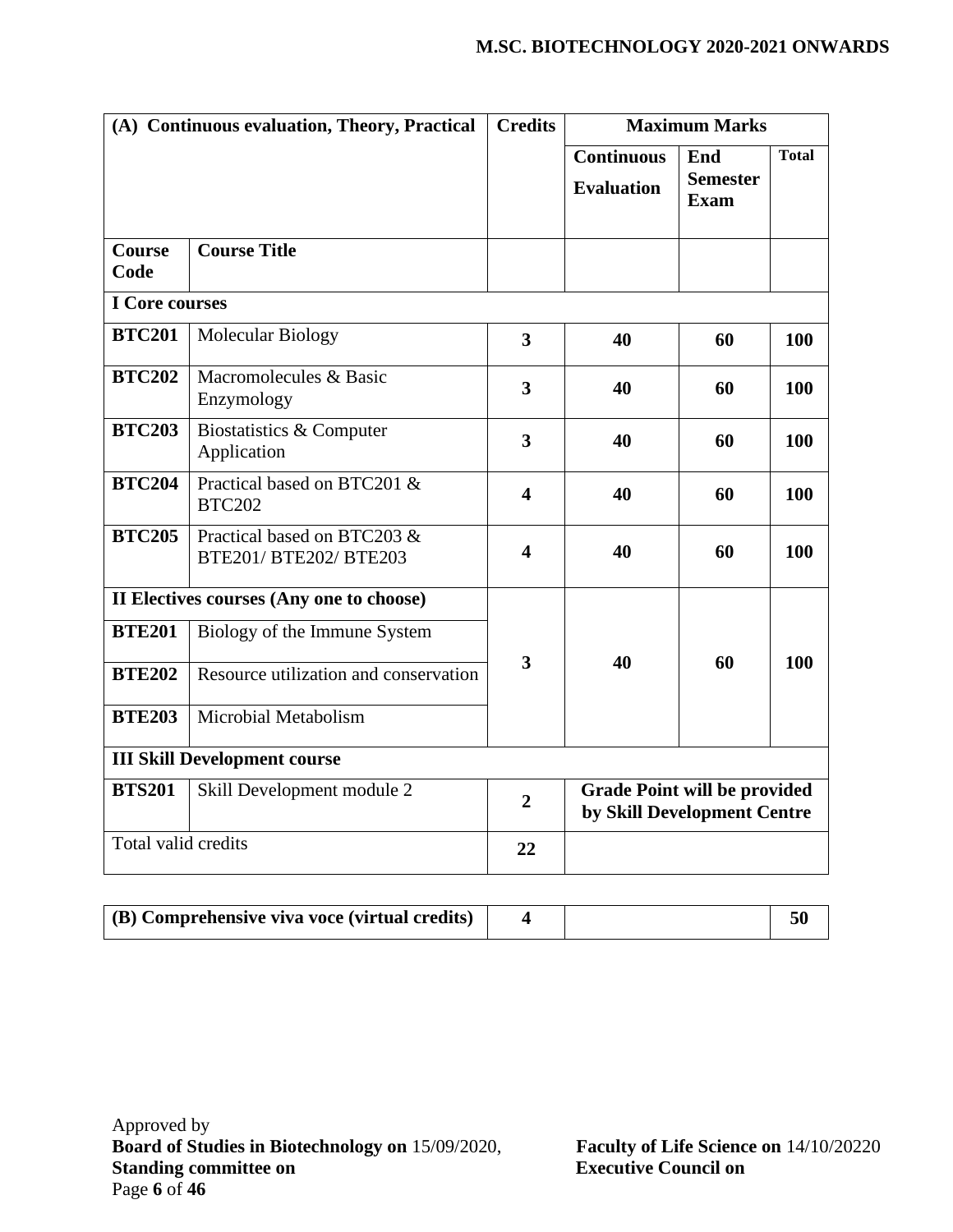| (A)                    | Continuous evaluation, Theory,                                          | <b>Credits</b>          |                                                                    | <b>Maximum Marks</b>                  |              |  |
|------------------------|-------------------------------------------------------------------------|-------------------------|--------------------------------------------------------------------|---------------------------------------|--------------|--|
| <b>Practical</b>       |                                                                         |                         | Continuous<br><b>Evaluation</b>                                    | End<br><b>Semester</b><br><b>Exam</b> | <b>Total</b> |  |
| <b>Course</b>          | <b>Course Title</b>                                                     |                         |                                                                    |                                       |              |  |
| Code                   |                                                                         |                         |                                                                    |                                       |              |  |
| I Core courses         |                                                                         |                         |                                                                    |                                       |              |  |
| <b>BTC301</b>          | <b>Environmental Biotechnology</b>                                      | 3                       | 40                                                                 | 60                                    | 100          |  |
| <b>BTC302</b>          | Genetic Engineering                                                     | 3                       | 40                                                                 | 60                                    | <b>100</b>   |  |
| <b>BTC303</b>          | <b>Plant Biotechnology</b>                                              | 3                       | 40                                                                 | 60                                    | 100          |  |
| <b>BTC304</b>          | Practical based on BTC301 &<br><b>BTC302</b>                            | $\overline{\mathbf{4}}$ | 40                                                                 | 60                                    | 100          |  |
| <b>BTC305</b>          | Practical based on BTC303 &<br>BTE301/ BTE302/ BTE303/<br><b>BTE304</b> | 4                       | 40                                                                 | 60                                    | 100          |  |
|                        | II Electives courses (Any one to choose)                                |                         |                                                                    |                                       |              |  |
| <b>BTE301</b>          | <b>Advanced Molecular Biology</b>                                       |                         |                                                                    |                                       |              |  |
| <b>BTE302</b>          | <b>Agricultural Microbiology</b>                                        | 3                       | 40                                                                 | 60                                    | 100          |  |
| <b>BTE303</b>          | Bioprocess Engineering and<br>Technology                                |                         |                                                                    |                                       |              |  |
| <b>BTE304</b>          | Biotechnology                                                           |                         |                                                                    |                                       |              |  |
|                        | <b>III Skill Development course</b>                                     |                         |                                                                    |                                       |              |  |
| <b>BTS301</b>          | Skill Development module 3                                              | $\overline{2}$          | <b>Grade Point will be provided</b><br>by Skill Development Centre |                                       |              |  |
| Total valid credits    |                                                                         | 22                      |                                                                    |                                       |              |  |
| <b>(B)</b><br>credits) | Comprehensive viva voce<br><i>(virtual)</i>                             | $\overline{\mathbf{4}}$ |                                                                    |                                       | 50           |  |

\*Both (A – Core courses; One Elective course and Skill Development modules)  $\&$  (B) are compulsory components of a semester. The grades awarded in the comprehensive Viva-voce shall be shown separately in the Grade Sheet.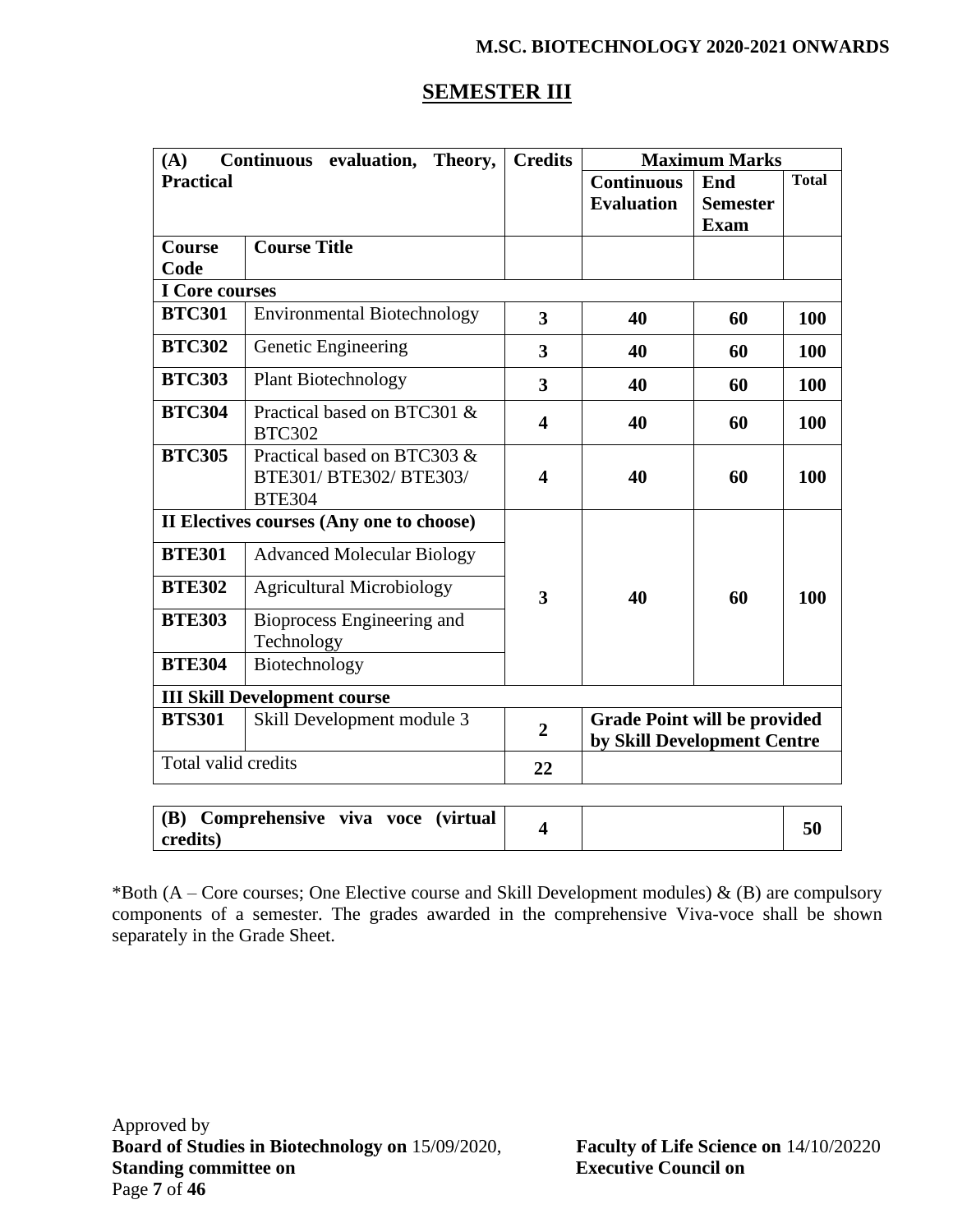### **SEMESTER IV**

| (A) DISSERTATION                            | <b>Credits</b> | <b>Maximum</b><br><b>Marks</b> |
|---------------------------------------------|----------------|--------------------------------|
| A. Valuation                                |                |                                |
| (i)<br>Language & Presentation              |                | <b>300</b>                     |
| Review of Literature<br>(ii)                | 18             |                                |
| (iii)<br>Methodology                        |                |                                |
| Analysis & interpretation of Result<br>(iv) |                |                                |
| <b>B. Viva-Voce</b><br><b>EXTERNAL</b>      |                | 50                             |
| <b>INTERNAL</b><br>C. Viva-Voce             |                | 50                             |
| <b>Total</b>                                |                | 400                            |

| (B) Comprehensive viva voce (virtual) | 50 |
|---------------------------------------|----|
| credits)                              |    |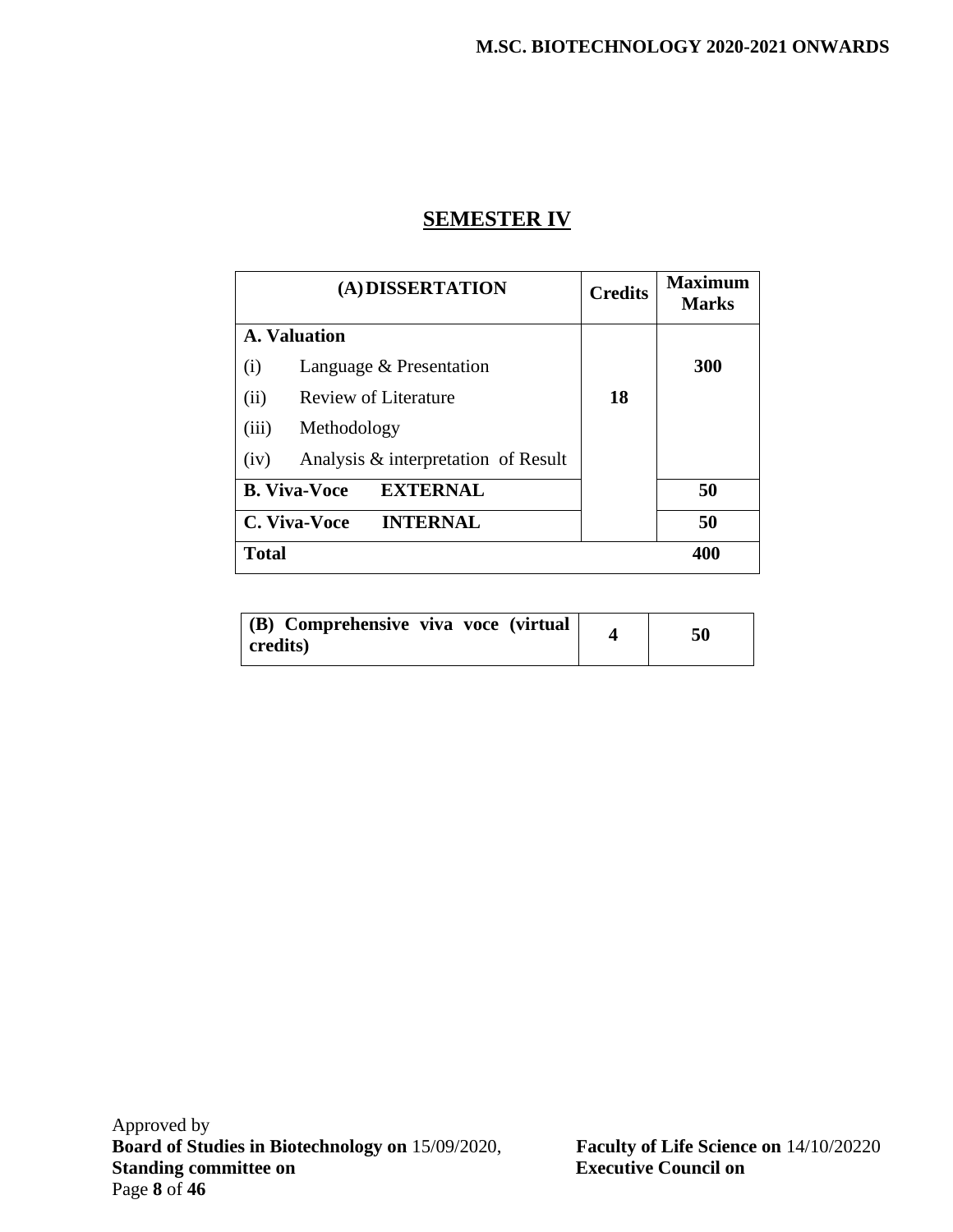# **6. COURSES OF STUDY FIRST – SEMESTER CORE COURSE CODE BTC101: CELL BIOLOGY (COURSE CREDITS =03)**

#### **Course Objectives:**

The course aims to facilitate the learners an in-depth understanding of structure and function of cell, its components and transport across various organelles. Empowering the learners with different tool and techniques of cell biology, it will provide deep understanding of cellular aspect of mechanism of signal transduction, cell cycle and cancer.

#### **Course Learning Outcomes:**

- CO1: Understanding of structure of prokaryotic and eukaryotic cell, and application of knowledge of microscopic techniques for cell study.
- CO2: Knowledge of functional integrity and structure of different cell organelles and transport of ions, nutrients and macromolecules across membranes.
- CO3: Knowledge about signal transduction pathway with understanding of different type of receptors and signaling molecules.
- CO4: Conceptualization of cell cycle, cell division and cell death. Deep understanding of events of mitosis, apoptosis, embryonic stem cells and therapeutic cloning.
- CO5: Knowledge about biology of cancer and its causes. Understanding of oncogenes, tumor suppressor gene, tumor viruses and molecular approach of cancer treatment.

### **COURSE CONTENTS**

### **UNIT- I**

Diversity of cell size and shape, cell theory, cell theory. Structure of prokaryotic and eukaryotic cells, isolation of cells, microscopic techniques for study of cells.

### **UNIT- II**

Cellular organelles, plasma membrane, mitochondria, chloroplast, nucleus their structural organization, transport of nutrients ions and macromolecules across membranes.

### **UNIT- III**

Cell signaling- signaling molecule and their receptors, functions of cell surface receptors, Intracellular signal transduction pathway, signaling networks.

### **UNIT-IV**

The cell cycle and cell death and cell renewal; Eukaryotic cell cycle, Events of mitotic phase, meiosis and fertilization. Programmed cell death, stem cells and embryonic stem cells and therapeutic cloning.

### **UNIT- V**

Cancer: Development and causes of cancer, Tumor Viruses, Oncogenes, Tumor suppressor genes, Cancer treatment- molecular approach.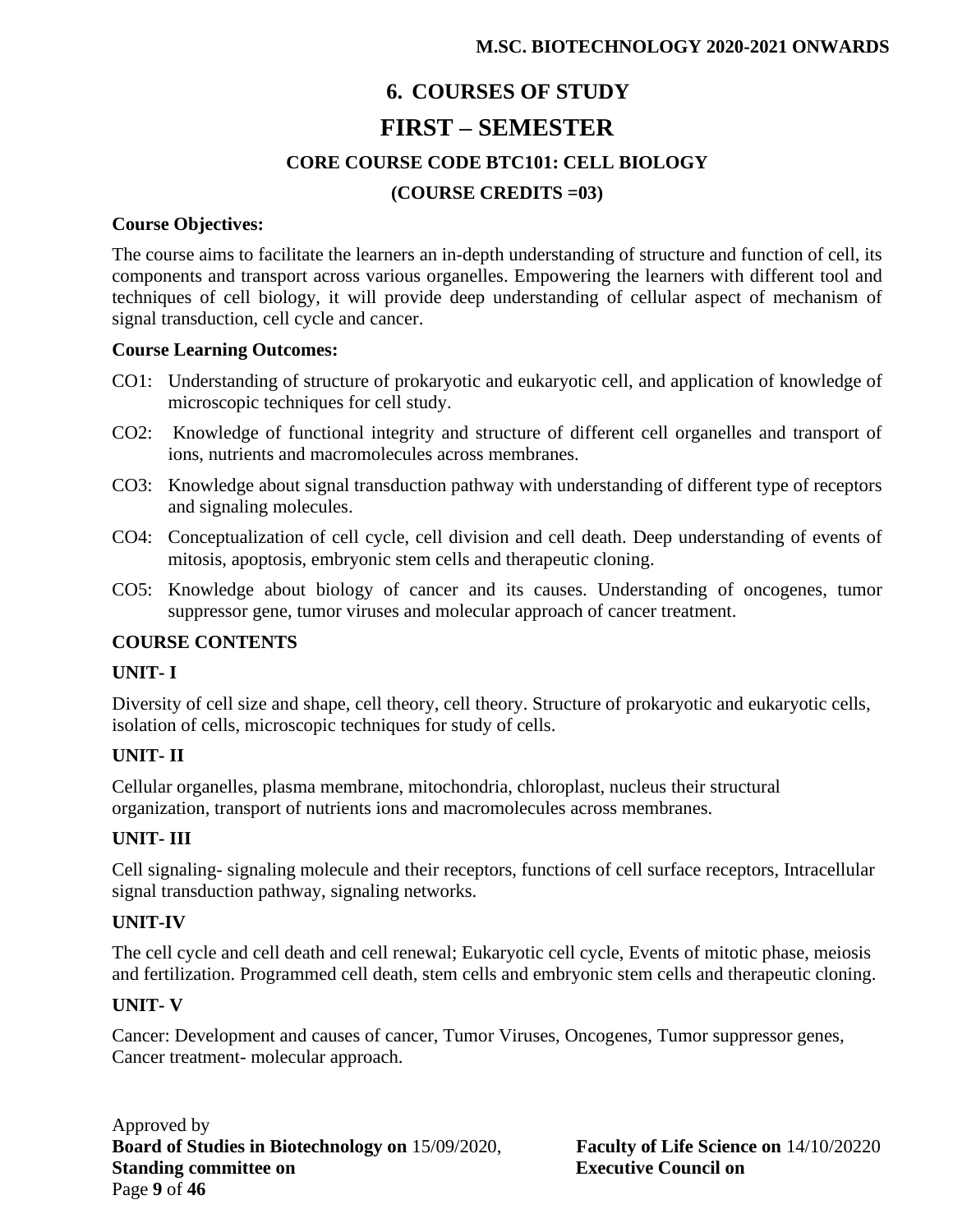### **Recommended Books**

- 1. Molecular Biology of Cell, Alberts, B. et al.
- 2. Molecular Cell Biology, Lodish et al.
- 3. Reproduction in Eukaryotic cells, DM Prescott, Academic Press.
- 4. Developmental Biology, SF Gilbert, Sinauer Associates Inc.
- 5. Cell in Development and Inheritance, EB Wilson, MacMilan NewYork.
- 6. The Coiled Spring, Ethan Bier, Cold Spring Harbor Press.
- 7. Fertilization, FT Longo, Chapman and Hall.
- 8. Molecular Biology of Steroid and Nuclear Hormone Receptors, LP Freedman,

Birkhuse

**---------------------------------------------------------------------------------------------------------------------**

# **CORE COURSE CODE BTC102: ANIMAL CELL SCIENCE AND TECHNIQUES (COURSE CREDITS =03)**

### **Course Objectives:**

The course aims to empower the learners with knowledge and techniques of Animal cell science for in vitro cell culture and its application in formation of various cell culture products for research laboratory to industrial uses.

### **Course Learning Outcomes:**

- CO1: Understanding the basic structure and organization of animal cell; equipment's and materials for animal cell culture technology; primary and established cell lines cultures; introduction and function of the balanced salt solutions and simple growth medium, serum and supplements; role of carbon dioxide in to the culture.
- CO2: Learning the different parameters, i.e. viability and cytotoxicity; biology and characterization of the cultured cells and basic techniques of cultured cells like disaggregation of tissue and primary culture; maintenance of cell culture.
- CO3: Knowledge about various techniques like Scaling up of animal cell culture, cell synchronization, cell cloning and micro-manipulation, cell transformation.
- CO4: Understanding the application of animal cell cultures, stem cell cultures, cell culture based vaccines, somatic cell genetics.
- CO5: Conceptualize the application of Organ and histotypic culture, measurement of cell death, apoptosis, three dimensional culture and tissue engineering.

### **COURSE CONTENTS**

### **UNIT-I**

Structure and organization of animal cell; equipments and materials for animal cell culture

technology; primary and established cell lines cultures; introduction to the balanced salt solutions and simple growth medium; brief account of chemical, physical and metabolic functions of different constituents of culture medium; role of carbon dioxide, serum and supplements.

Approved by **Board of Studies in Biotechnology on** 15/09/2020, **Faculty of Life Science on** 14/10/20220 **Standing committee on Executive Council on** Page **10** of **46**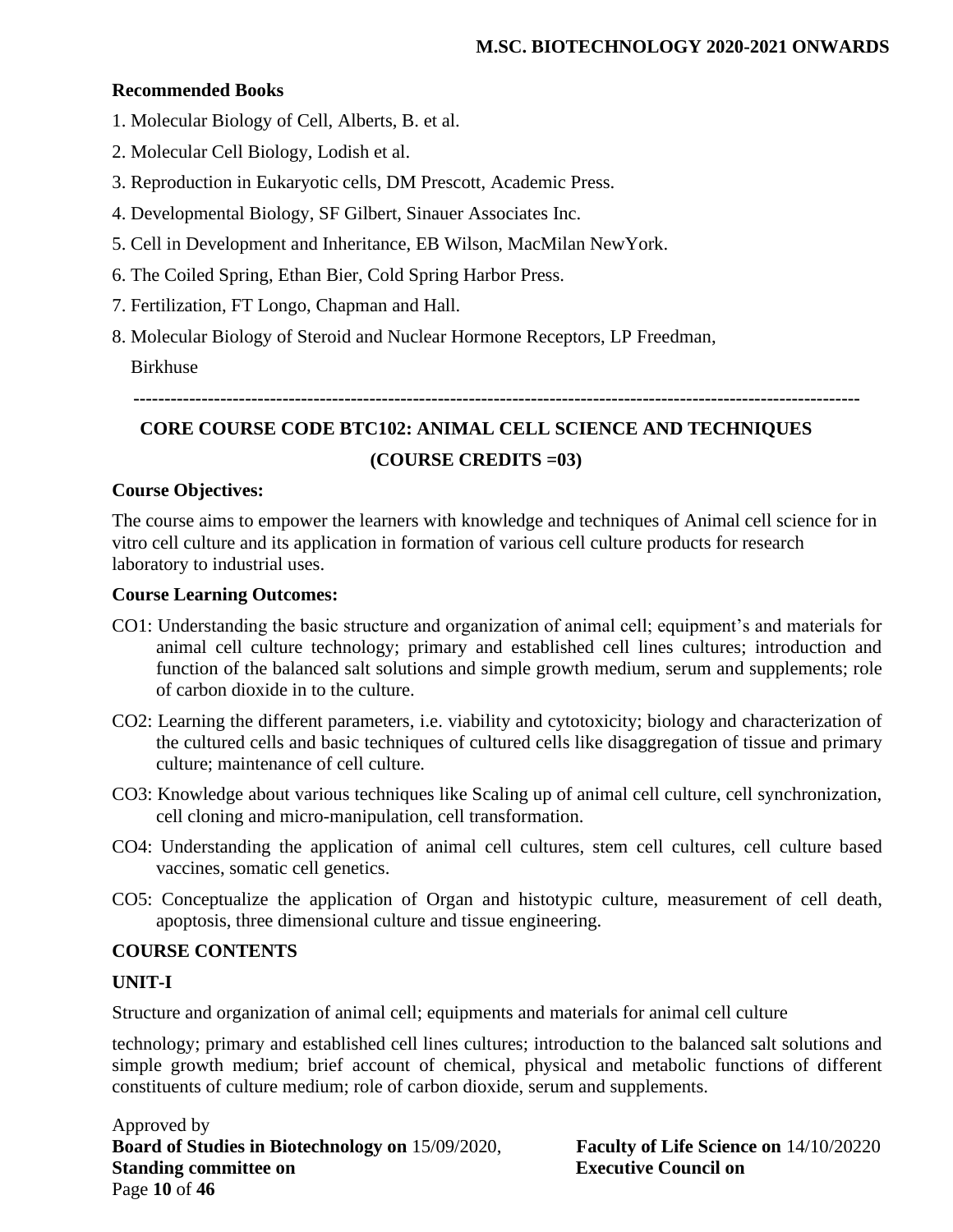### **UNIT-II**

Serum and protein free defined media and their application, measurement of viability and cytotoxicity; biology and characterization of the cultured cells, measuring parameters of growth; basic techniques of mammalian cell culture in vitro; disaggregation of tissue and primary culture; maintenance of cell culture; cell separation.

### **UNIT-III**

Scaling up of animal cell culture, cell synchronization, cell cloning and micro-manipulation, cell transformation.

### **UNIT-IV**

Application of animal cell cultures, stem cell cultures, embryonic stem cells and their applications, cell culture based vaccines, somatic cell genetics.

### **UNIT-V**

Organ and histotypic culture, measurement of cell death, apoptosis, three dimensional culture and tissue engineering.

### **Recommended Books:**

1. Culture of Animal Cells (3rd Edition), R. lan Freshmney. Wiley-Liss.

2. Animal Cell Culture-Practical Approach, (Ed) John R.W. Masters, Oxford.

3. Cell Growth and Division' A Practical Approach. (Ed.) R. Basega, IRL Press.

4. Cell Culture Lab Fax. (Eds). M. Buller & M. Dawson, Bios Scientific Publication Ltd. Oxford.

5. Animal Cell Culture Techniques. (Ed.) Martin Clynes, Springer.

6. Methods in Cell Biology, Vol. 57, Animal Cell Culture Methods, (Ed.) Jenni P. Mather and David Barnes,

**---------------------------------------------------------------------------------------------------------------------**

## **CORE COURSE CODE BTC103: MICROBIAL PHYSIOLOGY AND GENETICS (COURSE CREDITS =03)**

### **Course Objectives:**

The course aims to study microbial physiological and biochemical processes within the microbial cell for profiling of metabolic pathways and metabolites along with their genetic controls for possible applications in Biotechnology

### **Course Learning Outcomes:**

- CO1: Gains insight about growth dynamics, mathematical expression, growth curves and yields, types of growth; effect of environmental factors storage and maintenance of cultures.
- CO2: Understanding of concepts of metabolic diversity, including photosynthetic, chemolithotrophic and CO<sup>2</sup> and nitrogen fixation, nitrate and sulfate reduction, fermentation, decomposition, methanogenesis and acetogenesis, hydrocarbon transformation.

Approved by **Board of Studies in Biotechnology on** 15/09/2020, **Faculty of Life Science on** 14/10/20220 **Standing committee on Executive Council on** Page **11** of **46**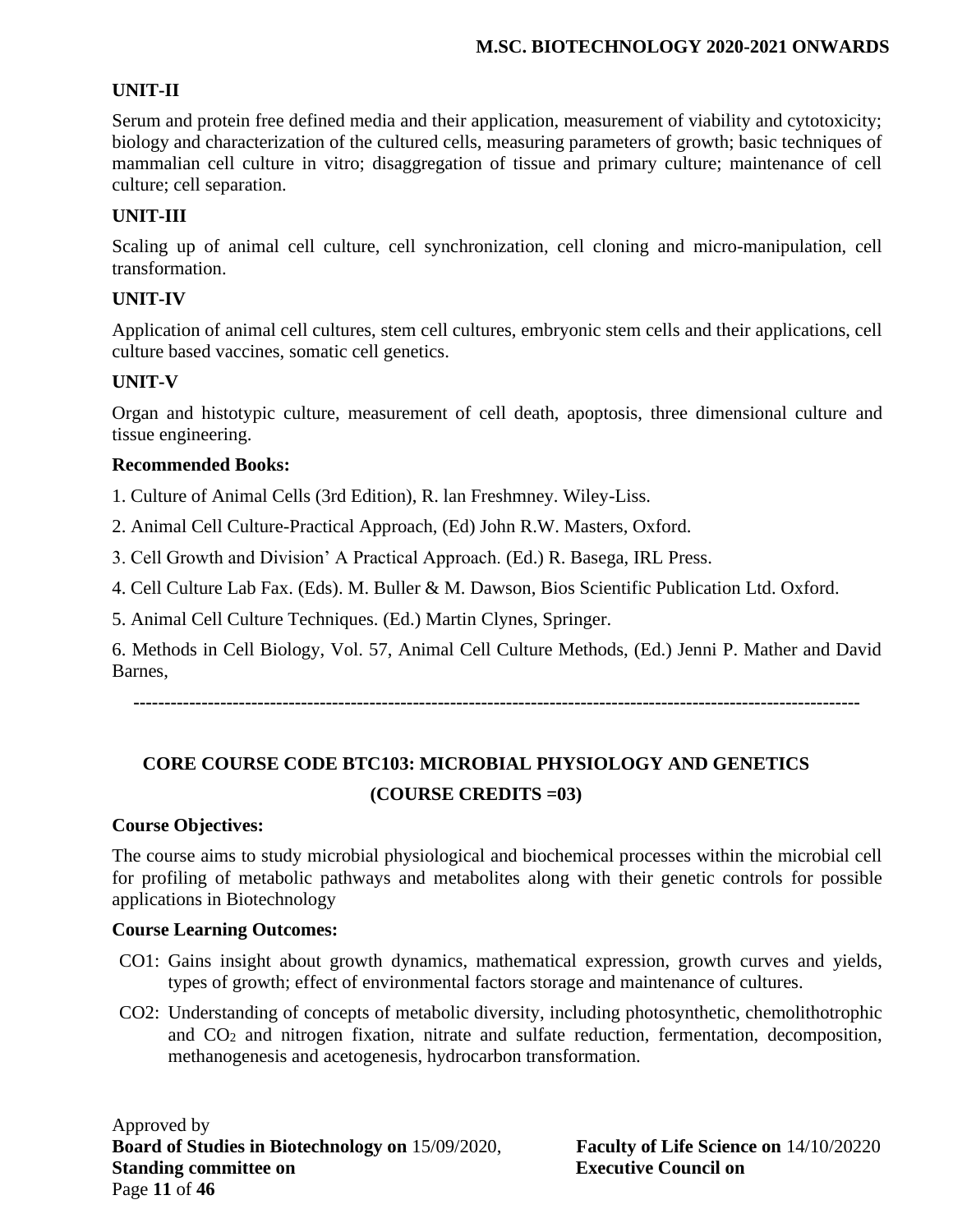- CO3: Gains insight knowledge about structural and metabolic diversity of bacteria, viruses, viroids and prions. Prokaryotic cells structure.
- CO4: Insight into host-parasite relationship, colonization, types of toxins, and their structures, mode of action, Chemotherapy/antibiotics: antimicrobial agent antibiotics, mode of action, antibiotics resistance.
- CO5: Sound knowledge of genes, mutation and mutagenesis; types of mutagens and mutation; Ames test, complementation test, Bacterial genetic recombination, plasmids and transposons; bacterial genetics mapping.

### **COURSE CONTENTS**

### **UNIT-I**

The definition of growth, mathematical expression of growth, growth curve, measurement of growth and growth yields; synchronous growth; growth as affected by environmental factors liken temperature, acidity, water availability and oxygen; storage and maintenance of cultures, continuous culture.

### **UNIT-II**

Metabolic diversity among microorganisms, photosynthesis in microorganisms; role of chlorophylls, carotenoids and phycobilins: Calvin cycle; chemolithotrophy; hydrogen-ironnitrite oxidizing bacteria; nitrate and sulfate reduction; Methane fermentation-diversity, syntrophy, role of anoxic decomposition, methanogenesis and acetogenesis; nitrogen fixation; hydrocarbon transformation.

### **UNIT-III**

Structural diversity of bacteria: purple and green bacteria, cyanobacteria, homoacotogenic bacteria, acetic acid bacteria, budding and appendaged bacteria, spirilla, spriochaetes, gliding and sheathed bacteria, pseudomonads, lactic and propionic acid bacteria, endospore forming rods and cocci, mycobacteria, rickettsias, chlamydias and mycoplasms methanogens; Structural diversity of viruses: bacterial, plant, animal and tumor viruses examples of herpes, pox, adenoviruses, retroviruses, viroids and prions. Prokaryotic cells structure and functions: cell walls of eubacteria; peptidoglycan and related molecules; outer-membrane of gram negative bacteria; cell membrane synthesis; cell inclusions like endospores, gas vesicles etc.

### **UNIT-IV**

Host-parasite relationship: entry of pathogens into the host; colonization types of toxins: exoendo- and entero-toxins and their structures, mode of action, Chemotherapy/antibiotics: antimicrobial agents, sulfa drugs, antibiotics, penicillins and cephalosporins, broad spectrum antibiotics, mode of action, resistance to antibiotics.

### **UNIT-V**

Genes, mutation and mutagenesis; UV and chemical mutagens; types of mutation; Ames test for mutagenesis, complementation test, Bacterial genetic system: transformation, conjugation, transduction, recombination, plasmids and transposons; bacterial genetics map with reference to E. coli.

#### **Recommended Books:**

Approved by **Board of Studies in Biotechnology on** 15/09/2020, **Faculty of Life Science on** 14/10/20220 **Standing committee on Executive Council on** Page **12** of **46**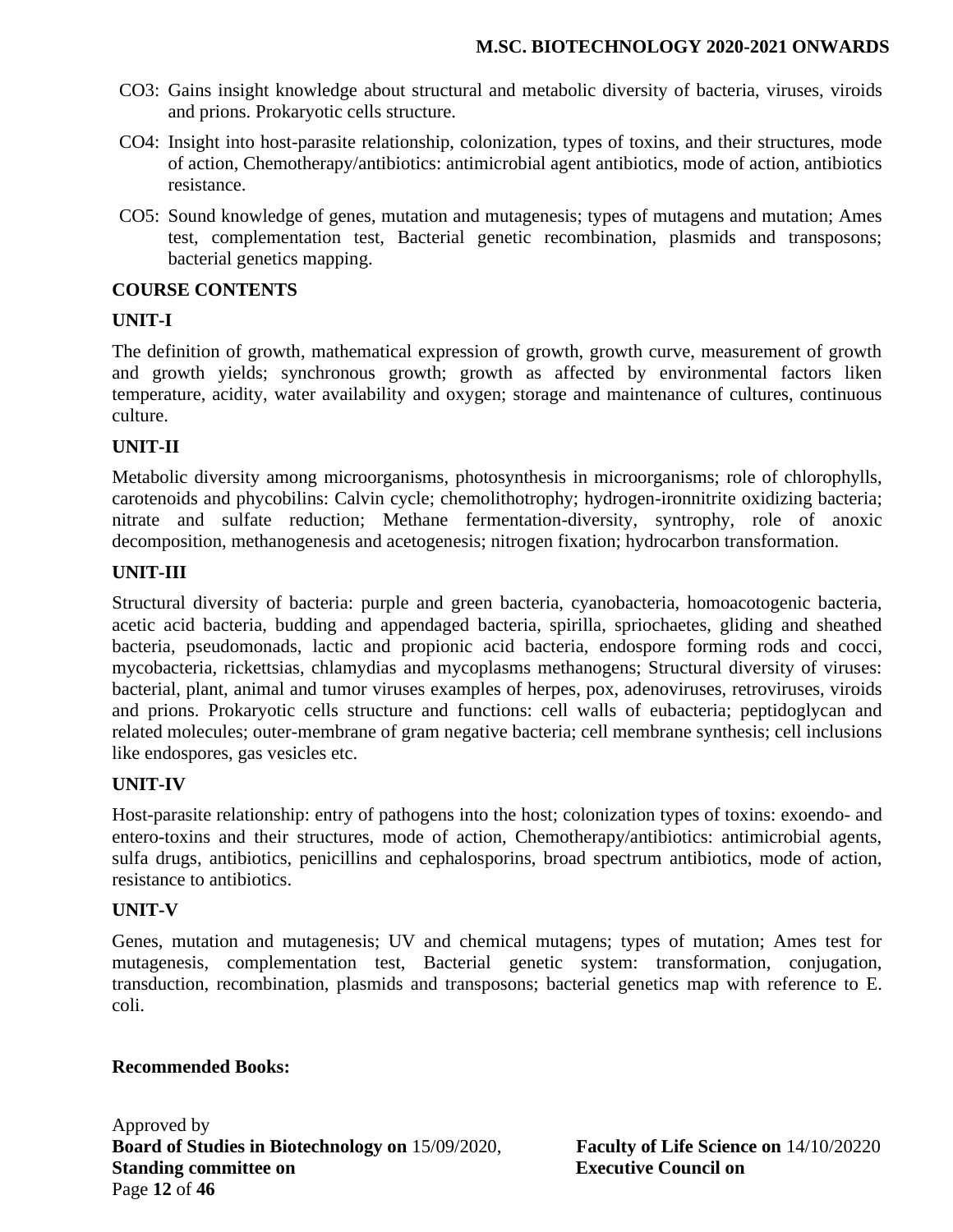1. General Microbiology, Stanier, R.Y. Ingraham, J.L. Wheelis, M.L. and Painter, P.R. The Macmillan press Ltd.

2. Brock Biology of Microogranisms, Madigan M.T. Martinko, J.M. and Parker, J. Prentice- Hall.

3. Microbiology, Pelczar, M.J. Jr. Chan E.C.S. and Kreig , N.R. Tata McGraw Hill.

4. Microbial Genetics Maloy, S.R.C Cronan , J.E.Jr. and Frelfelder ,D. Johnos Bartlett Publishers.

5. Microbiology- A Laboratory Manual, Cappuccino, J.G. and Sherman N. Addison Wesley.

6. Microbiological Application: A Laboratory Manual in General Microbiology Benson, H.J, WCB: Wm C. Brown publishers.

**--------------------------------------------------------------------------------------------------------------------- CORE COURSE CODE BTC104: PRACTICAL BASED ON COURSE CODE BTC101 & COURSE CODE BTC102 (COURSE CREDITS =04)**

### **Suggested list of Practicals** (Course **BTC101**)

- 1. To determine the bleeding time of human blood by using blotting paper.
- 2. To perform agglutination reaction for identification of blood group.
- 3. To determine the clotting time of human blood by using capillary tube.
- 4. To determine the hemoglobin contain in blood sample.
- 5. To prepare a blood smear.

### **Suggested list of Practicals** (Course **BTC102**)

- 1. To clean and re-sterilize glass wares.
- 2. To perform agglutination reaction for identification of blood droups.
- 3. To determine the differential count of leucocytes.
- 4. Isolation of DNA from animal tissue.
- 5. To count erythrocytes in a given blood samples.
- 6. To count total leucocytes in given blood samples.

**---------------------------------------------------------------------------------------------------------------------**

# **CORE COURSE BTC105: PRACTICAL BASED ON COURSE CODE BTC103 & COURSE CODE BTE101 / BTE102 (COURSE CREDITS =04)**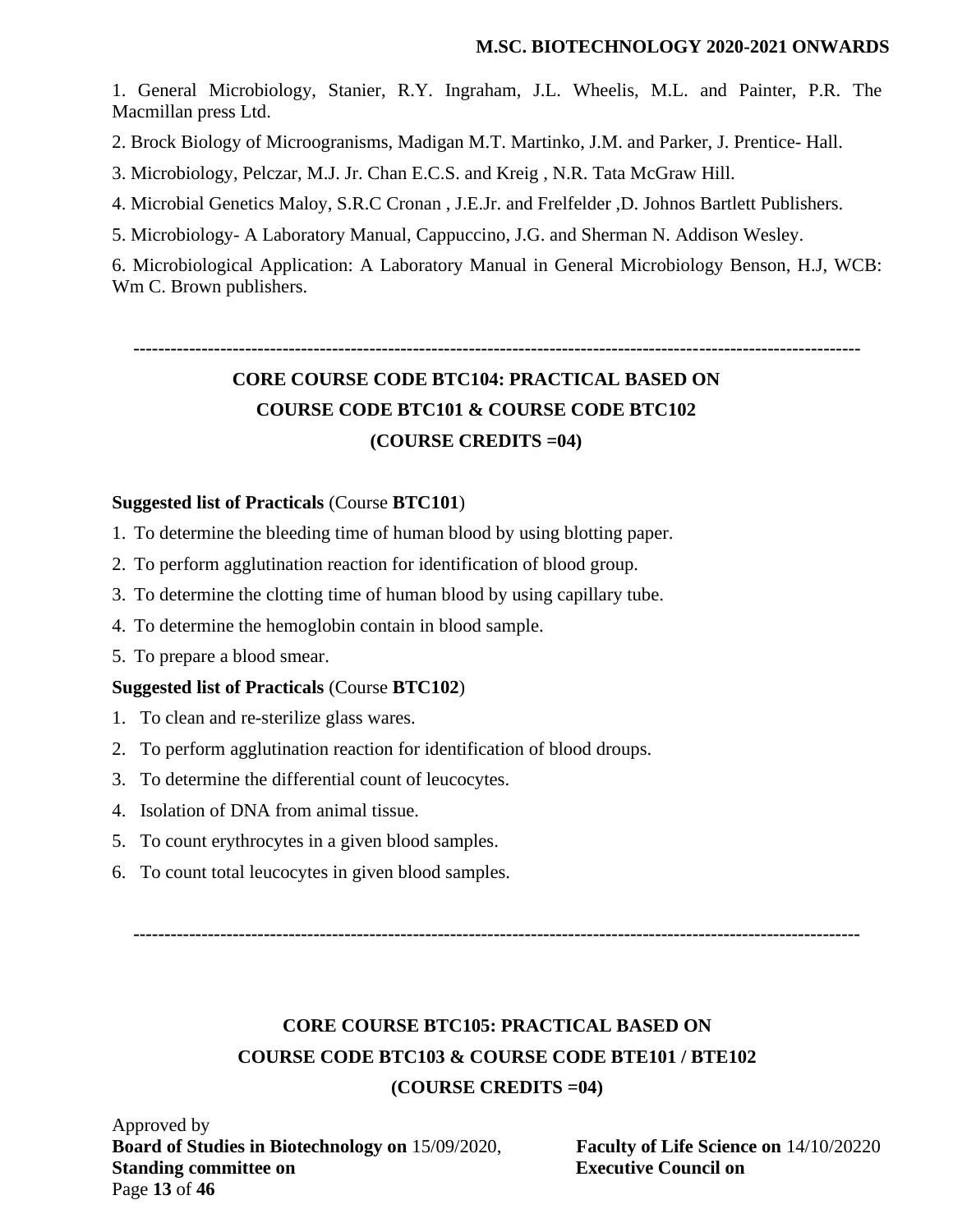### **Suggested List of Practicals** (Course **BTC103**)

1. To prepare liquid and solid media for the growth of microorganisms.

- 2. To isolate and identify micro-organisms by serial dilution agar plating method.
- 3. To isolate bacteria from water sample on XLD, TCBS, Mac Conkey, EMB selective agar medium.
- 4. To examine bacteria microscopically by Gram' staining.
- 5. To determine MPN of different water sample.

6. To isolate bacteria from soil sample on XLD, TCBS, MacConkey, EMB selective media by using pore plate & spread plate method.

7. To confirm the presence of coliforms in water samples by using 24 hrs old positive lactose broth culture.

8. Microscopic identification of different cyanobacterial & algal cultures.

#### **---------------------------------------------------------------------------------------------------------------------**

### **ELECTIVE COURSE CODE BTE101 : BIOMOLECULES**

### **(COURSE CREDITS =03)**

### **Course Objective**:

Develop a deep understanding about the structure and various principles dealing with the working of biomolecules and their mutual interactions to support the life system.

### **Course Learning Outcomes:**

- CO1: Enabling students to understand the importance of water in maintaining the various biochemical reactions such as buffering, phosphorylation, oxidation-reduction, etc.
- CO2: The students learn the principle of working of enzyme and the process of enzymology, i.e. how the enzymes work and where the active sites play a key role.
- CO3: The students also learn the basic and functional structures of all the biomolecules in detail.
- CO4: The inter-relationships and communication between the biomolecules is a major part of signal transduction. The students become well versed with this mode of biological process.
- CO5: The students learn various techniques such as chromatography, spectroscopy and electrophoresis to understand the purity of biomolecules and their analytical properties for further application.

### **COURSE CONTENTS**

### **UNIT I**

Structure of water and its solvent properties, Acid- bases, pH and buffer, Bi and polyprotic buffer. Free energy and spontaneity of reactions, ATP and other phosphorylated compound with their free

Approved by **Board of Studies in Biotechnology on** 15/09/2020, **Faculty of Life Science on** 14/10/20220 **Standing committee on Executive Council on** Page **14** of **46**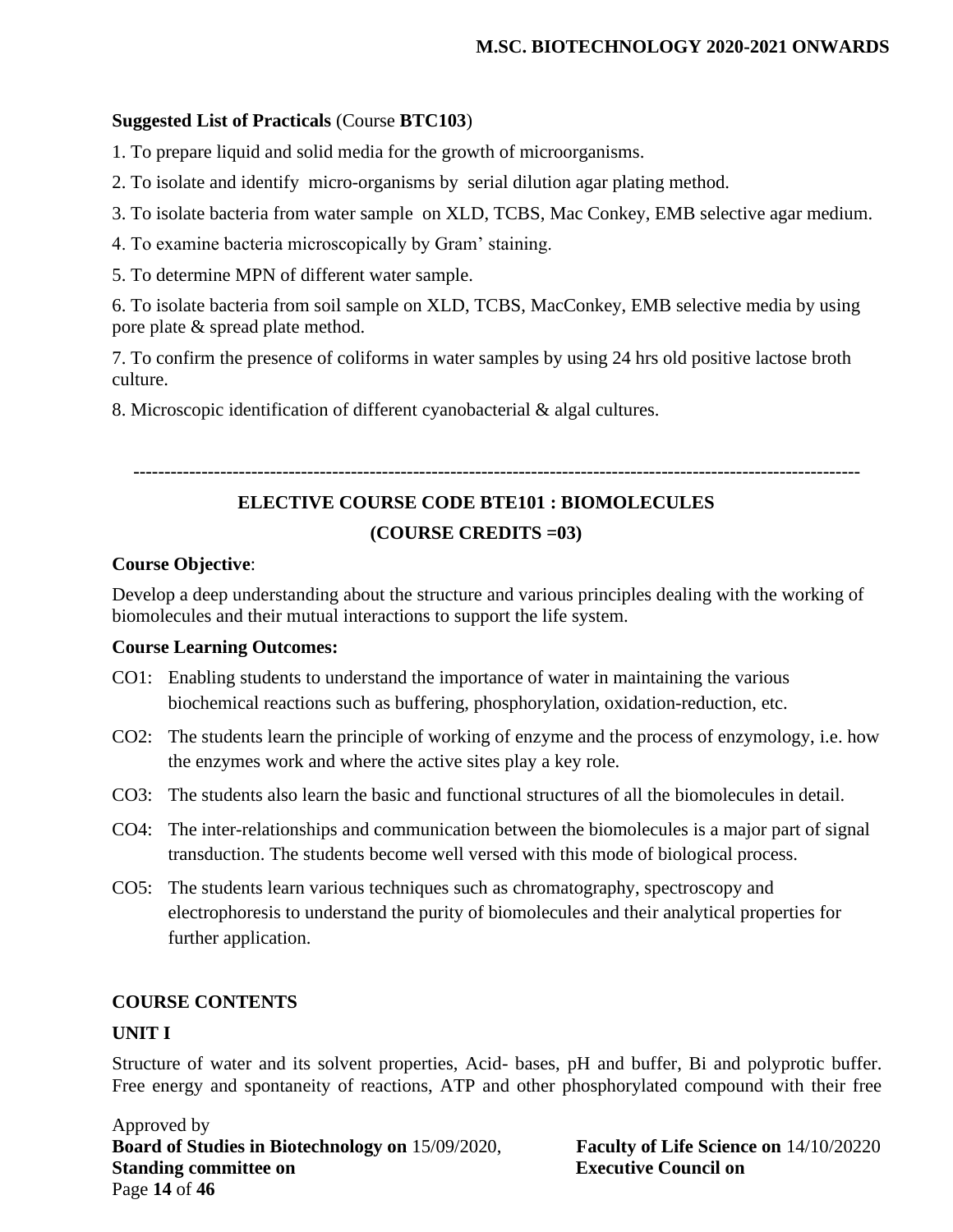energy of hydrolysis, Phosphoryl group transfer, Biological oxidation reductions reaction, Coupled reaction and oxidative phosphorylation, Inhibitors and uncouplers.

### **UNIT II**

Enzyme classification, Specificity, Active site, Enzyme kinetics, Michealis Menton equation, Determination of kinetic parameters, Bi-substrate reaction and their kinetics, Enzyme inhibition and kinetics, Allosteric enzyme. Kinetics and Allosteric regulation of phosphofructo kinase

### **UNIT III**

Structure and chemistry of macromolecules, Proteins, Carbohydrates and Lipids, Protein folding, Structure and chemistry of bimolecules such as antibiotics, Pigments, Vitamins as coenzymes, Lipid analysis by GLC and Mass Spectrometry, Oligosaccharide and Polysaccharide analysis.

### **UNIT IV**

Biosignaling molecular mechanism of signal transduction, Gated ion channels, Nicotinic acetyl choline receptor, Receptor enzyme, The insulin receptor, G- proteins and cyclic AMP membrane transport, Biomembrane, Nutrient transport across membranes, Active and passive diffusion, Symport, Antiport and uniport,  $Na^+ K^+$  pumps and their metabolic significance.

### **UNIT V**

Chromatographic technique, Paper and TLC , Gel filtration, Ion exchange, Affinity, HPLC, SDS, PAGE, Isoelectric focusing, Western blotting, Protein sequencing, Mass spectrometry, MALDI , TOF, MS.

#### **Books Recommended**

J. L., Jain, Sanjay, and Jain Nitin, (1979) Fundamentals of Biochemistry (6th revised Edition). S. Chand & Co. Ltd. New Delhi.

Buchanan . B.B. Gruissem, W. and Jones .R.L. (2000) Biochemistry and Molecular Biology of Plants , American Society of Plant Physiologists, Maryland ,USA.

Albert L. lehninger, Davis L. Nelson, Michael M. Cox. (2004) Lehninger Principles of Biochemistry.

Lea P.J. and Leegood ,R.C. (1999) Plant Biochemistry and Molecular Biology (2 nd Edition ) John Wiley and Sons. Chichester, England

Berg Jeremy, Tymoczko John, Stryer Lubert (2001) Biochemistry 4th Ed, W. H. Freeman, New York.

Conn Eric, Stumpf Paul K., Bruuening George, Doi Roy H., (1987) Outlines of Biochemistry 5th Ed , John Wiley and Sons, New Delhi.

Dawes Edwin A. (1972) Quantitative Problems in Biochemistry, Churchill Livingston, Edinburgh.

Hall D. D. and Rao K. K. (1996) Photosynthesis 5th Ed., Cambridge University Press. 5. Mandelstam Joel and McQuillen Kenneth (1976) Biochemistry of Bacterial Growth, Blackwell Scientific Publication London.

Metzler David E. (2001) Biochemistry: The chemical Reactions of Living Cells, Volume 1&2, Academic Press California.

Moat Albert G. and Foster John W. (1988) Microbial Physiology 2nd Ed. John Wiley and Sons New York.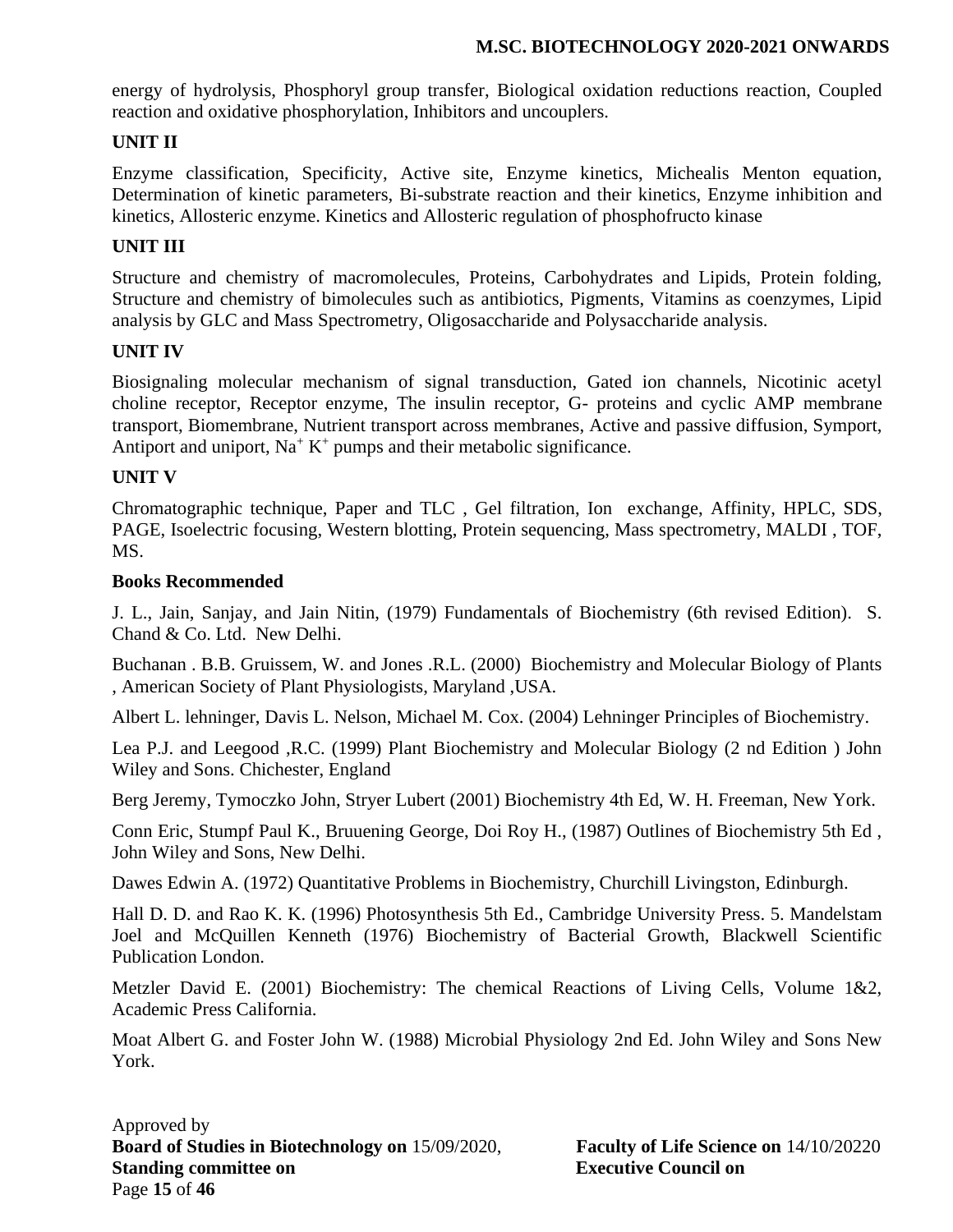Nelson D. L. and Cox M. M. (2005) Lehninger's Principles of Biochemistry, Fourth edition, W. H. Freeman & Co. New York.

Palmer Trevor (2001) Enzymes: Biochemistry, Biotechnology and Clinical chemistry, Horwood Pub. Co. Chinchester, England.

Segel Irvin H. (1997) Biochemical Calculations 2nd Ed., John Wiley and Sons, New York.

Voet Donald and Voet Judith G. (1995) Biochemistry, 2nd Ed.. John Wiley and sons New York.

White Abraham, Handler Philip, Smith Emil, Hill Rober, Lehman J. (1983) Principles of Biochemistry, Edition 6, Tata Mc-Graw Hill Companies, Inc.

White David (2000) Physiology and Biochemistry of Prokaryotes. 2nd Ed. Oxford

University Press, New York.

Zubay Geoffrey (1998) Biochemistry, 4th Ed., W. C. Brown, New York.

### **Suggested list of Practicals (Course Code BTE101)**

- 1. To study working of weighing balance.
- 2. To study the working of pH meter.
- 3. To determine the pKa value of acetic acid by pH titration method.
- 4. Preparation of acetate buffer at pH=5.
- 5. Prepare Phosphate buffer at pH=8.
- 6. To prepare tris buffer at pH=9.
- 7. Estimation of protein by Lowry method.
- 8. Chromatographic separation by paper and thin layer Chromatography.
- 9. To determine pKa value of glycine.
- 10. Determine the absorption maxima of Potassium dichromate.
- 11. To prove the validity of Beer-Lambert's law.
- 12. Qualitative assessment of carbohydrate.
- 13. Qualitative assessment of lipids.
- 14. Qualitative assessment of proteins.
- 15. To prepare standard curve of glucose by anthrone method.
- 16. To determine the Km and Vmax od amylase enzymes.
- 17. To study the effect of substrate concentration on enzyme activity.
- 18. To study the effect of temperature on enzyme activity.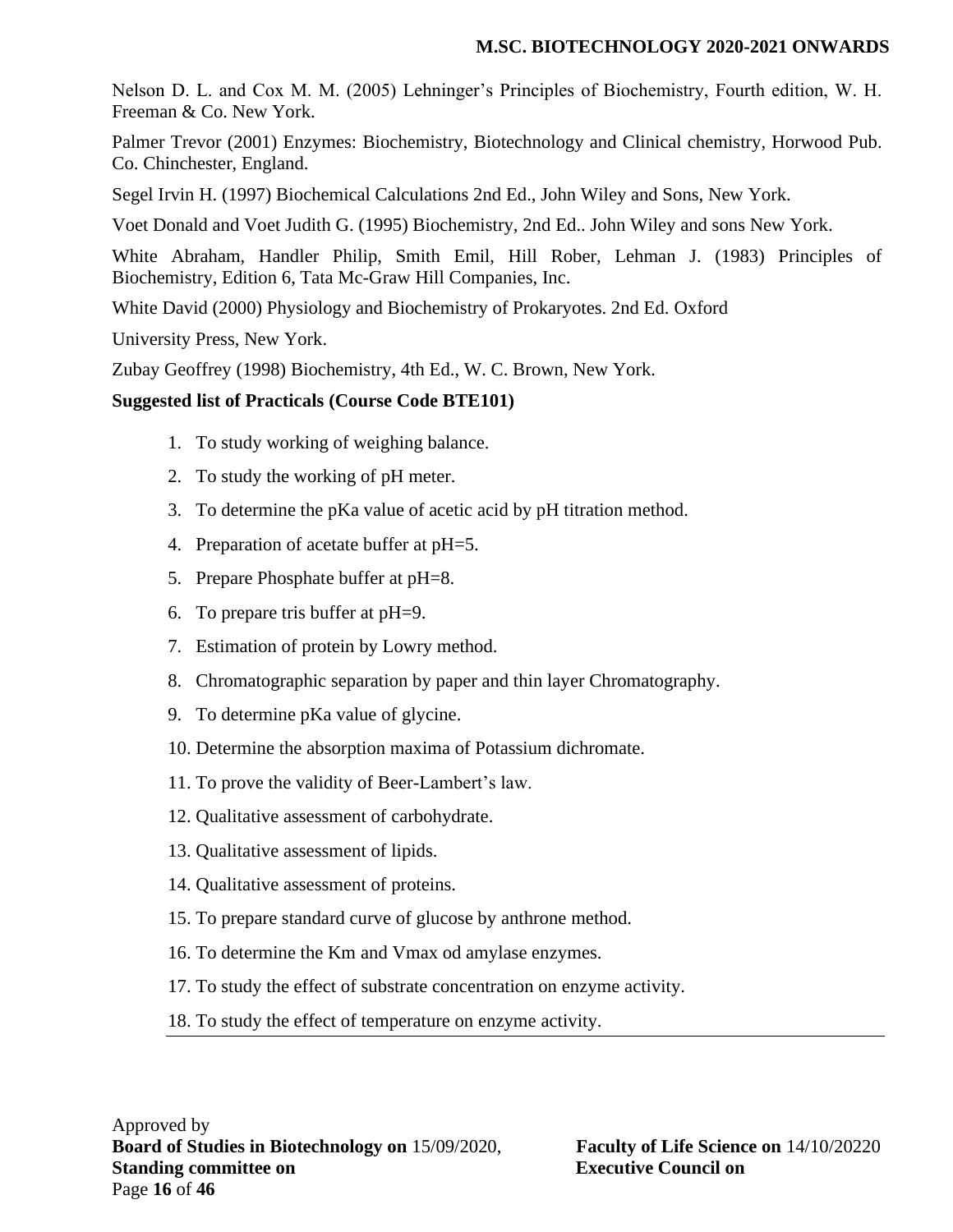### **ELECTIVE COURSE CODE BTE102: BIOENERGETICS AND INTERMEDIARY METABOLISM**

### **(COURSE CREDITS = 03)**

### **Course Objective**:

It explains the potential role of biomembranes and their extraordinary use in maintaining and regulating all the metabolic cycles taking place inside the cell and outside the cell. These membranes are playing a very crucial role in maintaining the energy dynamics of the cell.

### **Learning Outcomes:**

- CO1: Enabling students to understand finely detailed energy dynamics of a biomembrane, the components involved therein and various physiological attributes driven by aforementioned energy transformation.
- CO2: The students learn the principle of working of mitochondria as a model of energy transducer with special reference to its membrane associated respiratory processes leading to formation of ATP.
- CO3: The students also learn the anabolic and catabolic processes involving carbohydrates in marinating the energy balance of the cell.
- CO4: The biosysnthesis of lipids that constitute the biomenbranes is understood at the level of enzymes and pathways.
- CO5: The catabolic role of amino acids in the formation of urea and abnormalities due to metabolic errors in these cycles is learnt by students. The synthesis of nucleic acids, the hereditary material, involving purines and pyrimidines is made acquainted to the learners.

### **COURSE CONTENTS**

### **UNIT I**

Bioenergetics: energy transformation, biological oxidations, oxygenases, hydroxylases, dehydrogenases and energy transducing membranes; free energy changes and redox potentials, phosphate potential, ion and proton electrochemical potentials, membrane potentials, chemo-osmotic theory; ion transport across energy transducing membranes, influx and efflux mechanisms, transport and distribution of cations, anions and ionophores. Uniport, antiport and symport mechanisms, shuttle systems.

### **UNIT- II**

The mitochondrial respiratory chain, order and organization of carriers, proton gradient, iron sulphur proteins, cytochromes and their characterization; the Q cycle and the stoichiometry of proton extrusion and uptake. Oxidative phosphorylation, uncouplers and inhibitors of energy transfer. Fractionation and reconstitution of respiratory chain complexes. ATP synthetase complex, microsomal electron transport.

### **UNIT- III**

Carbohydrates: glycolysis, citric acid cycle- its function in energy generation and biosynthesis of energy rich bonds, pentose phosphate pathway, alternate pathways of carbohydrate metabolism, gluconeogensis, inter-conversions of sugars, biosynthesis of glycogen, starch and oligosaccharides.

### **UNIT- IV**

Approved by **Board of Studies in Biotechnology on** 15/09/2020, **Faculty of Life Science on** 14/10/20220 **Standing committee on Executive Council on** Page **17** of **46**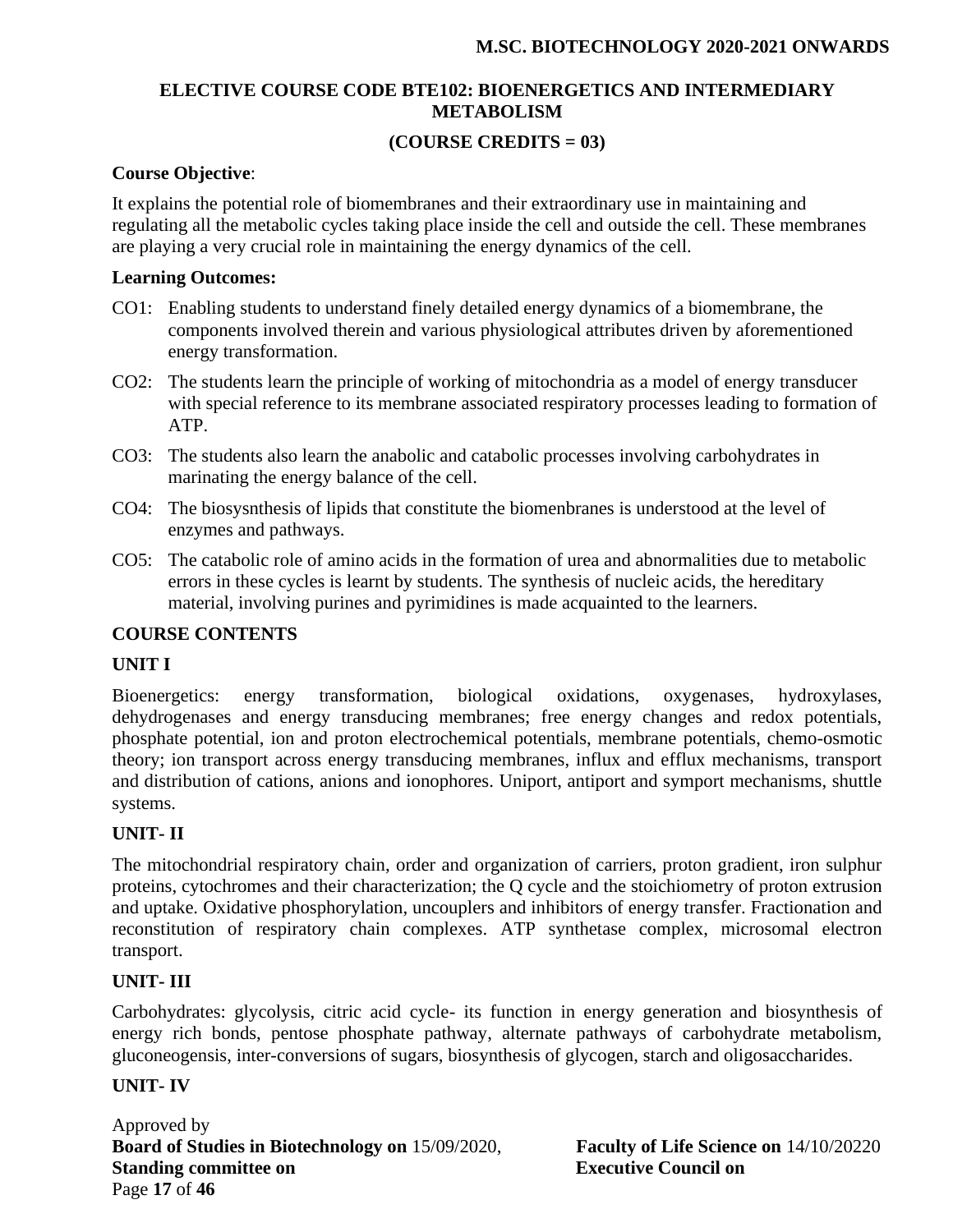Lipids: fatty acid biosynthesis: acetyl CoA carboxylase, fatty acid synthase; fatty acid oxidation: α, β, oxidation and lipoxidation; lipid biosynthesis: of triacylglycerols, phosphoglycerides and sphingolipids, biosynthetic pathways for terpenes and steroids.

### **UNIT- V**

Amino acids and nucleic acids: biosynthesis and degradation of amino acids and their regulation, specific aspects of amino acid metabolism, urea cycle and its regulation, in-born errors of amino acid metabolism; Nucleic acids: degradation of purines and pyrimidines, regulation of purine and pyrimidine biosynthesis, structure and regulation of ribonucleotide biosynthesis, biosynthesis of ribonucleotides, deoxyribonucleotides and polynucleotides, inhibitors of nucleic acid biosynthesis.

### **Books recommended**

M.M. Cox and D.L. Nelson (2008) Lehninger Principals of Biochemistry W.H. Freeman & Company

[Otto Hoffmann-Ostenhof](https://www.google.co.in/search?tbo=p&tbm=bks&q=inauthor:%22Otto+Hoffmann-Ostenhof%22&source=gbs_metadata_r&cad=5) (2008) Intermediary metabolism; *Van Nostrand Reinhold (USA)*.

[P.H. Clarke](http://www.amazon.com/s/ref=dp_byline_sr_book_1?ie=UTF8&text=P.H.+Clarke&search-alias=books&field-author=P.H.+Clarke&sort=relevancerank) (1978) Intermediary metabolism; *John Wiley & Sons Ltd Hoboken, New Jersey (United States).*

[Alexander Lowen](https://www.google.co.in/search?tbo=p&tbm=bks&q=inauthor:%22Alexander+Lowen%22) (1994) Bioenergetics; *Penguin/Arkana Books USA*.

[David G. Nicholls](http://www.amazon.com/David-G.-Nicholls/e/B001HD3ED4/ref=dp_byline_cont_book_1) and [Stuart Ferguson](http://www.amazon.com/s/ref=dp_byline_sr_book_2?ie=UTF8&text=Stuart+Ferguson&search-alias=books&field-author=Stuart+Ferguson&sort=relevancerank) (2013) Bioenergetics; *Academic Press Elsevier United States*.

### **Suggested list of Practicals (Course Code BTE102)**

- 1. To prepare acetate buffer of pH4.7.
- 2. To perform carbohydrate tests of manosaccharides, polysaccharides, disaccharides.
- 3. To determine protein of unknown sample by Lowry method.
- 4. To perform the detection of lipid in the given sample

# **--------------------------------------------------------------------------------------------------------------------- CORE COURSE CODE BTS101: SKILL DEVELOPMENT MODULES 1 (COURSE CREDITS = 02)**

### **PERSONALITY DEVELOPMENT- MODULE- 1 (Semester-1) Hrs.-30**

| S. No. | <b>Subject</b>                               | <b>Classroom Activity</b>   | Hrs.           |
|--------|----------------------------------------------|-----------------------------|----------------|
| 01     | <b>Orientation</b> , Personality Development | Worksheet                   |                |
| 02     | Role and Impact of Personality               | Group Activity              |                |
| 03     | Pre Self-Assessment (Psychometric Analysis)  | <b>PDP</b> Assessment Sheet | $\overline{2}$ |
| 04     | Listening and Caring                         | Group Activity              |                |
| 05     | The Art of Communication                     | Worksheet                   |                |
| 06     | Different level of Effective Communication   | Worksheet                   |                |
| 07     | Professional Communication P-A-C             | Worksheet                   |                |
| 08     | <b>Rules of Professional Communication</b>   | Group Activity              |                |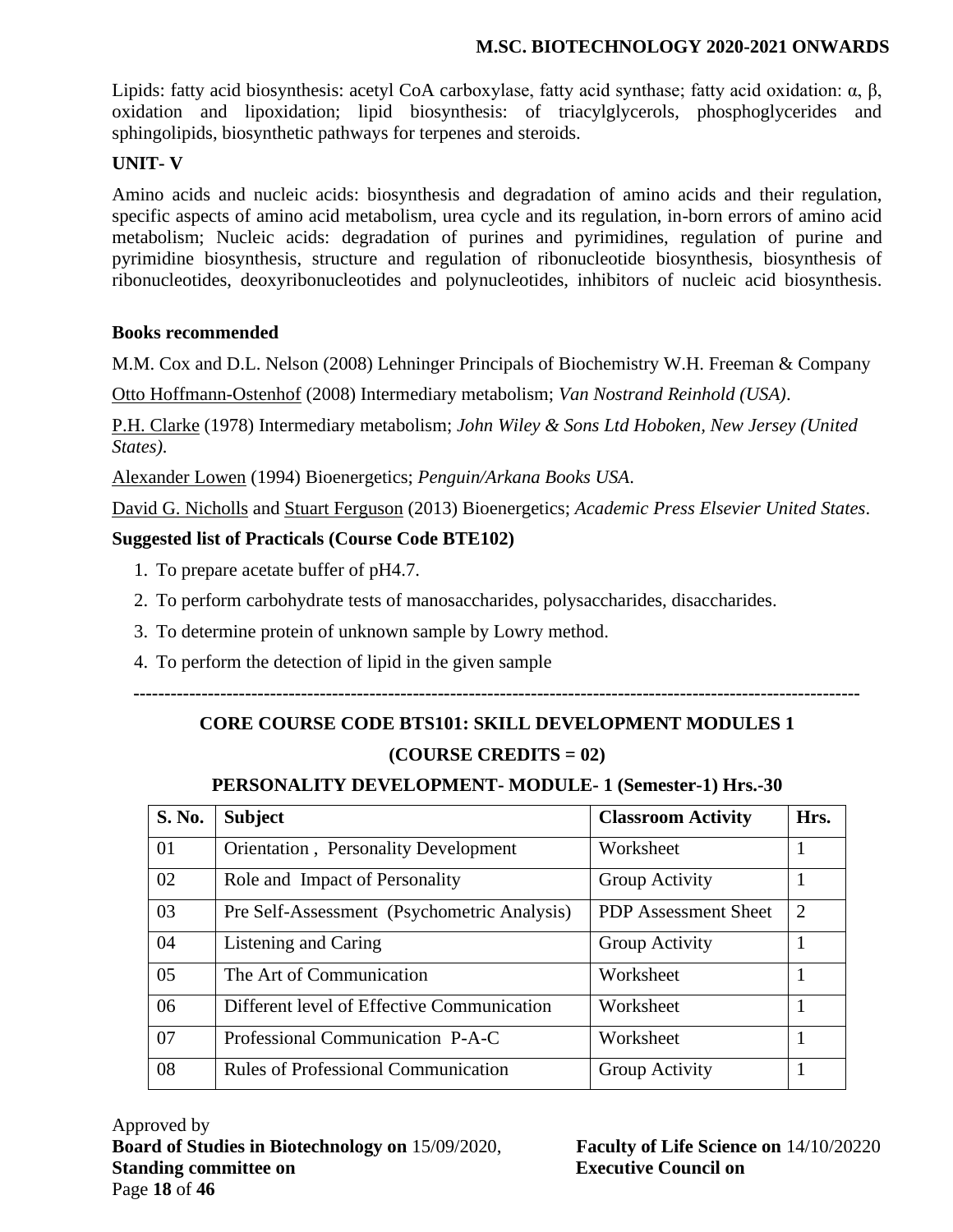| 09 | Body Language - 1                      | Worksheet      | 1              |
|----|----------------------------------------|----------------|----------------|
| 10 | Language Lab                           | Worksheet      | 1              |
| 11 | Thought Process - 1                    | Worksheet      | 1              |
| 12 | Interpersonal Skills                   | Worksheet      | 1              |
| 13 | Observation & Imagination Power        | Group activity | 1              |
| 14 | Creativity                             | Group Activity | $\mathbf{1}$   |
| 15 | Extempore - 1                          | Group activity | $\mathbf{1}$   |
| 16 | Extempore - 2                          | Group Activity | 1              |
| 17 | <b>Presentation Skills</b>             | Worksheet      | $\overline{2}$ |
| 18 | How to Draw the Attention of Audience  | Worksheet      | $\mathbf{1}$   |
| 19 | <b>Steps of Effective Presentation</b> | Worksheet      | $\mathbf{1}$   |
| 20 | <b>Prioritizing Matrix</b>             | Worksheet      | $\mathbf{1}$   |
| 21 | Leadership Quality                     | Group activity | $\mathbf{1}$   |
| 22 | <b>SWOT Analysis</b>                   | Worksheet      | 1              |
| 23 | <b>Interview Skills</b>                | Lecture        | $\overline{2}$ |
| 24 | <b>Group Discussion</b>                | Group Activity | $\overline{2}$ |
| 25 | <b>Resume Preparation</b>              | Group Activity | 1              |

**---------------------------------------------------------------------------------------------------------------------**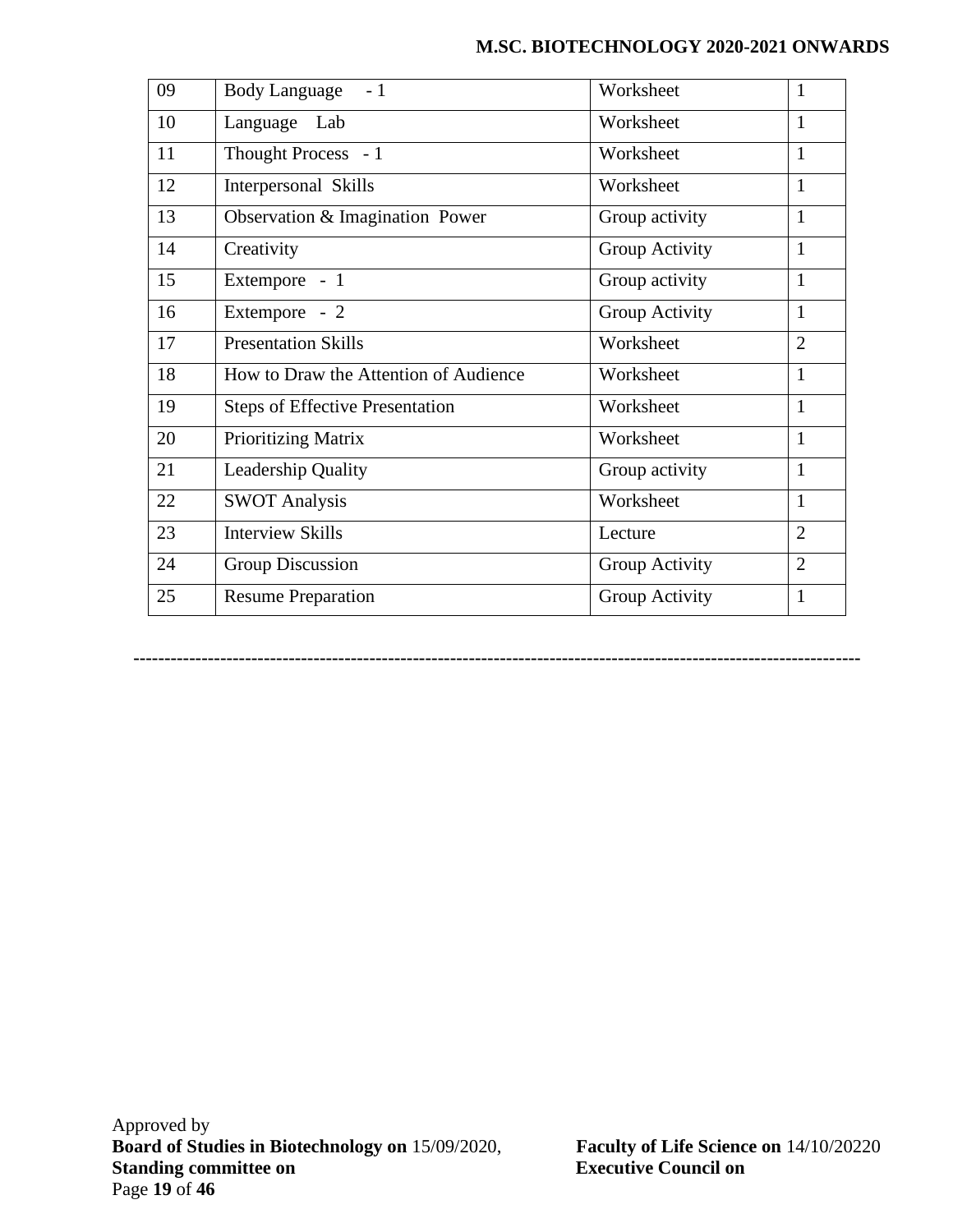## **SECOND – SEMESTER**

### **CORE COURSE CODE BTC201: MOLECULAR BIOLOGY**

### **(COURSE CREDITS =03)**

### **Course Objectives**:

Enables students understand basic properties and application of nucleic acids and functionally associated proteins both in prokaryotic and eukaryotic system.

#### **Course Learning Outcomes**:

- CO1: The students learn about different models and biochemical processes associated with nucleic acid replication in diverse model organisms.
- CO2: The learners get a deep acquaintance with the process of DNA recombination and repair in model organisms.
- CO3: The pupils become well versed with the process of DNA-dependent RNA synthesis (transcription) and post-transcriptional modifications thereby generating transfer, messenger and ribosomal RNA. Channelling of specialized proteins to their correct positions is also made aware of.
- CO4: Students learn function of cancer-associated and cancer-preventing genes as well as techniques and applications related to ribozymes and antisense RNA.
- CO5: Sophisticated techniques related to genome mapping, DNA fingerprinting, genome cloning and recognition of desired genes are elaborated along their applications.

### **COURSE CONTENTS**

### **UNIT-I**

DNA replication: prokaryotic and eukaryotic DNA replication, mechanics of DNA replication enzymes and accessory proteins involved in DNA replication.

### **UNIT-II**

DNA repair and recombination – methyl directed mismatch repair, very short patch repair nucleotide and base excision repair, SOS system. Holliday junction, gene targeting and gene knock-outs, FLP/ FRT Cre/Lox recombination, RecA and other recombinases.

### **UNIT-III**

Transcription and modification in RNA/ protein; prokaryotic and eukaryotic transcription, RNA polymerases, general and specific transcription factors, regulatory elements and mechanisms of transcription regulation, 5- Cap formation transcription termination, 3' – end processing and polyadenylation, splicing, editing, stability and nuclear export of mRNA; post- transcriptional gene silencing, Protein localization; synthesis of secretary and membrane proteins.

### **UNIT-IV**

Oncogenes and tumor suppressor genes: viral and cellular oncogenes, tumor suppressor genes from humans; structure function and mechanism of action of pRB and p53 tumor suppressor proteins. Antisense and ribozyme technology, molecular mechanism of anti- sense molecules, disruption of RNA structure. Biochemistry of ribozyme; hammerhead, hairpin and other ribozymes, strategies for designing ribozymes, applications of antisense and ribozyme technologies.

Approved by **Board of Studies in Biotechnology on** 15/09/2020, **Faculty of Life Science on** 14/10/20220 **Standing committee on Executive Council on** Page **20** of **46**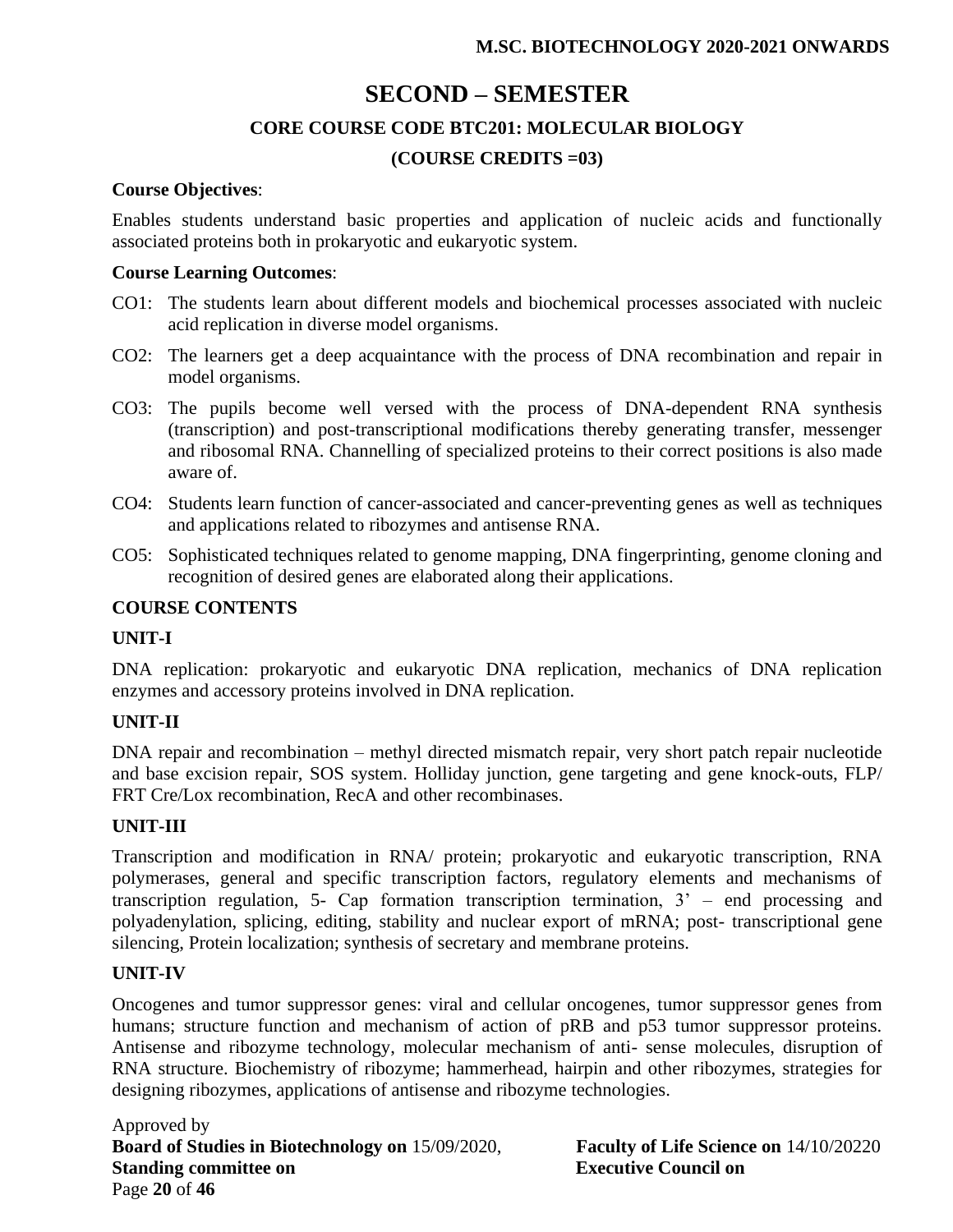### **UNIT-V**

Molecular mapping of genome: genetic and physical maps, physical mapping and map- based cloning. Southern and fluorescence in situ hybridization for genome analysis; chromosome micro-cloning; molecular markers in genome analysis: RFLP and RAPD analysis, application of RFLP in forensic, disease prognosis, genetic counseling, pedigree, varietal and germplasm maintenance. Genome sequencing and genomic libraries, YAC, BAC libraries, strategies for sequencing genome, packaging, transfection and recovery of clones

### **Recommended Books:**

1. Molecular cloning : A Laboratory Manual , J. Sambrook ; Fritsch and T. Maniatis Cold Spring Harbor Laboratory Press, New York, 2000.

- 2. Introduction to practical molecular biology P.D. Dabre, John Wiley & sons Ltd. N York 1988
- 3. Molecular Biology LabFax, T.A. Brown (Ed) Bios Scientific Publishers Ltd. Oxford, 1991
- 4. Molecular Biology of the Gene (4th edition ), J.D. Watson N.H. Hopkins, J.W. Roberts J.A.

Steitz and A.M. Weiner, The Benjamin/ Cummlngs Publ Co. Inc. California, 1987.

- 5. Molecular Cell Biology (2nd Edition) J. Darnell, H. Lodish and D. Baltimore, Scientist American Books, Inc., USA, 1994.
- 6. Molecular Biology of the Cell (2nd Edition) B. Alberts, D. Bray, J. Lewis, M. Raff, K. Roberts, and J. D. Watson, Garland Publishing, Inc., New York, 1994.
- 7. Gene VI (6th Edition) Benjamin Lewin, Oxford University press, U.K., 1998.
- 8. Molecular Biology and biotechnology; a comprehensive desk reference, R.A. Meyers (Ed.) VCH Publishers, Inc, New York, 1995
- 9. Genomes, T.S. Brown

**---------------------------------------------------------------------------------------------------------------------**

# **CORE COURSE CODE BTC202: MACROMOLECULES & BASIC ENZYMOLOGY (COURSE CREDITS =03)**

**Course Objective**: Students learn about various properties and applications of enzymes and functional proteins both in prokaryotic and eukaryotic systems.

### **Course Learning Outcomes**:

- CO1: The students learn the unitary model of functioning of the enzymes and the environmental factors affecting the efficiency of working of the enzyme
- CO2: The kinetics of the enzyme leading to catalysis in polar and non-polar environments, and the contribution of metal ions, water, pH, cofactor and coenzyme in overall efficiency of the enzyme is made understood in detail.
- CO3: The students become well versed with the selected model enzymes with their regulatory pattern in overall control of anabolic and catabolic pathways.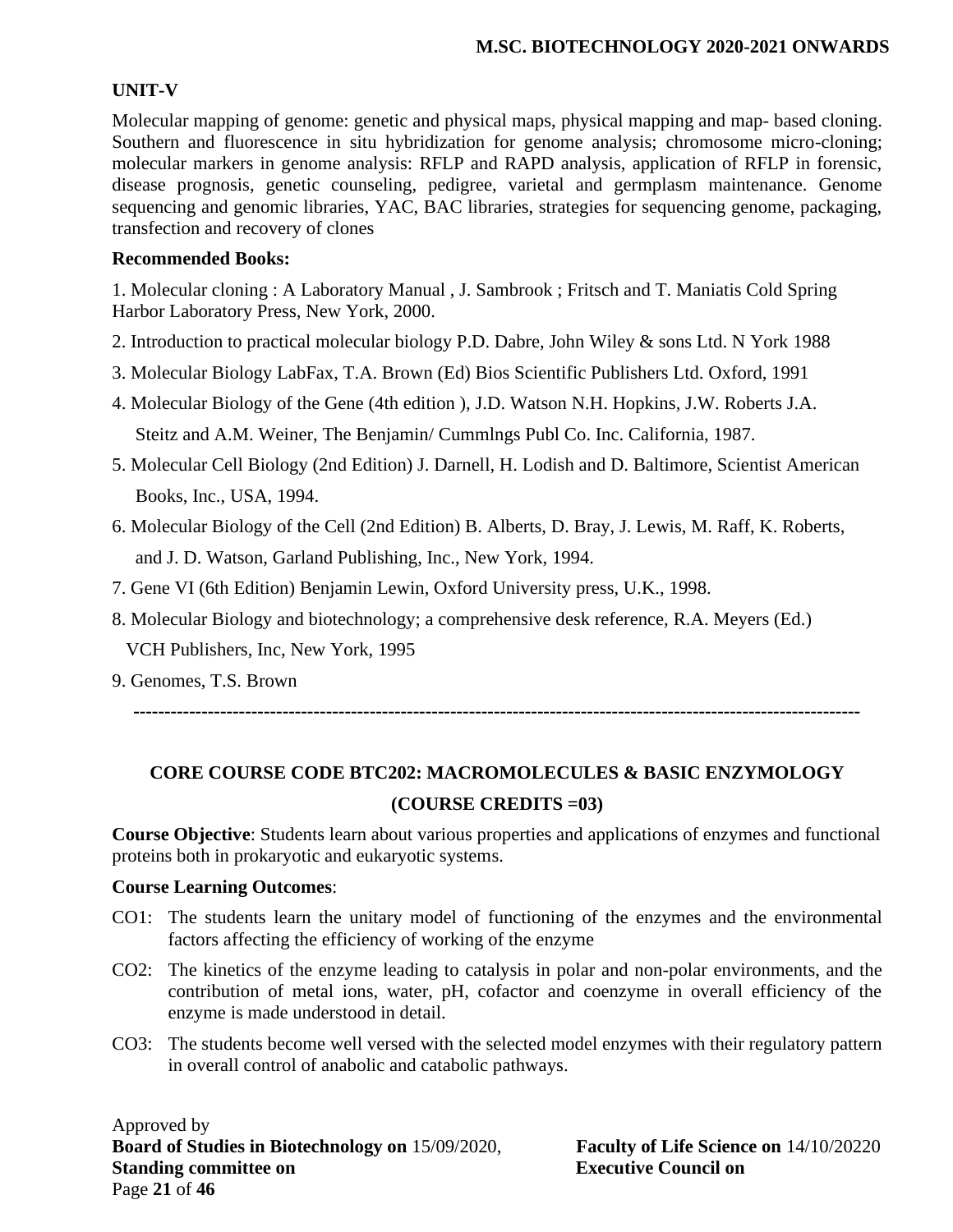- CO4: The learners get acquainted with the physiological role of the appropriate conformation of macromolecule and assemblies playing a contributing to the efficiency of catalytic proteins.
- CO5: Various biochemical techniques related in elucidating the overall structure of the different biomolecules and their specific role in specific conformations is learnt by the students.

### **COURSE CONTENTS**

### **UNIT- I**

- Review of uni-substrate enzyme kinetics and factors affecting the rate of enzyme catalyzed reactions.
- Michealis pH function and their significance.
- Kinetics of Bisubstrate reactions.

### **UNIT- II**

- Enzyme catalysis in solutions- Kinetics and thermodynamic analysis, activation energy and binding energy
- General acid-base catalysis, Covalent catalysis, Metal ion catalysis
- Effect of organic solvents on enzyme catalysis and structure consequence

### **UNIT- III**

- Detailed mechanism of catalysis of serine proteases, Ribronuclease, Triose phosphate isomerase, lysozyme.
- General mechanism of enzyme regulation, feedback inhibition and feed forward stimulation.

### **UNIT- IV**

- Macromolecule and supra molecule assemblies, Glyco-lipid proteins, membrane
- Conformational properties of polynucleotide and polysaccharide
- Protein denaturation and denaturants.

### **UNIT- V**

- Physical techniques in Proteins, Nucleic acid and Polysaccharides: UV-Vis, IR, NMR, Fluorescence Spectroscopy, Ultracentrifugation, Electron Microscopy. Methods for preparing samples and producing contrast replica formation, freez fracture, Shadow-casting positive staining.

**---------------------------------------------------------------------------------------------------------------------**

# **CORE COURSE CODE BTC203: BIOSTATISTICS AND COMPUTER APPLICATIONS (COURSE CREDITS: 3)**

### **Course Objectives:**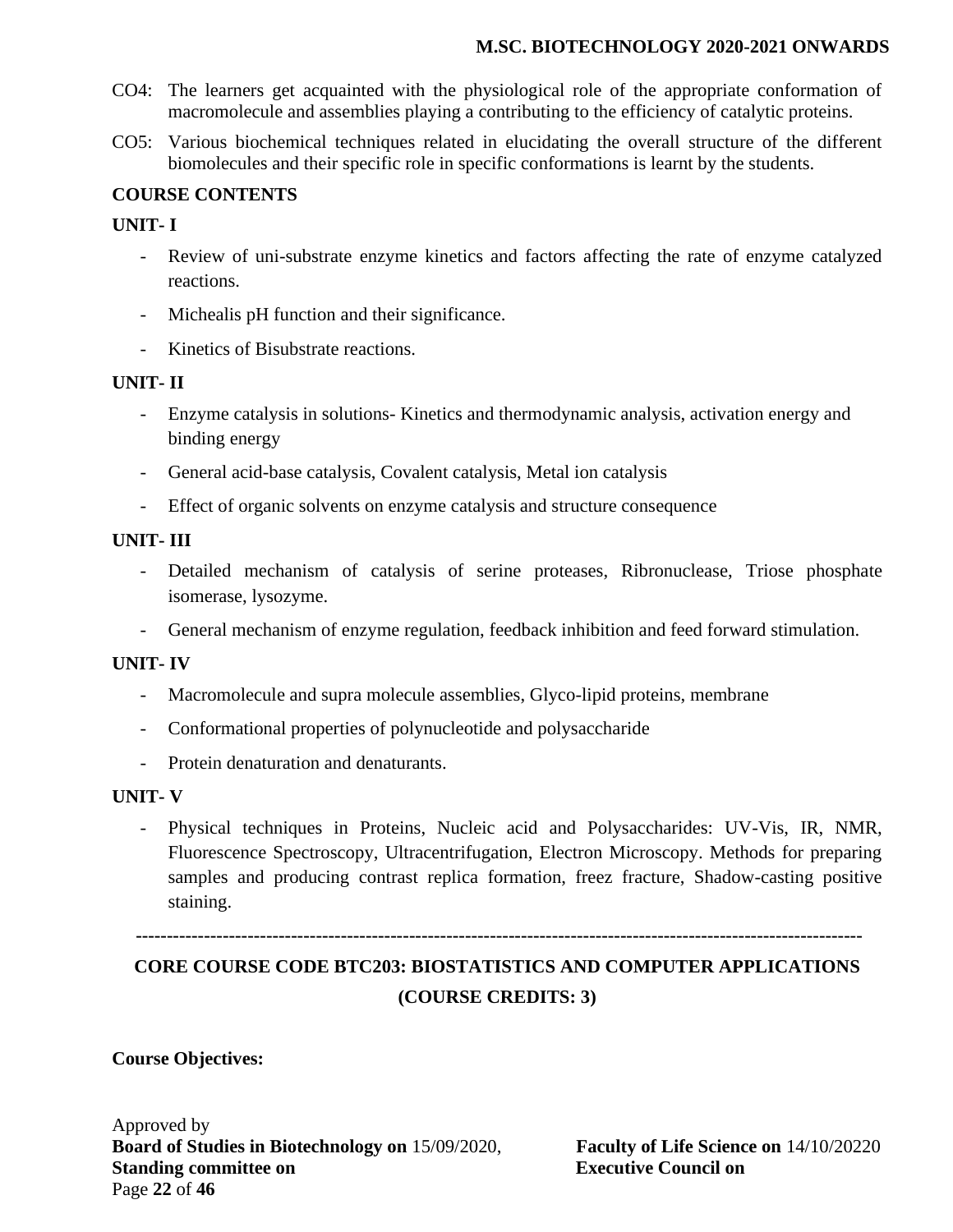The course aims to empower the learners with tools and techniques in collection, collation, summarization and interpretation of data along with various experimental designs and bioinformatics.

### **Course Learning Outcomes:**

- CO1: Proficiency of students in various techniques of collection, collation, summarization and presentation of data. They could learn basic concepts of probability and probability distribution functions along with applications.
- CO2: Understanding and applications of descriptive and inferential statistics enabling students to use tests of significance in biological data.
- CO3: Can apply Analysis of Variance tools and different experimental designs to biological experiments, enabling them to minimize experimental and sampling errors.
- CO4: Understands concepts of correlation and regression tools and techniques, attempts extrapolation and simulation of biological processes.
- CO5: Empowers students to utilize software packages in digital analysis and processing of biological data. Integrate informatics with biology through data submission protocols, sequence alignment and searches, annotations and possible applications in human health and welfare.

### **COURSE CONTENTS**

### **UNIT-I**

Importance and scope of statistics in biochemical experimentation; Elements of Probability-Mathematical and Statistical definitions; Addition and Multiplication theorems; Probability Distribution Functions – Binomial, Poisson and Normal; Area under normal distribution curve.

### **UNIT-II**

Measures of central tendency: Arithmetic, geometric & harmonic means; Measures of dispersion: range, quartile deviation, variance, standard deviation, coefficient of variation, confidence limits of population mean. Tests of significance hypotheses and errors; student t statistics- population mean equals a specified value; equality of 2 independent means ( equal & unequal variance), equality of 2 means ( paired samples).

### **UNIT-III**

Analysis of variance: one-way analysis (sample sizes equal and unequal), completely randomized design; two-way analysis (one observation per cell), randomized block design; multiple comparisons: least significant difference, Duncan's new multiple range test.

### **UNIT-IV**

Linear regression: regression diagram and equation, regression coefficient, standard error, significant tests, prediction of dependent variable from the independent variable; linear correlation- scatter diagram, correlation coefficient, standard error, significance tests; relationship between regression and correlation coefficients; Non parametric tests: Chi-square statistics, test of goodness of fit, test of independence of attributes; standard line interpolation.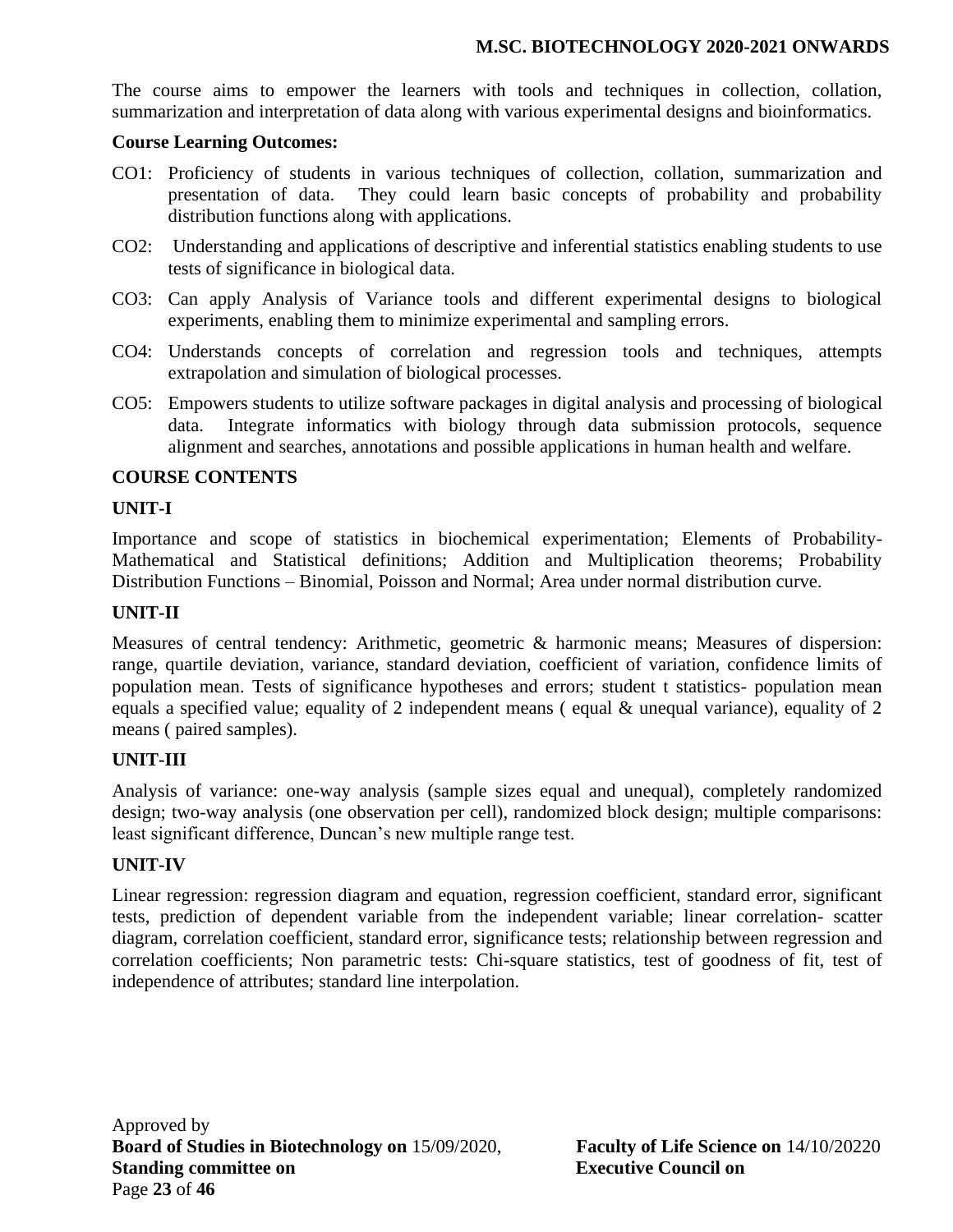### **UNIT-V**

Introduction to Computers: Basic architecture, generations of computer hardware and software; operating systems-WINDOWS and UNIX; system and application software; introduction to internet-LAN, MAN, WAN, Concept of bioinformatics; application of bioinformatics in microbiology.

### **List of Recommended Books**

- 1. Statistics in biology, Vol. 1 by Bliss, C.I.K. (1967) Mc Graw Hill, NewYork.
- 2. Practical Statistics for experimental biologist by Wardlaw, A.C. (1985).
- 3. Programming in C by E. Ballaguruswamy
- 4. How Computers work 2000. By Ron White. Tech. Media
- 5. How the Internet Work 2000 by Preston Gralla Tech. Media.
- 6. Statistical Methods in Biology 2000 by Bailey, N.T. J. English Univ. Press.
- 7. Biostatistics 7th Edition by Daniel
- 8. Fundamental of Biostatistics by Khan
- 9. Biostatistical Methods by Lachin
- 10. Statistics for Biologist by CampbellR.C. (1974) Cambridge University Press, UK.
- 11. INTERNET CDC publication, India.

**---------------------------------------------------------------------------------------------------------------------**

### **CORE COURSE BTC204: PRACTICAL BASED ON COURSE CODE BTC201 & COURSE CODE BTC202**

### **(COURSE CREDITS =04)**

### **Suggested list of practicals (Course Code BTC201)**

- 1. Establishment of *E.coli* in EMB media.
- 2. Establishment of *E.coli* in Luria-Barthetti Broth.
- 3. To Perform Protein electrophoresis by SDS-PAGE.
- 4. Isolation of Plasmid DNA from *E. coli*.
- 5. Isolation of genomic DNA from higher plants.
- 6. To perform Agarose gel electrophoresis for isolated DNA sample.

### **Suggested list of practicals (Course Code BTC202)**

- 1.To estimate glucose or fructose concentration by DNS method.
- 2. To study the effect of temperature on activity of invertase enzyme.
- 3. To study product inhibition by sucrose and calculation of Km.
- 4. To study the substrate inhibition and calculation of Km of the enzyme invertase.
- 5. To study the effect of pH on activity of invertase enzyme.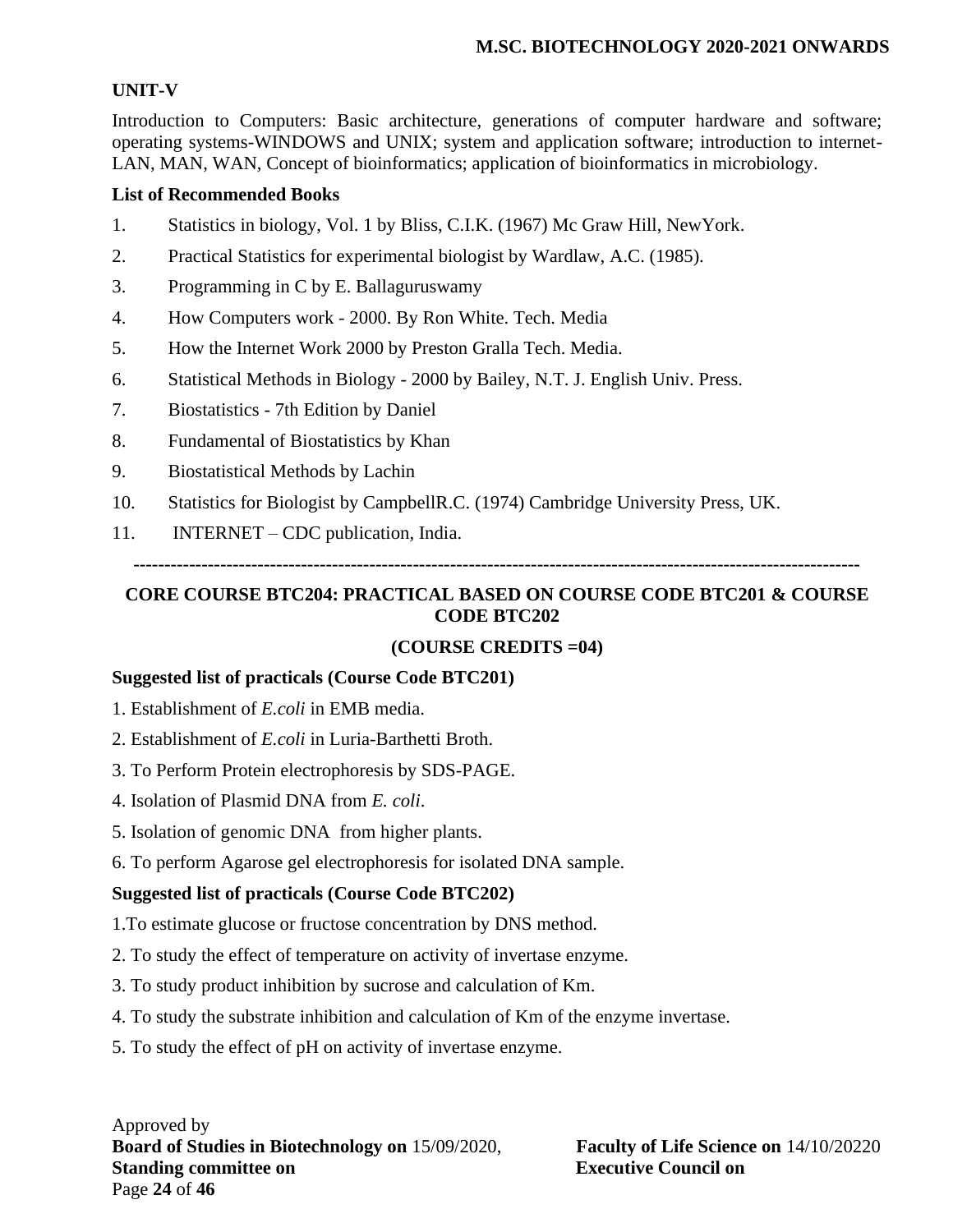**---------------------------------------------------------------------------------------------------------------------**

### **CORE COURSE BTC205: PRACTICAL BASED ON COURSE CODE BTC203 & BTE201 / BTE202 / BTE203**

#### **(COURSE CREDITS =04)**

#### **Suggested list of Practical's (Course Code BTC203: Biostatistics and Computer Application)**

- 1. Representation of Statistical data by a) Histograms b) Pie diagrams
- 2. Testing statistical definition of probability.
- 3. Testing of the binomial distribution becoming normal distribution at small n, if  $p=q$ .
- 4. Determination of Statistical averages/ central tendencies. a) Arithmetic mean b) Median c) Mode
- 5. Determination of measures of Dispersion a) Mean deviation b) Standard deviation and coefficient of variation c) Quartile deviation
- 6. Tests of Significance-Application of following a) Chi- Square test b) t- test c) Standard error
- 7. Computer operations-getting acquainted with different parts of Computers. [DOS] and basics of operating a computer.
- 8. Creating files, folders and directories.
- 9. Applications of computers in biology using MS-Office. A] MS-Word B] Excel C] Power Point
- 10. Creating an e-mail account, sending and receiving mails.
- 11. An introduction to INTERNET, search engines, websites, browsing and Downloading.

**---------------------------------------------------------------------------------------------------------------------**

# **ELECTIVE COURSE CODE BTE201: BIOLOGY OF THE IMMUNE SYSTEM (COURSE CREDITS =03)**

### **Course Objectives**:

Develops deep understanding about the various components of the host immune system, their structure and organization, and functions to serve as the defense system of the body, including operational mechanisms underlining the host defense system, allergy and organ transplantation.

### **Course Learning Outcomes**:

- CO1: Students will be able to understand the fundamental bases of immune system and immune response.
- CO2: Information about the structure and organization of various components of the immune system.
- CO3: Students learn the genetic organization of the genes meant for expression of immune cell receptors and the bases of the generation of their diversity.
- CO4: Will be able to understand the operation and the mechanisms which underlie the immune response.

Approved by **Board of Studies in Biotechnology on** 15/09/2020, **Faculty of Life Science on** 14/10/20220 **Standing committee on Executive Council on** Page **25** of **46**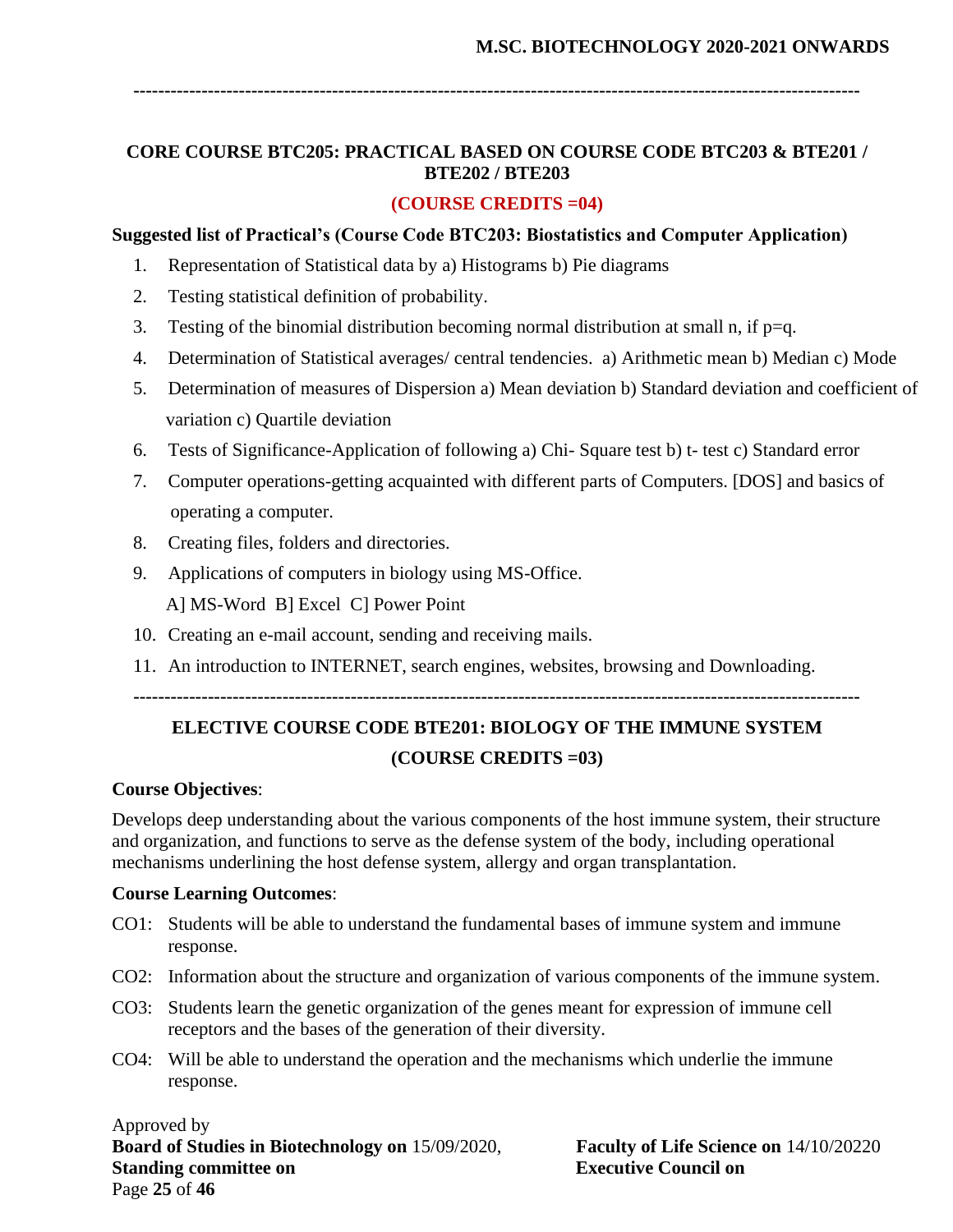CO5: Application of the knowledge gained to understand the phenomena like host defense, hypersensitivity (allergy), organ transplantation and certain immunological diseases

### **COURSE CONTENTS**

### **UNIT-I**

Introduction: phylogeny of immune system, innate and acquired immunity, clonal nature of immune response; organization and structure of lymphoid organs, nature and biology of antigens and super antigens.

### **UNIT-II**

Antibody structure and function; antigen-antibody interactions, major histocompatibility complex, BCR & TCR, generation of diversity, complement system.

### **UNIT-III**

Cells of the immune system; hematopoiesis and differentiation, lymphocyte trafficking. Blymphocytes, T-lymphocytes, macrophages, dendritic cells, natural killer and lymphokine activated killer cells, eosinophils, neutrophils and mast cells. Regulation of immune response: antigen processing and presentation, generation of humoral and cell mediated immune responses, activation of B-and T-lymphocytes, cytokines and their role in immune regulation; T-cell regulation, MHC restriction, immunological tolerance.

### **UNIT-IV**

Cell- mediated cytotoxicity; mechanism of T cell and NK cell mediated lysis; antibody dependent cell mediated cytotoxicity, macrophage mediated cytotoxicity; hypersensitivity autoimmunity, transplantation.

### **UNIT- V**

Immunity to infectious agents (intracellular parasites, helminthes & viruses); tumor immunology; AIDS and other immunodeficiences, hybridoma technology and monoclonal antibodies.

### **Recommended Books:**

1. Kuby immunology, 4th Edition, R.A. Goldsby, Thomas J.Kindt, Barbara, A.Osbarne. (Freedom)

2. Immunology-A short Course, 4th Edition- Ell Benjamin, Richard Coico, Geoffrey Sunshine (Wiley-Liss).

---------------------------------------------------------------------------------------------------------------------------

- 3. Fundamentals of immunology, William Paul.
- 4. Immunology, Roitt and others.

### **Suggested list of Practicals (Course Code BTE201)**

- 1. To perform test for antibiotics sensitivity by disc method.
- 2. To determine the minimum inhibitory concentration of given antibiotics.
- 3. Preparation of blood smear.
- 4. To isolate serum from blood plasma.
- **5.** To perform agglutination reaction to identification of blood group.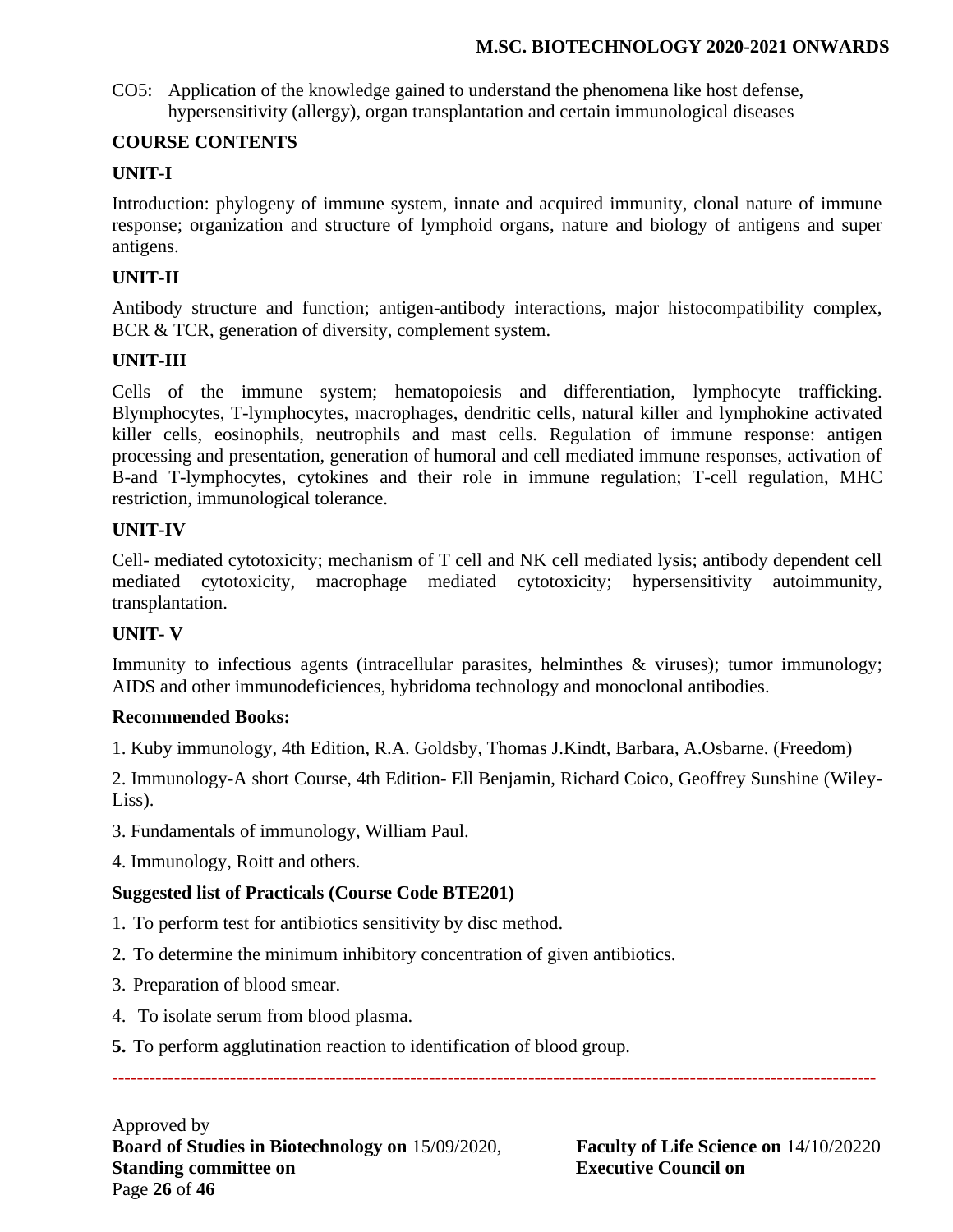## **ELECTIVE COURSE CODE BTE202: RESOURSE UTILIZATION AND CONSERVATION (COURSE CREDITS = 03)**

### **Course Objectives:**

The course aims to empower the learners with knowledge pertaining to world biomes, resources, conservation, sustainable development, pollution and its management, and remote sensing in management of earth resources.

### **Course Learning Outcomes:**

- CO1: Deep understanding of distribution, structure and function of various aquatic and terrestrial biomes.
- CO2: Learn definitions, types and utilities of biodiversity along with threats along their applications in management and sustainable development of resources from various biomes.
- CO3: Empowers students to apply in-situ and in-vitro techniques in conservation of aquatic and terrestrial resources in real time.
- CO4: Understands concepts of pollution of different environments and can monitor and treat pollution loads in artificial and natural ecosystems; and appreciate nuances of industrial, societal and urban pollutions.
- CO5: Gains insight knowledge about remote sensing of earth resources along with platforms, sensors and scanners, visual and digital interpretation of remotely sensed data.

### **COURSE CONTENTS**

### **UNIT – I**

Major Biomes of the world, Tropical rain & Seasonal Forests, Temperate rain & Seasonal forests, Boreal forests, Grasslands, Deserts, Aquatic Ecosystems wetlands, Lakes & Ponds Streams & Rivers, Marine & Estuarine habitats.

### **UNIT – II**

Resource utilization**,** Status & Utilization of Biodiversity, Sustainable development resources from forest, Grassland and aquatic habitats, Food forage, Fodder, Timber & Non-wood forest products, Threats to quality  $\&$  quantity of Resources due to overexploitation.

### **UNIT –III**

Strategies for conservation of resources: Classifications of resources, Principles of conservation, *Insitu* conservation sanctuaries, National parks, Biosphere reserves for wildlife conservation, Habitat conservation practices of conservation for forests ranges, Soil and water.

### **UNIT – IV**

Air, Water and Soil pollution**,** Kinds, Sources, Quality parameters, Effects on structure & function of ecosystems, Management of pollution, Bioremediation, Climate changes sources, Trends & role of greenhouse gases, Effect of global warming on climate, Ecosystem processes & Biodiversity, Ozone layer & Ozone hole.

Approved by **Board of Studies in Biotechnology on** 15/09/2020, **Faculty of Life Science on** 14/10/20220 **Standing committee on Executive Council on** Page **27** of **46**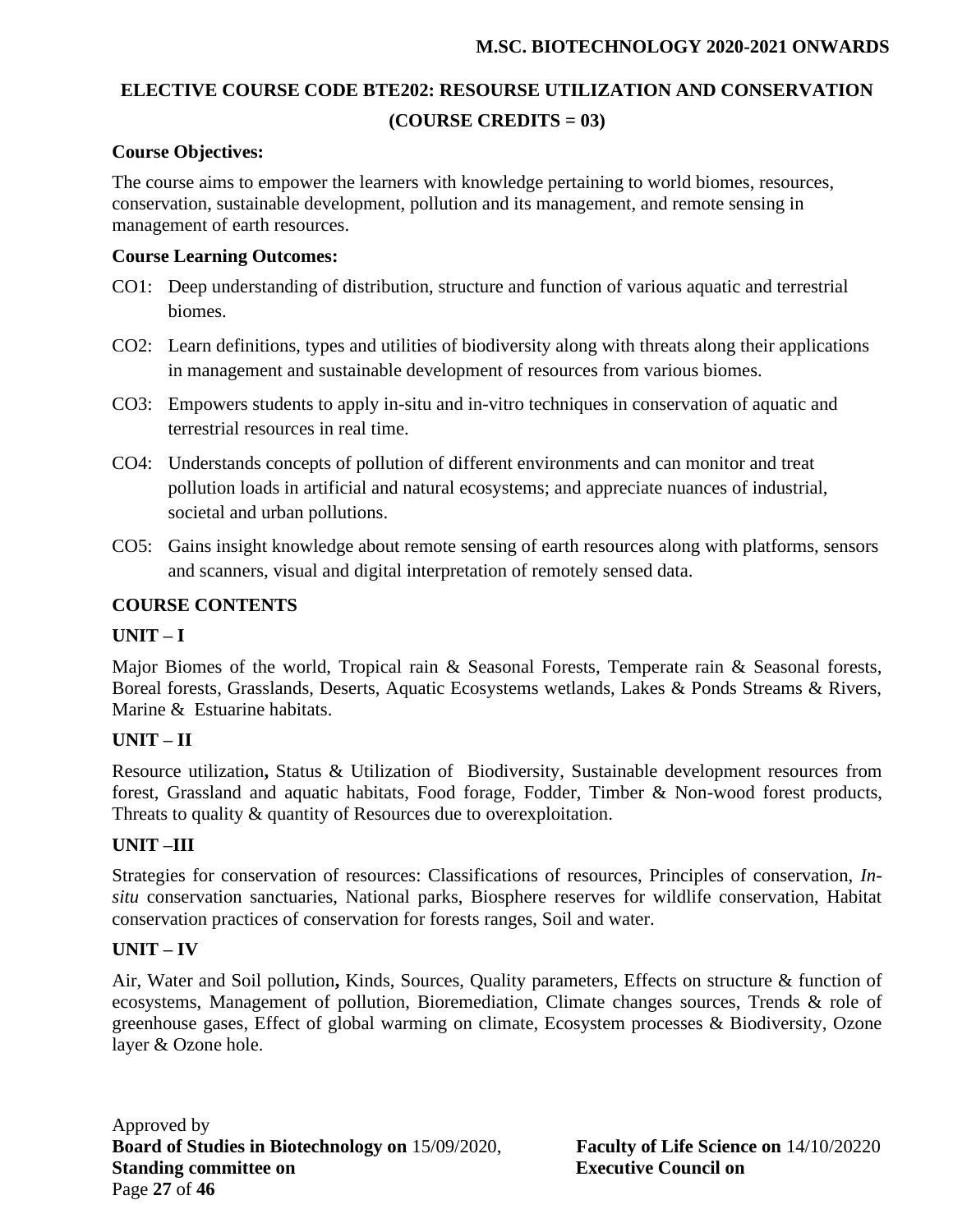### **UNIT – V**

Resource monitoring, Remote sensing concepts & Tools, Satellite remote sensing basics sensors, Visual & digital interpretation, EMR bands and their applications, Indian remote sensing programme, Thematic mapping of resources, Application of remote sensing in Ecology &Forestry.

### **Books recommended**

- Chopra R. N. (1933) Indigenous Drugs of India.
- Hayes W. B. (1953) Fruit Growing in India.
- Atkinson E. T. (1980) Economic Botany of Himalayan Regions.
- Chapman, J.L. and Reiss, M.J. (1999) Ecology: Principles and Applications.
- Singhal, P.K. and Shrivastava, P. (2004) Challenges in Sustainable Development.
- Odum, E.P. (1971) Fundamentals of Ecology.
- Begon, M., Harper, J.L. and Townsend, C.R. (1986) Ecology: Individuals, Populations and Communities.
- Wetzel, R.G. (1983) Limnology.

### **Suggested list of Practical's: Course Code BTE202** (**Resource Utilization and Conservation)**

- 1. To find the pH of the various sample of soil by pH meter.
- 2. To determine ground flora in forest ecosystems.
- 3. To determine IVI of species in forest ecosystmes.
- 4. To determine the presence of carbonate in different soil mixtures.
- 5. To determine the presence of phosphate in soil and water sample.
- 6. To determine the presence of nitrate in mixture sample.
- 7. To determine the presence of nitrite in mixture sample.
- 8. To determine frequency, density and abundance of herbaceous species from local garden.
- 9. To determine the biomass of plant vegetation.
- 10. To determine leaf area, dry weight and moisture content of few species of plant from grassland.

**---------------------------------------------------------------------------------------------------------------------------**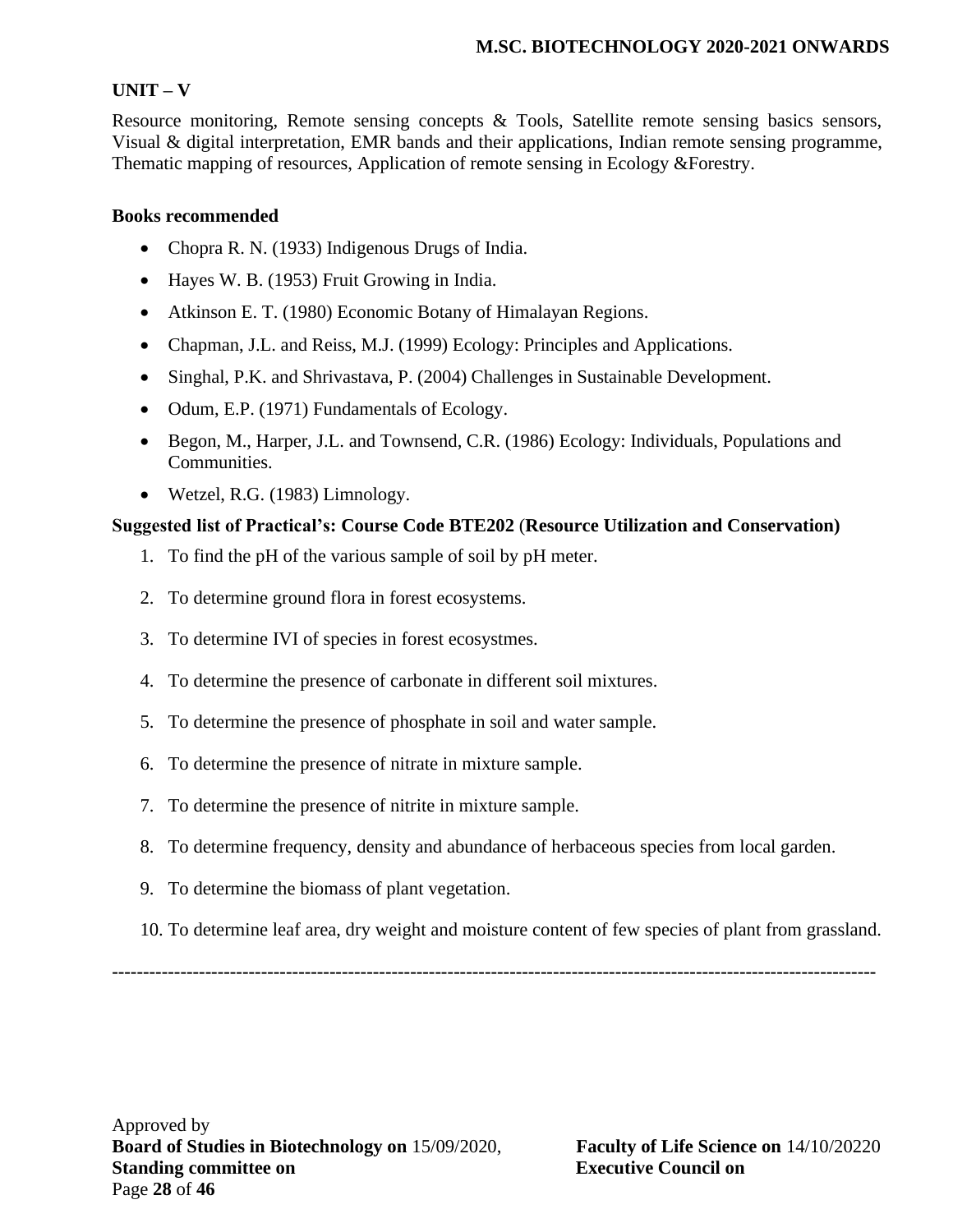# **ELECTIVE COURSE CODE BTE203: MICROBIAL METABOLISM (COURSE CREDITS: 3)**

### **Course Objectives:**

The major objective of this paper is to develop clear understanding of various aspects of microbial physiology along with diverse metabolic pathways existing in bacteria in relation to its survival and propagation, and to enable students to better understand courses taught later.

### **Course Learning Outcomes:**

- CO1: Students become acquainted with methods of measuring microbial growth, calculating growth kinetic parameters with understanding of steady state and continuous growth.
- CO2: They gain an in-depth knowledge of primary, secondary and group translocation transport systems existing in bacteria, simultaneously learning membrane transport proteins and kinetics of solute transport.
- CO3: They learn central metabolic pathways for carbon metabolism in bacteria enlisting differences with eukaryotic systems and their regulation in diverse physiological conditions. This allows students to apply the acquired knowledge in engineering metabolic pathways for developing industrially useful strains.
- CO4: Will have gathered understanding of inorganic and organic nitrogen assimilation and its regulation. Also knows role of glutathione in cellular redox regulation and biochemistry of glutamate overproducing strains.
- CO5: They learn basic concepts of enzyme biochemistry, its kinetics and regulation, details of lipid and nucleotide metabolism in *E. coli* and its regulation along with biochemical basis of lipid accumulation in yeasts, and intracellular signaling in bacteria in response to various nutritional and physiological stresses.

### **COURSE CONTENTS**

### **UNIT-I**

Microbial growth: mathematical expression of growth, growth measurement, efficient growth curve, synchronous growth and continuous culture, effect of environmental factors on microbial growth, nutrients diffusion, active transport, group translocation, solutes, temperature, oxygen relations.

### **UNIT-II**

Chaemolithotrophy: Sulphur, iron, hydrogen, carbon monoxide, nitrogen oxidations. Methanogenesis, luminescence. Brief account of photosynthetic and accessory pigments chlorophyll, bacteriochlorophyll, carotenoids, oxygenic, anoxygenic photosynthesis. Electron transportphotoautotrophic generation of ATP, fixation of CO2- Calvin cycle, reverse TCA, carbohydrate anabolism.

### **UNIT-III**

Respiratory metabolism: Embden Mayer Hoff pathway, Entner Doudroff pathway, glyoxalate pathway, Krebs cycle, oxidative and substrate level phosphorylation, Pasteur effect, fermentation of carbohydrates-homo and heterolactic fermentations. Synthesis of polysaccharides- gluconeogenesis and other pathways.

Approved by **Board of Studies in Biotechnology on** 15/09/2020, **Faculty of Life Science on** 14/10/20220 **Standing committee on Executive Council on** Page **29** of **46**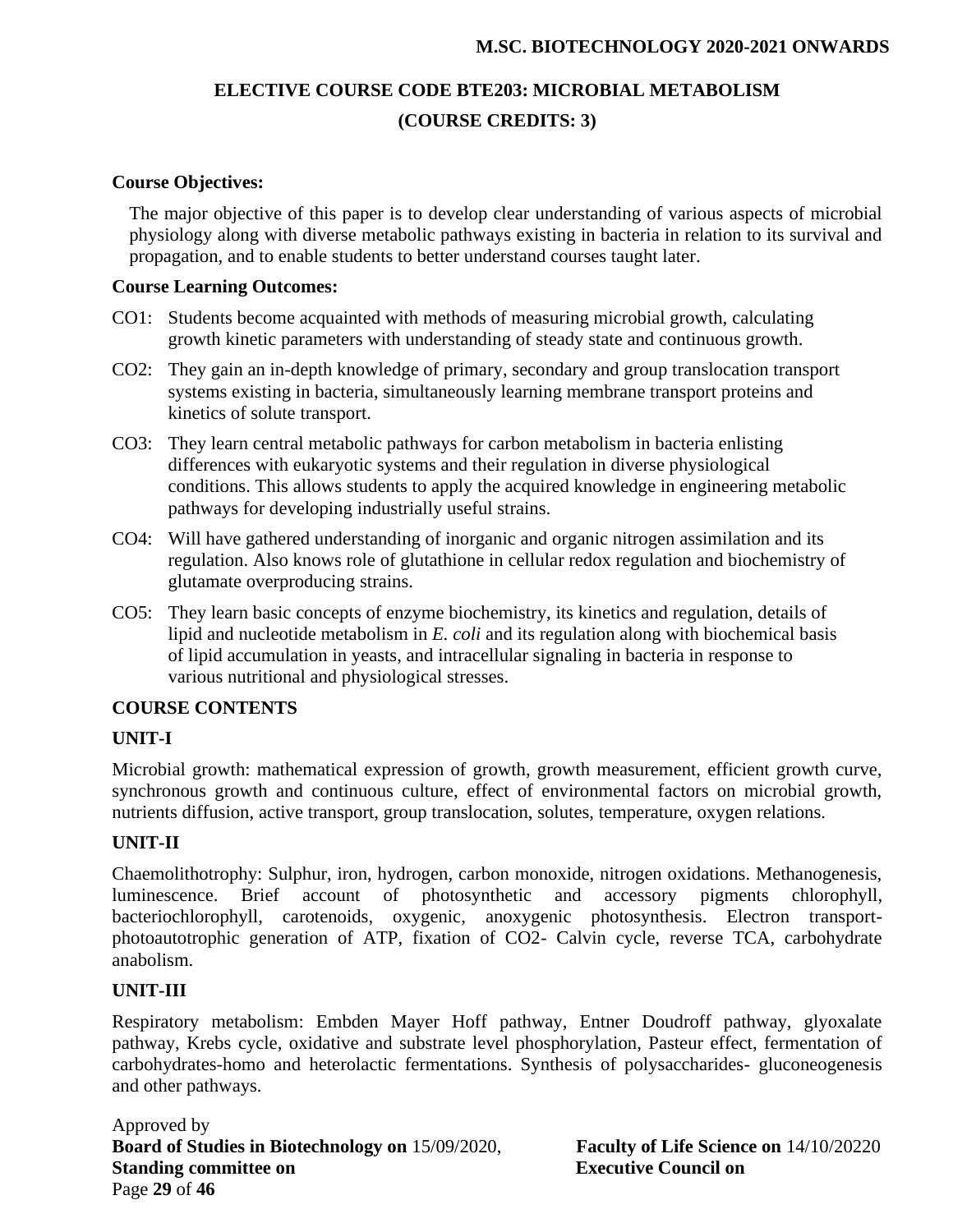### **UNIT-IV**

Assimilation of nitrogen: Dinitrogen - nitrate nitrogen-ammonia- denitrification, synthesis of major amino-acids, polyamines; peptidoglycan-biopolymers as cell components.

### **UNIT-V**

Microbial development, sporulation and morphogenesis, hyphae vs. yeast forms and their significance. Multicellular organization of selected microbes. Dormancy. Endospore-structure, properties and germination.

### **List of Recommended Books**

- 1. Doelle H.W. 1969. Bacterial Metabolism. Academic Press.
- 2. Gottschalk G. 1979. Bacterial Metabolism. Springer Verlag. Moat AG. 1979. Microbial Physiology. John Wiley & Sons.
- 3. Sokatch JR. 1969. Bacterial Physiology and Metabolism. Academic Press.
- 4. Moat A G., Foster J W., Spector M P. Microbial Physiology, 4th Ed: Wiley India Pvt Ltd 2009.

### **Suggested list of Practicals (Course Code BTE203: Microbial Metabolism)**

- 1. Determination of Bacterial growth by turbidity measurements (spectrophotometric method).
- 2. Study of effect of temperature on growth of bacteria.
- 3. Study of effect of pH on growth of Bacteria.
- 4. Isolation of rhizobia from root nodules.
- 5. Slide culture technique for studying morphology and molds.

# **CORE COURSE CODE BTS201: SOFT SKILL DEVELOPMENT MODULES 2 (COURSE CREDITS = 02)**

**---------------------------------------------------------------------------------------------------------------------**

| S. No. | <b>Subject</b>                               | <b>Classroom Activity</b>   | Hrs. |
|--------|----------------------------------------------|-----------------------------|------|
| 01     | <b>Orientation</b> , Personality Development | Worksheet/lecture           | 02   |
| 02     | Role and Impact of Personality               | Group Activity/ lecture     | 01   |
| 03     | Pre Self-Assessment (Psychometric Analysis)  | <b>PDP</b> Assessment Sheet | 02   |
| 04     | Importance of characteristics and Traits     | lecture/Group Activity      | 02   |
| 05     | Empowerment of Internal and external traits  | lecture                     | 02   |
| 06     | Definition of Personality                    | Lecture                     | 02   |
| 07     | Power of Self                                | Lecture                     | 03   |
| 08     | Path to Improve Personality                  | lecture/Group Activity      | 03   |
| 09     | <b>Body Language</b><br>- 1                  | Worksheet                   | 02   |
| 10     | Grooming Yourself                            | Lecture                     | 02   |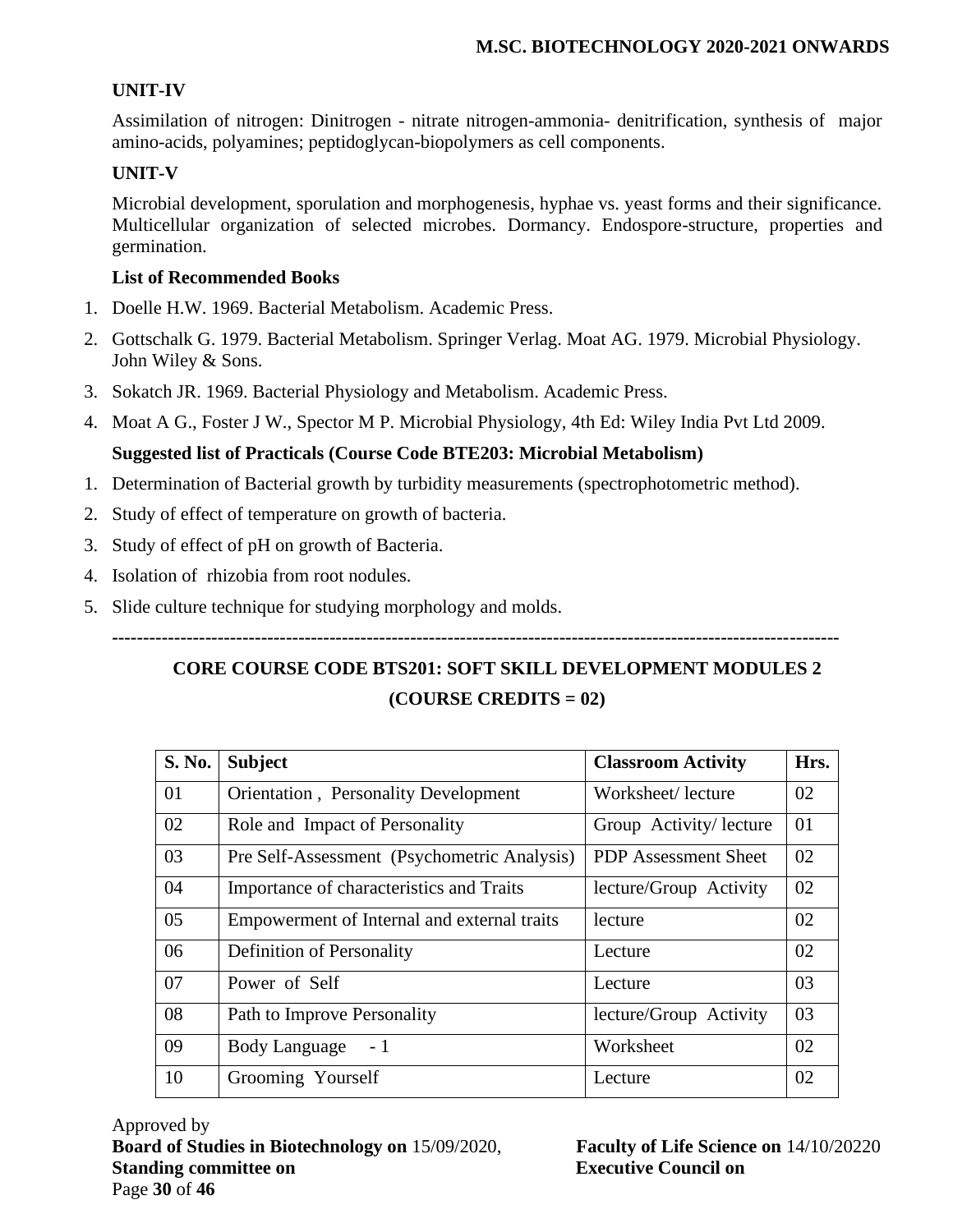| 11 | IQ / EQ / MQ / SQ                      | lecture               |  |
|----|----------------------------------------|-----------------------|--|
| 12 | Disposition of Body in various aspects | <b>Group Activity</b> |  |
| 13 | Getting desired output                 | <b>Group Activity</b> |  |
| 14 | Post Assessment of Personality         | <b>Group Activity</b> |  |

**---------------------------------------------------------------------------------------------------------------------**

# **THIRD SEMESTER**

### **CORE COURSE CODE BTC301: ENVIRONMENTAL BIOTECHNOLOGY**

### **(COURSE CREDITS: 3)**

### **Course Objectives:**

The course aims to empower the learners with the basic concepts of the global environmental issues, biodiversity in India, water pollution and its control, waste water treatment (physical, chemical and biological) and microbial remediation of xenobiotics in the environment.

### **Course Learning Outcomes:**

- **CO1:** Deep understanding of existing and emerging technologies that are important in the area of environment and the principles and techniques which underline the environmental issues including air and water pollution.
- **CO2:** Empowers the students with the knowledge of Domestic waste water treatment, Classification of wastewater treatment (physical, chemical and biological)
- **CO3:** Students learn about concepts of Biodegradation, Biodegradation of hydrocarbon, Measurement of biodegradation. Bioremediation-Concept, Methods of Bioremediation (In-situ and Ex-situ Bioremediation), and Xenobiotic biodegradation.
- **CO4:** Learners will understand the concept of biodiversity: conservation and management, rules and acts.
- **CO5:** Deep understanding of global environmental problems-ozone depletion, UV-B greenhouse effect and acid rain, their impact and biotechnology approaches for management.

### **COURSE CONTENTS**

### **UNIT-I**

Environment: Basic concepts and issues; environmental pollution: types and methods for the measurement; methodology of environmental management-problem solving approach, its limitations; air pollution and its control through biotechnology, air sampling techniques; biodiversity: conservation and management. Biodiversity in India: Status, Threats, Utility & Conservation; Indian Biodiversity ACT 2002 and Biodiversity Rules 2004.

### **UNIT-II**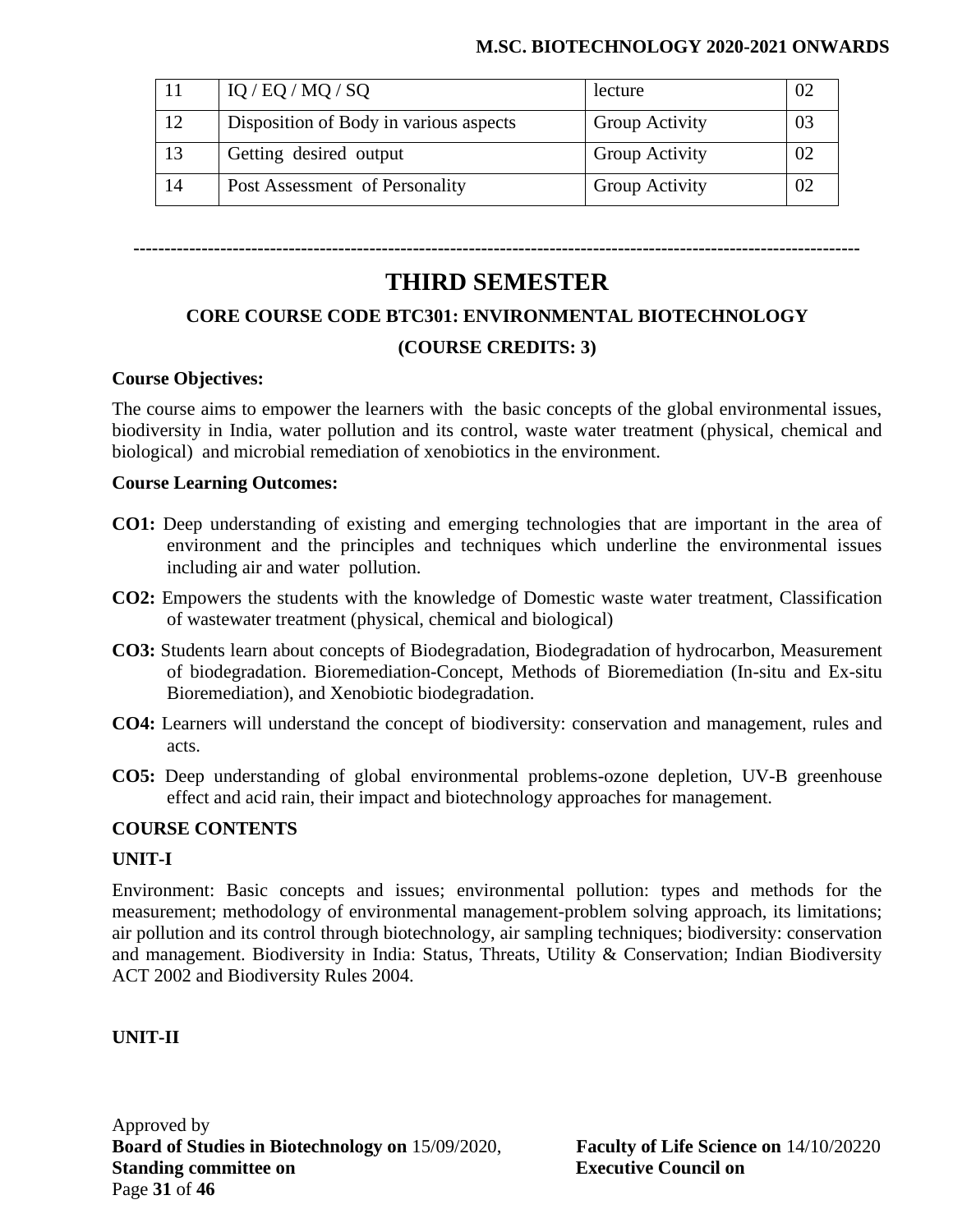Water pollution and its control: Water as a scarce natural resource, need for water management, sources and measurement of water pollution, waste water treatment-physical, chemical and biological treatment processes; algal blooms and human health.

### **UNIT-III**

Microbiology of waste water treatment: Aerobic process-activated sludge, oxidation ditches, trickling filter, towers, rotating discs, rotating drums, oxidation ponds; anaerobic processesanaerobic digestion, anaerobic filters, upflow anaerobic sludge blanket reactors; treatment schemes for waste waters of dairy, distillery, tannery industries; biotechnological application of microbes form extreme environment.

### **UNIT-IV**

Microbial degradation of xenobiotics in the environment- ecological considerations, decay behaviour & degradative plasmids, hydrocarbons, substituted hydrocarbons, oil pollution, surfactants, pesticides; bioaccumulation of metals and radio-nucleids and detoxification; bioremediation.

### **UNIT-V**

Biological N<sup>2</sup> fixation, H2 production, biofertilizers and biopesticides; solid wastes; sources and management (composting, vermiculture and methane production). Single cell protein (Spirulina, yeast, mushroom); global environmental problems-ozone depletion, UV-B green house effect and acid rain, their impact and biotechnology approaches for management.

### **List of Recommended Books**

- 1. Wastewater Engineering- Treatment, disposal and Reuse. Metcalf and Eddy, Inc,.Tata McGraw Hill, New Delhi.
- 2. Comprehensive Biotechnology. Vol. 4, M. Moo-young (Ed-in-chief), Pergamon Press, Oxford.
- 3. Environmental Chemistry, A.K. De. Wiley Eastern Ltd. New Delhi.
- 4. Introduction to Biodeterioration. D. Allsopp and K.J. Seal, ELBS/Edward Arnold

**---------------------------------------------------------------------------------------------------------------------**

## **CORE COURSE CODE BTC302: GENETIC ENGINEERING (COURSE CREDITS =03)**

#### **Course Objectives:**

Inculcates deeper insights about genetic engineering concepts, techniques and tools, and its applications in strain improvement, enzyme engineering, metagenomics and transgenic technology.

#### **Course Learning Outcomes:**

- CO1: Students will understand the core concepts and fundamentals of genetic engineering.
- CO2: Develop their competency on different types of strain improvements.
- CO3: Analyses of the enzymes and vectors for genetic modification for required productivity.
- CO4: Examination of gene cloning and evaluate different methods of gene transfer like metagenomics

### Approved by **Board of Studies in Biotechnology on** 15/09/2020, **Faculty of Life Science on** 14/10/20220 **Standing committee on Executive Council on** Page **32** of **46**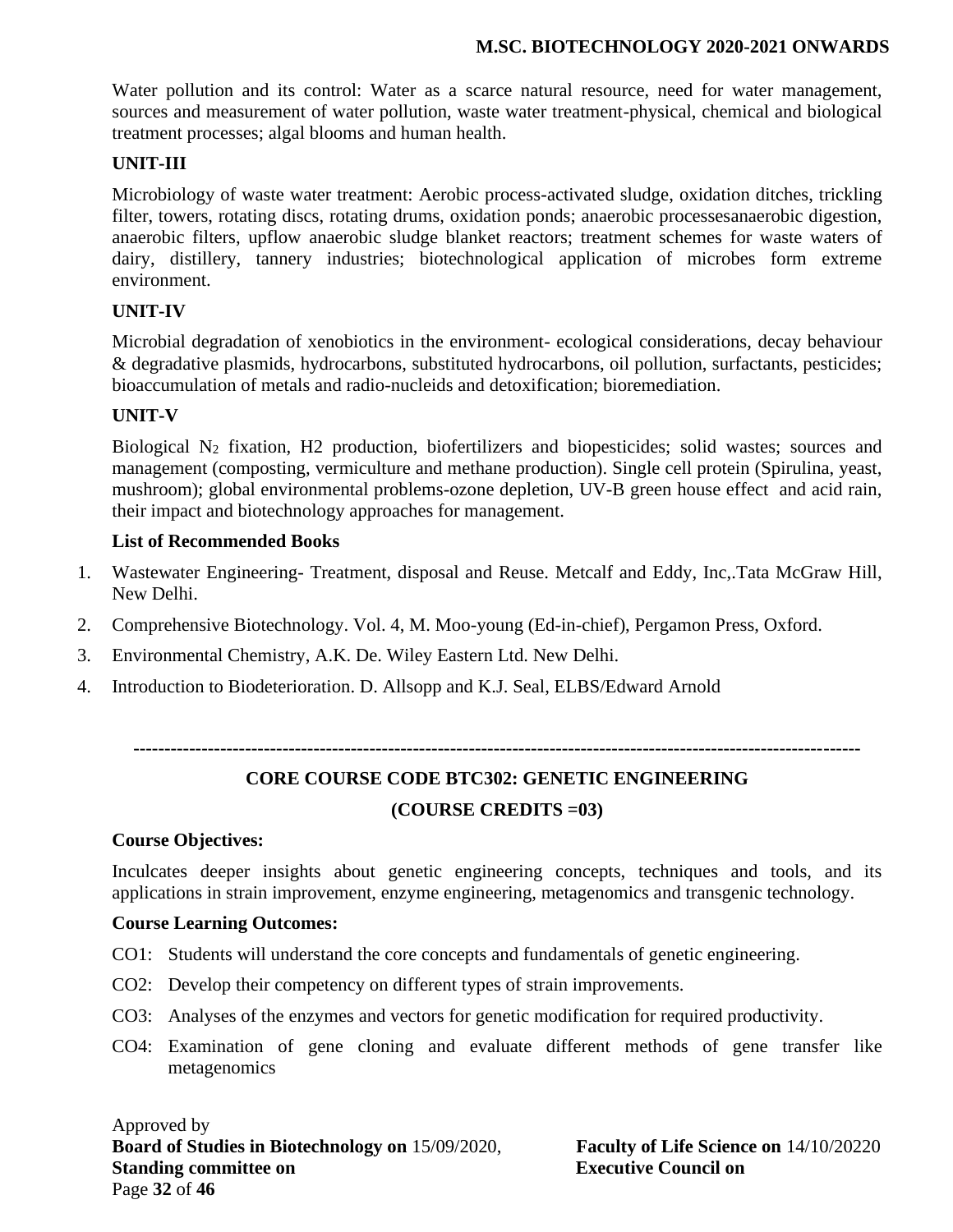CO5: They are able to critically analyze the major concerns and applications of transgenic technology.

### **COURSE CONTENTS**

**UNIT-I:** Scope of genetic engineering, milestones in genetic engineering; isolation of enzymes, DNA sequencing, synthesis and mutation, detection and separations, cloning, gene expression; cloning and patenting of life forms; genetic engineering guidelines; molecular tools and their applications; restriction enzymes, modification enzymes, DNA and RNA markers; nucleic acid purification, yield analysis. The manufacture, use, import, export and storage of hazardous micro-organisms genetically engineered organisms or cells rules, 1989.

**UNIT-II:** Nucleic acid amplification and its applications, gene cloning vectors-plasmids, bacteriophages, phagemids, cosmids, artificial chromosomes; restriction mapping of DNA fragments and map construction; nucleic acid sequencing; cDNA synthesis and cloning; mRNA enrichment, reverse transcription, DNA primers, linkers, adaptors and their chemical synthesis; library construction and screening.

**UNIT-III:** Alternative strategies of gene cloning; cloning interacting genes-two-and three hybrid systems, cloning differentially expressed genes, nucleic acid micro array; site-directed mutagenesis and protein engineering; gene regulation-DNA transfection, Northern blot, primer extension, S1 mapping, RNAse protection assay, reporter assays.

**UNIT-IV:** Expression strategies for heterologous genes; vector engineering and codon optimization, host engineering; in vitro transcription and translation, expression in bacteria, yeast, insects and insect cells, mammalian cells, plants; processing of recombinant proteins-purification and refolding, characterization of recombinant proteins, stabilization of proteins; phage display.

**UNIT-V:** T-DNA and transposon tagging; role of gene tagging in gene analysis, identification and isolation of genes through T-DNA or transposon; transgenic and gene knockout technologies targeted gene replacement, chromosome engineering; gene therapy-vector engineering, strategies of gene delivery, gene replacement/augmentation, gene correction, gene editing, gene regulation and silencing.

### **Recommended Books:**

1. Molecular cloning: A Laboratory Manual, J. Sambrook , E.F. Fritsch and T. Maniatis, Cold Spring Harbor Laboratory Press, New York, 2000.

2. DNA Cloning: A practical Approach, D.M. Glover and B.D. Hames, IRL Press, Oxford, 1995.

3. Molecular and Cellular Methods in Biology and Medicine, P.B. Kaufman, W. Wu. D. Kim and L.J. Cseke, CRC Press, Florida, 1995.

4. Methods in Enzymology Vol. 152, Guide to Molecular Cloning Techniques, S.L. Berger and A.R. Kimmel, Academic Press, Inc. San Diego,1998.

5. Methods in Enzymology Vol.185 Gene Expression Technology, D.V. Goeddel, Academic Press, Inc. San Diego, 1990.

6. DNA Science. A First Course In Recombinant Technology, D.A. Mickloss and G.A. Freyer, Cold Spring Harbor Laboratory Press, New York,1990.

7. Molecular Biotechnology (2nd Edn.) S.B. Primrose, Blackwell Scientific Publishers, Oxford, 1994.

8. Milestones in Biotechnology, Classic Papers in Genetic Engineering, J.A. Davies and W.S. Reznikoff, Butterworth-Heinemann, Boston, 1992.

Approved by **Board of Studies in Biotechnology on** 15/09/2020, **Faculty of Life Science on** 14/10/20220 **Standing committee on Executive Council on** Page **33** of **46**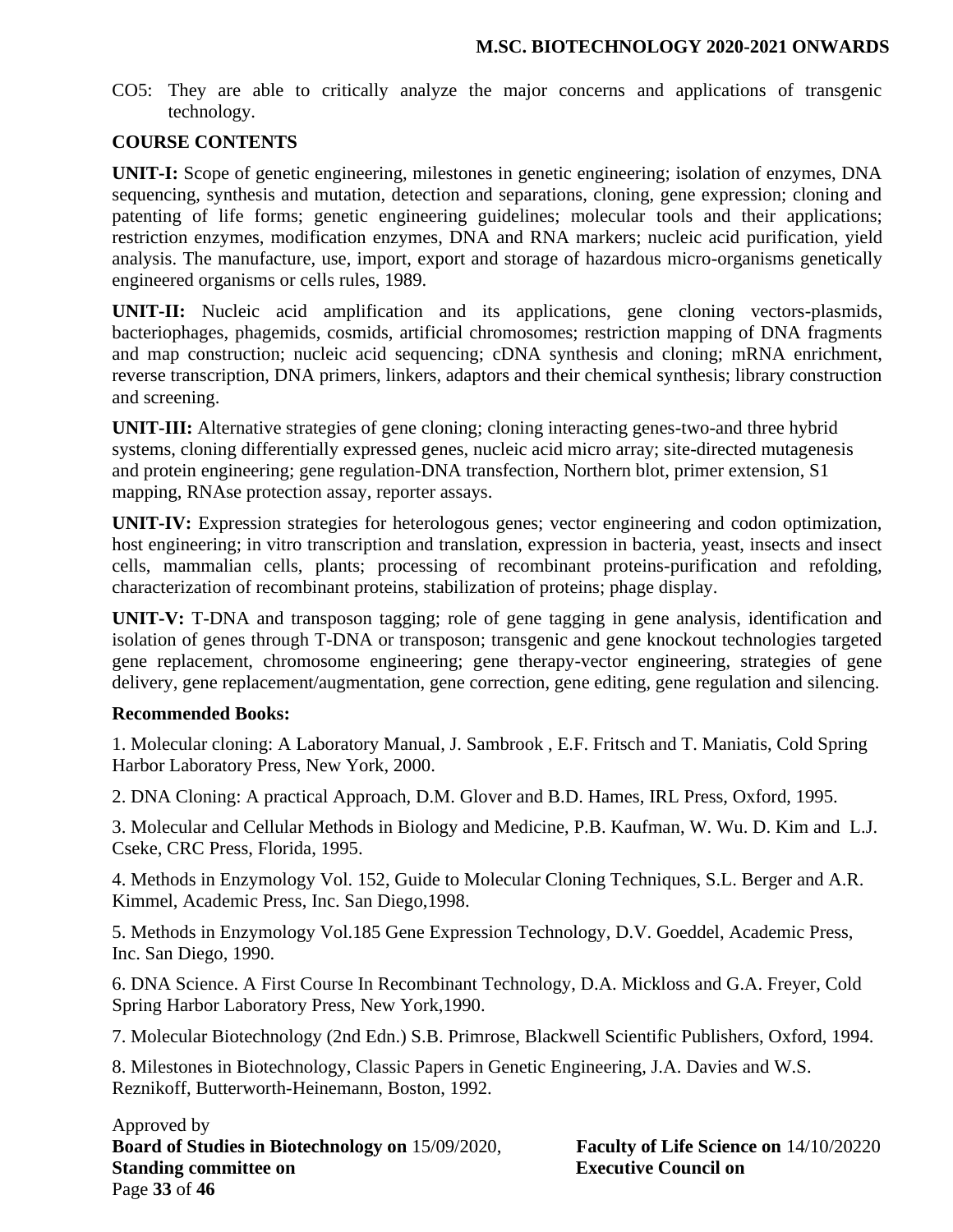9. Route Maps in Gene Technology, M.R. Walker and R. Rapley, Blackwell Science Ltd. Oxford, 1997.

10. Genetic Engineering; An Introduction to gene analysis and exploitation in eukaryotes, S.M. Kingsman and A.J. Kingsman, Blackwell Scientific Publications, Oxford, 1998.

11. Molecular Biotechnology-Glick

12. Pollution control law series; PCLS/02/2010(Sixth Edition)

**---------------------------------------------------------------------------------------------------------------------**

### **COURSE CODE BTC303: PLANT BIOTECHNOLOGY**

### **(COURSE CREDITS =03)**

### **Course Objectives:**

It aims to enable the learners with the knowledge of the qualitative and quantitative improvements in higher plants through emerging biotechnological tools.

### **Course Learning Outcomes:**

- CO1: Understanding of different techniques of *in vitro* culture and media preparation. Concept of totipotency, morphogenesis, organogenesis and somatic embryogenesis.
- CO2: Knowledge of protoplast isolation, culture, fusion, somatic hybridization and cybridization.
- CO3: Concepts of transgenic plant production through Ri and Ti plasmids and direct methods.
- CO4: Concept of chloroplast transformation and its advantages, post harvest technology, and cryopreservation.
- CO5: Role of biotechnology in qualitative improvement in plants through herbicide resistance, insect resistance, disease resistance and N<sub>2</sub> fixation. Knowledge of molecular markers: RFLP, PCR, QTL and MAS.

### **COURSE CONTENTS**

**UNIT-I:** Introduction to plant cell and tissue culture: tissue culture media (composition and preparation), initiation and maintenance of callus and suspension culture. Regeneration through organogenesis and somatic embryo genesis; transfer and establishment of whole plant in soil; embryo culture and embryo rescue; anther, pollen and ovary culture for production of haploid plants and homozygous diploid lines; cryopreservation for germplasm conservation; protoplast isolation, culture and fusion; selection of hybrid cells and regeneration of hybrid plant; symmetric and asymmetric cybrids; germplasm conservation, virus free plants.

**UNIT-II** Cloning vector for higher plant transformation: *Agrobacterium tumefaciens* Ti and Ri plasmids, basis of tumor formation, hairy root, mechanisms of DNA transfer, role of virulence genes. Viral vectors and their application: direct gene transfer: particle bombardment, electro oration, microinjection: transformation of monocots; transgene stability and gene silencing, selection of clones. Expression of cloned genes: genetic markers, reporter genes, Gus assay.

**UNIT-III** Application of plant transformation for productivity and performance: herbicide resistance (phosphnoinothricin, glyphosate, sulfonylurea, atrazine), insect resistance (Bt. Endotoxin genes, Non-Bt like proteinase inhibitors alpha amylase inhibitor), virus resistance (Coat protein mediated

Approved by **Board of Studies in Biotechnology on** 15/09/2020, **Faculty of Life Science on** 14/10/20220 **Standing committee on Executive Council on** Page **34** of **46**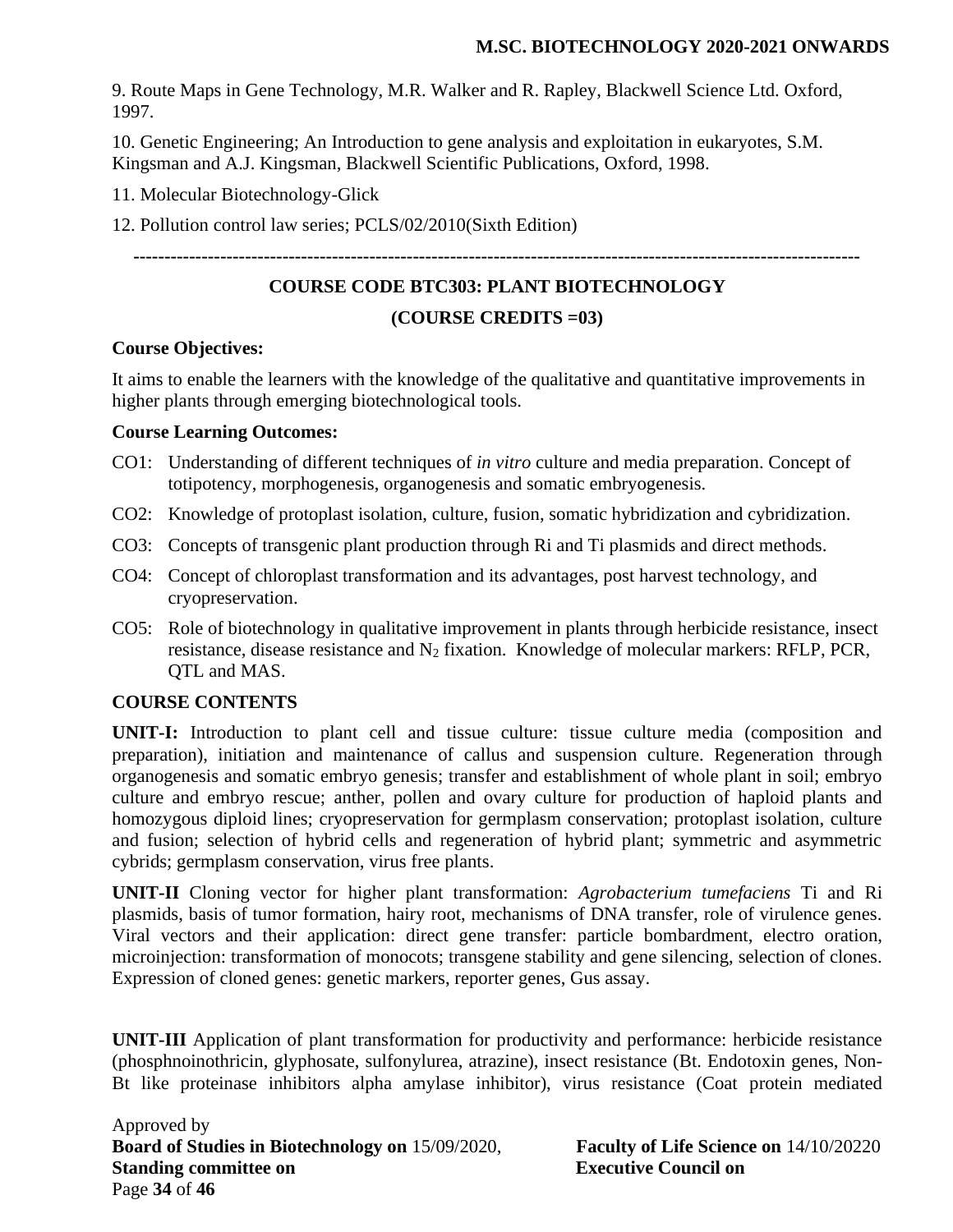protection (CPMP), nucleocapsid gene), disease resistance (anti fungal proteins chitinase, 1-3 beta glucanase, ribosome inactivating proteins (RIP), thionins, pathogenesis related (PR) proteins, nematode resistance, abiotic stress (salt tolerance); post harvest losses, long shelf life of fruits and flowers, use of ACC synthase. polygalacturanase. ACC oxidase, carbohydrate composition and concentration during storage. ADP glucose pyrophosphatase.

**UNIT-IV** Chloroplast transformation: advantages, vectors, success with tobacco and potato; metabolic engineering and industrial products; plant secondary metabolites, control mechanism and manipulation of phenyl propanoid pathway, Shikimate pathway, alkaloids, industrial enzymes; biodegradable plastics. Polyhydroxybutyrate, therapeutic proteins; lysosomal enzymes, antibodies, edible vaccines purification strategies, oleosin partitioning technology.

**UNIT-V** Molecular marker- aided breeding RFLP maps. Linkage analysis. RAPD markers. STS, microsatellites, SCAR (sequence characterized amplified region), AFLP, QTL. Molecular assisted selection; arid and semi- arid plant biotechnology, green house and green- home technology.

### **Recomonded Books:**

1. J. Hammond, P. McGarvey and V. Yusibov (Eds.): Plant Biotechnology. Springer Verlag, 2000.

COURSES OF STUDY IN M. Sc. BIOTECHNOLOGY

19

2. T, J. Fu, G. Singh and W.R. Curtis (Eds): Plant Cell and Tissue Culture for the Production of Food Ingredients. Kluwer Academic/Plenum Press. 1999.

3. H.S. Chawla: Biotechnology in Group Improvement, International Book Distributing Company. 1998.

4. R.J. Henry: Practical Application of Plant Molecular Biotechnology. Chapman and Hall. 1997.

5. P.K. Gupta Elements of Biotechnology. Rastogi and Co. Meerut. 1996.

**---------------------------------------------------------------------------------------------------------------------**

### **CORE COURSE CODE BTC304: PRACTICAL BASED ON COURSE CODE BTC301 & COURSE CODE BTC302**

### **(COURSE CREDITS =04)**

### **Suggested list of practicals (Course Code BTC301)**

- **1.** Isolation of *Cyanobacteria* (blue green algae).
- **2.** Estimation of nitrate.
- **3.** Estimation of nitrite.
- **4.** Estimation of ammonia.
- **5.** Determination of biological oxygen demand (BOD) of water sample.
- **6.** Determination of chemical oxygen demand (COD) of water sample.
- **7.** To study air born microbes by agar plate technique.
- **8.** To study pollution stress by chlorophyll and carotenoid ratio from algae sample.
- **9.** To study of effect of heavy metal on growth of bacteria.

Approved by **Board of Studies in Biotechnology on** 15/09/2020, **Faculty of Life Science on** 14/10/20220 **Standing committee on Executive Council on** Page **35** of **46**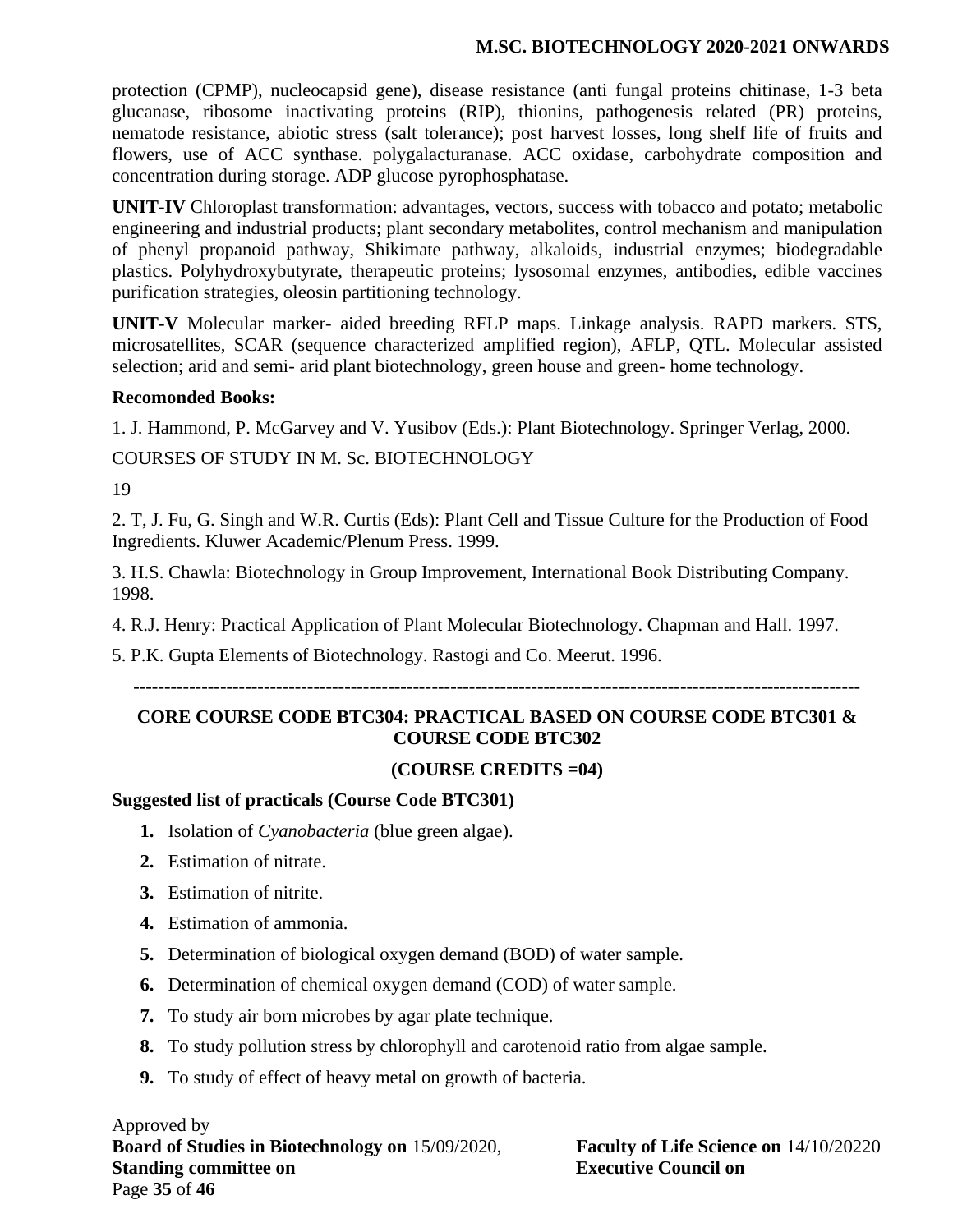**10.** To study of effect of pesticides on the growth of bacteria.

### **Suggested list of practicals (Course Code BTC302)**

- 1. Isolation of bacterial DNA by quick preparation.
- 2. To isolate fungal DNA.
- 3. To perform Agarose gel electrophoresis of isolated DNA.
- 4. Comments on Electrophoresis.
- 5. Comments on Gel documentation system.
- 6. Comments on PCR.

**---------------------------------------------------------------------------------------------------------------------**

### **CORE COURSE CODE BTC305: PRACTICAL BASED ON COURSE CODE BTC303 & BTE301 / BTE302 / BTE303 /BTE 304**

### **(COURSE CREDITS =04)**

### **Suggested list of Practicals (Course Code BTC303**)

1.To sterilize the equipments required for plant tissue culture.

2.Preparation of media of plant tissue culture and its sterilization.

3.To culture zygotic embryo from *Arachis hypogaea in vitro*.

4.To induce Callus from given ex plants leaf on MS-Media.

5.To study the effect of herbicide on groundnut.

6.To study the effect of salt concentration on embryo culture of Maize.

7.Encapsulation of *Vinca rosea* by sodium alginate.

8.To isolate genomic DNA from leaves of *Vinca rosea*.

9.To confirm the presence of genomic DNA in the sample by agarose gel electrophoresis.

**---------------------------------------------------------------------------------------------------------------------**

# **ELECTIVE COURSE CODE BTE301: ADVANCED MOLECULAR BIOLOGY**

### **(COURSE CREDITS = 03)**

### **Course Objectives:**

This course combines special set of tutorials centered on research activities in molecular biology with practical exercises and/or laboratory placements. The content is designed to provide students with a perspective of how cutting edge molecular biology principles and techniques are applied to major research questions. This course will illustrate that cross disciplinary approaches are essential in modern research.

### **Course Learning Outcomes:**

- CO1: To understand key principles of how cells work, including gene regulation, protein synthesis and signal transduction.
- CO2: To locate, analyse, evaluate and synthesise information from a wide variety of sources to understand the key principles of Molecular Biology.

Approved by **Board of Studies in Biotechnology on** 15/09/2020, **Faculty of Life Science on** 14/10/20220 **Standing committee on Executive Council on** Page **36** of **46**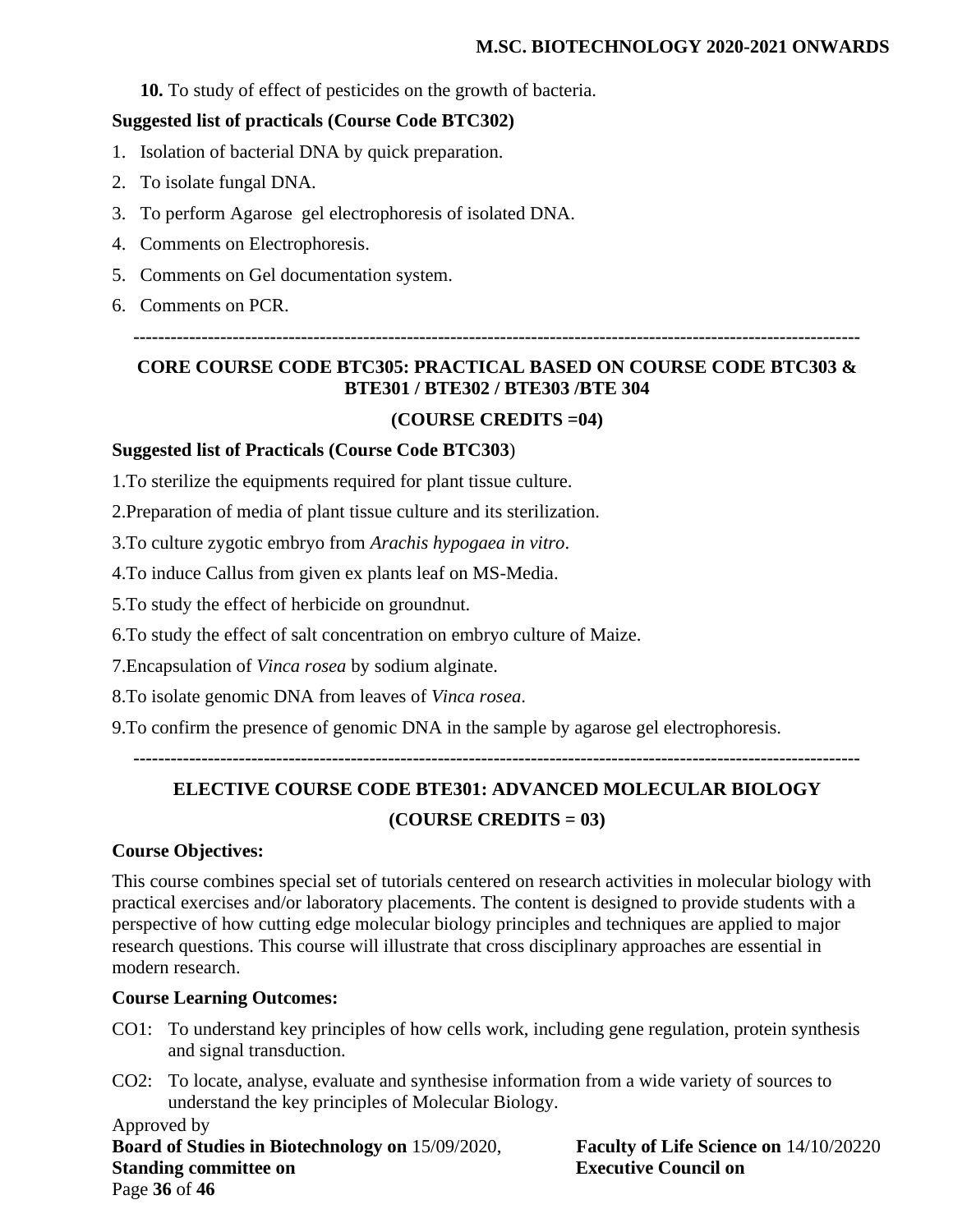- CO3: To read, interpret and discuss major contributions to Molecular Biology research published in scientific research literature.
- CO4: To develop effective, creative and innovative solutions, both independently and cooperatively, to current and future research problems in Molecular Biology.

### **COURSE CONTENTS**

### **UNIT I**

Recombinant DNA technology I: methods of creating recombinant DNA molecule, properties of restriction endonucleases and their mode of action, selection screening construction of DNA library.

### **UNIT II**

Recombinant DNA Technology II: Use of cloned gene, sub-cloning; recombinant proteins production in bacteria, site-directed mutagenesis, RFLP, PCR, DNA-fingerprinting, antisense-RNA technology, chromosomal walking.

### **UNIT III**

Hybridoma technology: monoclonal antibodies mycelium cell infusion selection of hybridomas, protoplast fusion and HAT-medium screening assay purification and application of monoclonal antibodies.

### **UNIT IV**

Cell and tissue culture: micropropagation, somatic cell culture, somoclonal variations, somatic cell hybridization, protoplast isolation, protoplast fusion, protoplast culture, genetic transformation, various methods of gene transfer (all vector and methods), production of transgenic plant and animal; production of secondary metabolites, primary and transferred cell culture, differentiated cells in culture application.

### **UNIT V**

Fermentation technology: continuous and batch type culture techniques, principle types of Fermenters, general design of fementors. Fermentation processes, brewing manufacture of antibiotics, production of single cell protein. Application of genetic and molecular biology procedures in strain improvement.

### **Books recommended**

- 1. Molecular cloning : A Laboratory Manual , J. Sambrook ; Fritsch and T. Maniatis Cold Spring Harbor Laboratory Press, New York, 2000.
- 2. Introduction to practical molecular biology P.D. Dabre, John Wiley & sons Ltd. N York 1988
- 3. Molecular Biology LabFax, T.A. Brown (Ed) Bios Scientific Publishers Ltd. Oxford, 1991
- 4. Molecular Biology of the Gene (4th edition ), J.D. Watson N.H. Hopkins, J.W. Roberts J.A. Steitz and A.M. Weiner, The Benjamin/ Cummlngs Publ Co. Inc. California, 1987.
- 5. Molecular Cell Biology (2nd Edition) J. Darnell, H. Lodish and D. Baltimore, Scientist American Books, Inc., USA, 1994.
- 6. Molecular Biology of the Cell (2nd Edition) B. Alberts, D. Bray, J. Lewis, M. Raff, K. Roberts, and J. D. Watson, Garland Publishing, Inc., New York, 1994.
- 7. Gene VI (6th Edition) Benjamin Lewin, Oxford University press, U.K., 1998.

Approved by **Board of Studies in Biotechnology on** 15/09/2020, **Faculty of Life Science on** 14/10/20220 8. Molecular Biology and biotechnology; a comprehensive desk reference, R.A. Meyers (Ed.)

**Standing committee on Executive Council on** Page **37** of **46**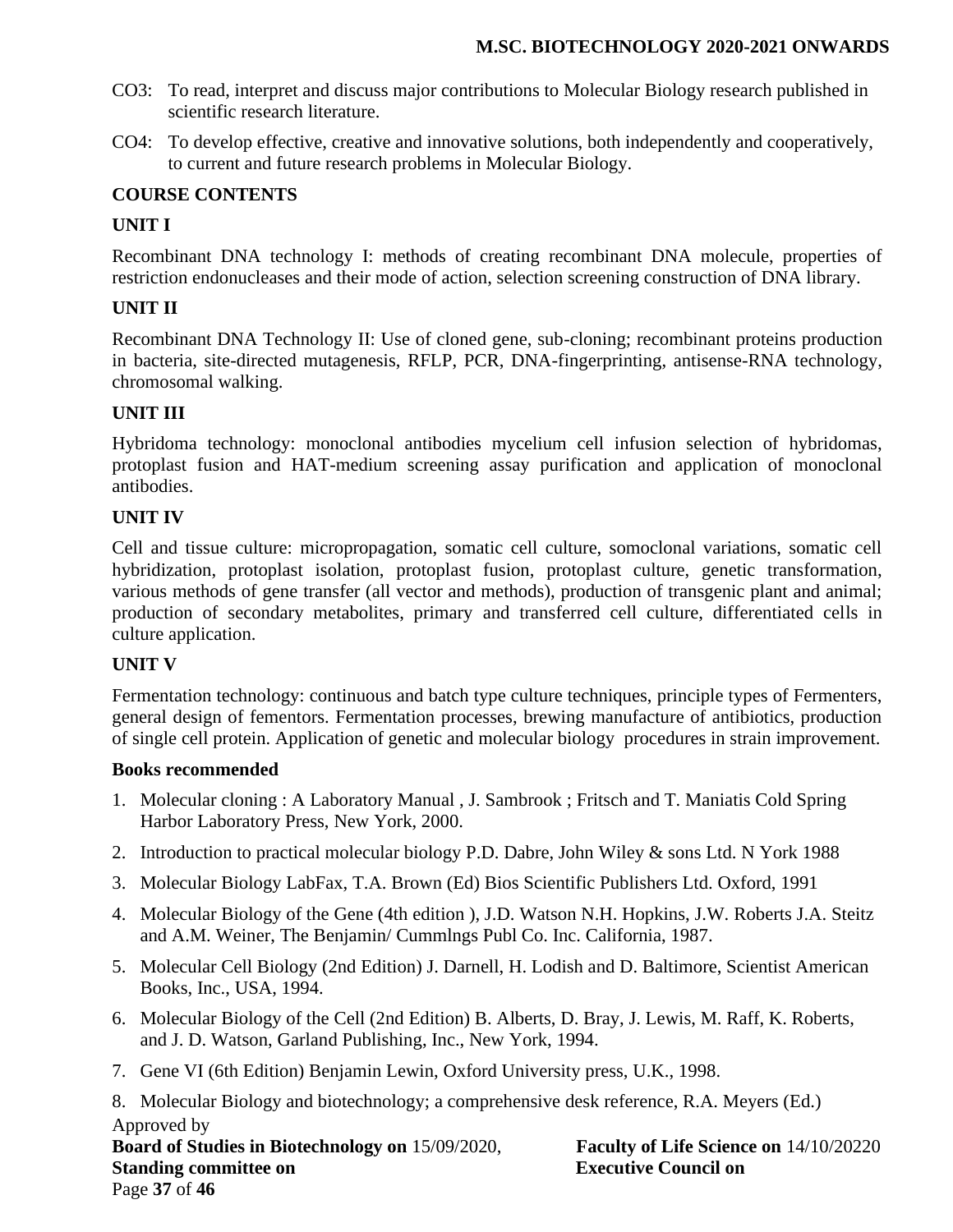### VCH Publishers, Inc, New York, 1995

9. Genomes, T.S. Brown

### **Suggested list of Practicals (Course Code BTE301)**

- 1. To isolate genomic DNA from fungi by LETS methods.
- 2. To determine the quantity and quality of the isolated fungal DNA.
- 3. To determine the agarose gel electrophoresis of the isolated fungal DNA.
- 4. To isolate plasmid DNA from bacteria by quick method.
- 5. To purify the DNA from agarose gel.
- 6. To study the Thermal cycler.
- 7. To study the gel documentation system.

**---------------------------------------------------------------------------------------------------------------------**

# **ELECTIVE COURSE CODE BTE302**: **AGRICULTURAL MICROBIOLOGY (COURSE CREDIT: 3)**

### **Course Objectives:**

To make students aware about agricultural technique, crop diseases, soil health, composting, agriculture losses, pest management, green revolution and agricultural biotechnology.

### **Course Learning Outcomes**

- CO1: Describe role of microorganism in recycling soil nutrients, biodegradation of complex plant polymers, sustaining and improving plant growth through improving nutrient availability, production of plant growth promoting substances and inhibiting pathogens.
- CO2: Critically discuss the need for agricultural microbiology and explain their limitations.
- CO3: Applications of microorganisms in varied fields of agricultural microbiology like bioremediation, biofertilizers and waste water treatment.
- CO4: Analyses of various aspects of  $N_2$  fixation, Phosphate solubilization, PGPR etc. Pre and post harvesting agricultural losses, management, formulation, mass production and applications.
- CO5: Green revolution, transgenic plant, gene protection technology, resistant verities, management of agricultural waste as food, feed and fuel.

### **COURSE CONTENTS**

### **UNIT – I**

History, scope and development of agricultural microbiology, rhizosphere and phyllosphere: concept, importance, factors affecting microbial diversity.

### **UNIT – II**

Approved by **Board of Studies in Biotechnology on** 15/09/2020, **Faculty of Life Science on** 14/10/20220 **Standing committee on Executive Council on** Page **38** of **46**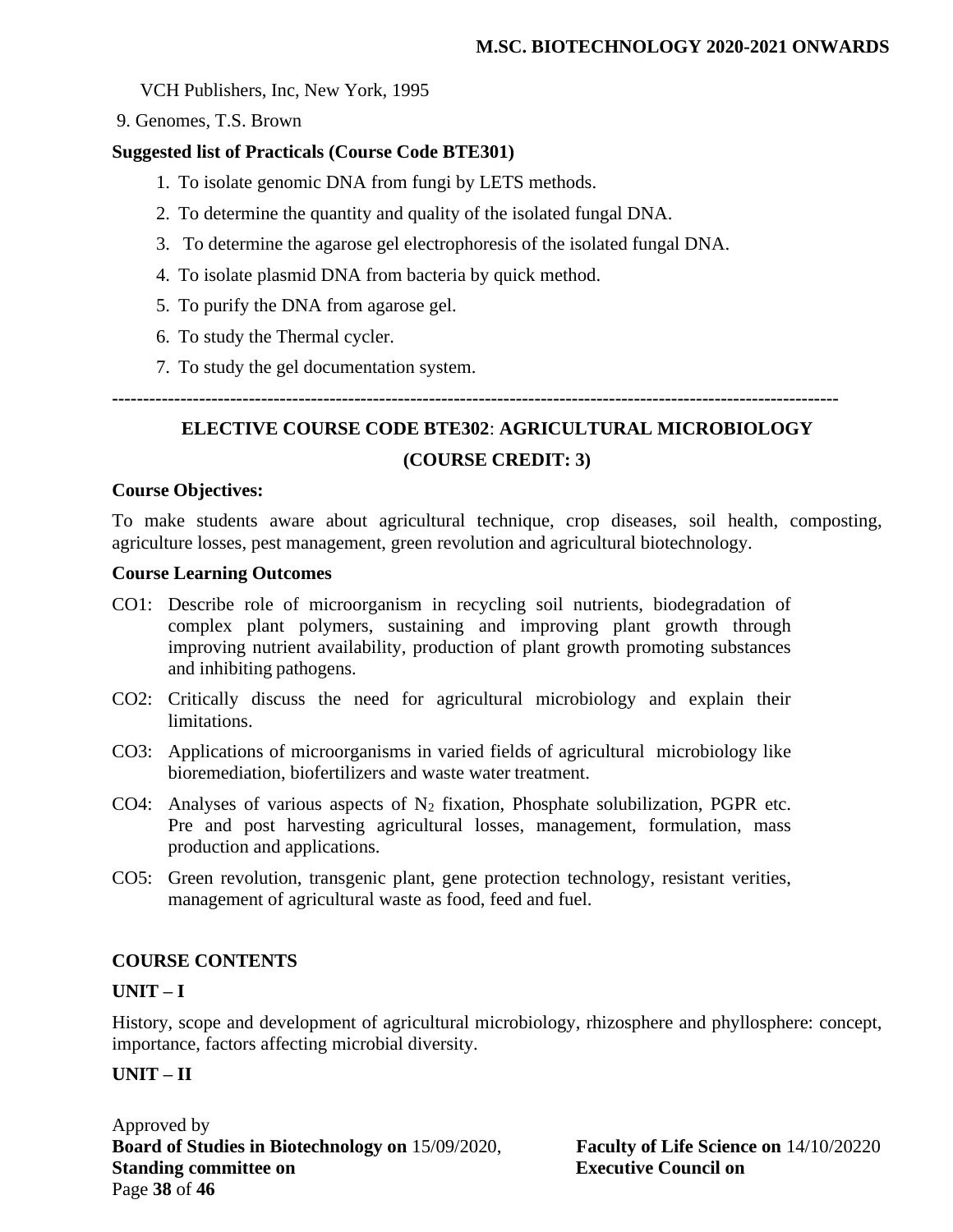Soil health: crop residues, humus, mineralization, immobilization, soil-sickness, composting, vermicomposting, green manure. Effect of crop residues on plant growth; biodegradation of pesticides and pollutants; biodegradation fate, bioavailability, acceleration, bioremediation. Biofertilizers: types, production, formulation and constraints.

### **UNIT – III**

General idea about major agricultural pests: Plant diseases- late blight potato. downy mildew of pea, stem gall of coriander, powdery mildew / rust / smut, rust of linseed, Ergot of bajara, Anthracnose of soybean, Tikka disease of groundnut, wilt of arhar, bacterial blight of paddy, citrus canker, leaf curl of papaya, little left of brinjal. Insects: gram, soybean. Weeds: parthenium, xanthium, waterhyacinth, cyperus, phalaris

### **UNIT – IV**

Post harvest losses of agricultural products: causes, problems and management recent trends in pest management: strategies, mass production, formulation and application technology, achievements, constraints

### **UNIT – V**

Biotechnology in agriculture: the new green revolution, transgenic crops, gene protection technology, frost control technology, resistant varieties. Bioconversion futurology: exploitation of agricultural wastes for food / feed and fuel.

### **List of Recommended Books**

- 1. Soil microbiology by Subba Rao
- 2. Soil and microbes by Waksman and Starkey.
- 3. Plant pathology by Mehrotra.
- 4. Alexander, M. Introduction to Soil Microbiology, 3rd Edition. Wiley Eastern Ltd., New Delhi
- 5. Microbiology by S.S. Purohit.

### **Suggested list of Practicals (Course Code BTE302: Agricultural Microbiology)**

- 1. Isolation and Enumeration of the microorganism from soil by serial dilution agar plate method.
- 2. Isolation of fungi from soil by warcup's method.
- 3. Isolation of azotobacter species from soil.
- 4. Isolation of microorganism from rhizosphere.
- 5. Isolation of microorganism from phyllosphere (phyloplane) by serial dilution, agar plate method or leaf impression method.
- 6. Plant diseases leaf curl of papaya, rust of wheat, citrus canker, red rot of sugarcane.

Study of weeds- Parthenium, water hyacinth.

**---------------------------------------------------------------------------------------------------------------------**

# **ELECTIVE COURSE CODE BTE303: BIOPROCESS ENGINEERING AND TECHNOLOGY (COURSE CREDITS =03)**

**Course Objectives**:

Approved by **Board of Studies in Biotechnology on** 15/09/2020, **Faculty of Life Science on** 14/10/20220 **Standing committee on Executive Council on** Page **39** of **46**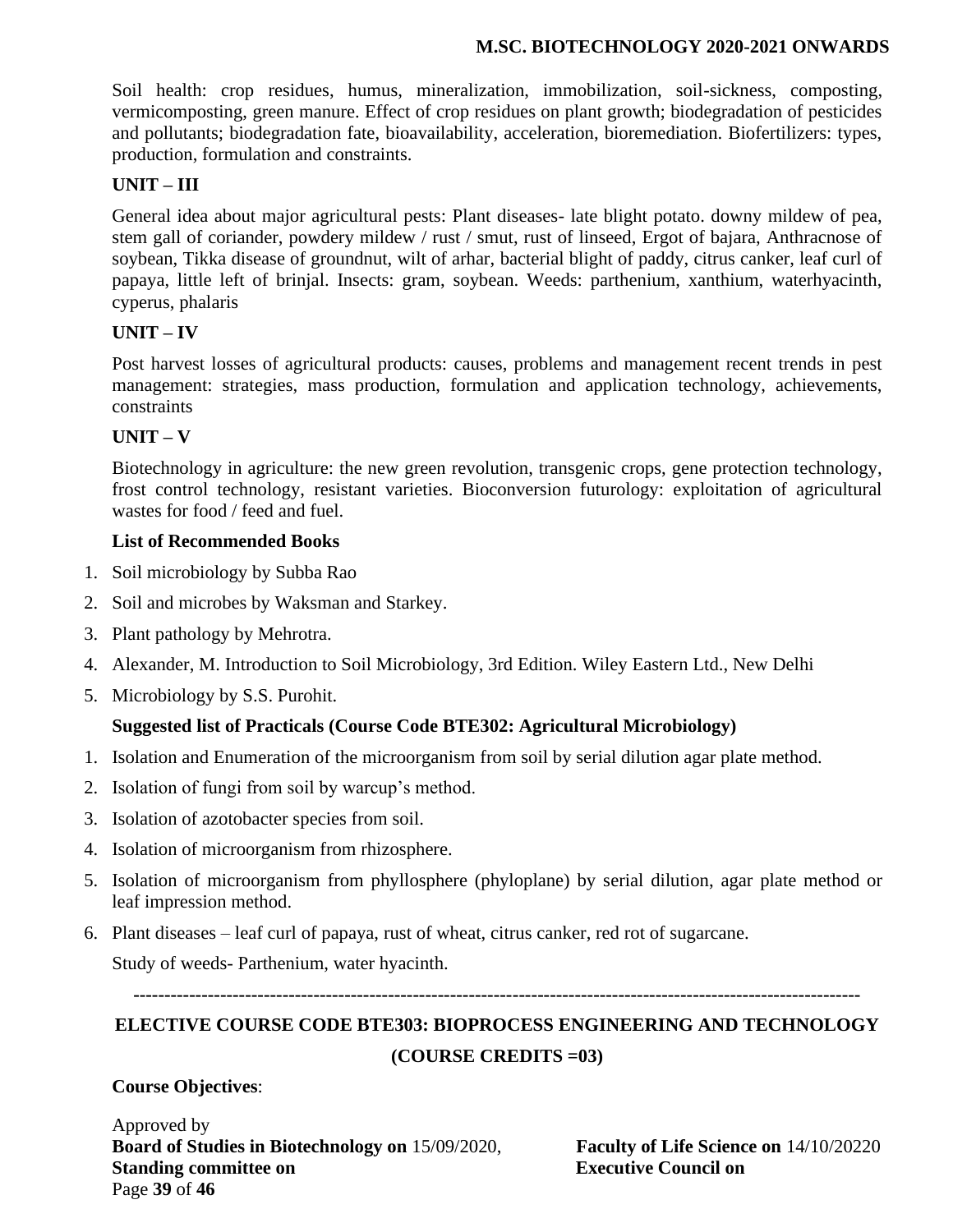The course will enable students to apply biotechnological concepts in the exploitation of biological organisms for industrial and human benefits. The strategies for development of microbial strains, process optimization, large scale production and product recovery will be covered for industrially relevant biotechnological products and therapeutic proteins.

**Course Learning Outcomes:** Upon successful completion of the course, the student:

- CO1: Insights on industrially important organisms, recent developments in fermentation processes and various optimization strategies at fermenter level. Learns about the design, types of fermenters and various critical components of bioreactors.
- CO2: Is able to describe control parameters, fluid rheology and process constraints in large scale bioreactors. Strategies of product recovery from a fermentation broth.
- CO3: Understand the significance and activities of microorganisms in food. Recognize the characteristics of food-borne, waterborne and spoilage microorganisms, and methods for their isolation, detection and identification.
- CO4: Analyze the importance of microbiological quality control programme's in food production.
- CO5: Discuss the microbiology of different types of food commodities. Describe the rationale for the use of standard methods and procedures for the microbiological analysis of food

### **COURSE CONTENTS**

### **UNIT-I**

Biofermentation: designing and application, principles of biofermentation, monitoring and control of parameters (pH, oxygen, agitation, temperature, foam etc.), batch & continuous; production medium, raw materials, isolations; maintenance, preservation & improvement of industrial strains, computer control of fermentation processes.

### **UNIT-II**

Downstream processing: Filtration of fermentation broths, ultra-centrifugation, recovery of biological products by distillation, superficial fluid extraction.

### **UNIT-III**

Industrial production of solvents: Ethyl alcohol, citric and acetic acids; enzymes; amylases, proteases, cellulases; vitamins: vitamin B12, vitamin C, antibiotics (penicillin, streptomycin, tetracycline and griseofulvin). Microbes in petroleum industry (oil recovery); immobilized cells & enzymes.

### **UNIT-IV**

Microbiology of food: sources and types of microorganisms in food, food borne pathogens, microbiological examination of food, spoilage of food, food preservation, fermented foods, microbial proteins.

### **UNIT-V**

Dairy microbiology: sources and types of microorganisms in milk, microbial examination of

Approved by **Board of Studies in Biotechnology on** 15/09/2020, **Faculty of Life Science on** 14/10/20220 **Standing committee on** <br>**Executive Council on** Page **40** of **46**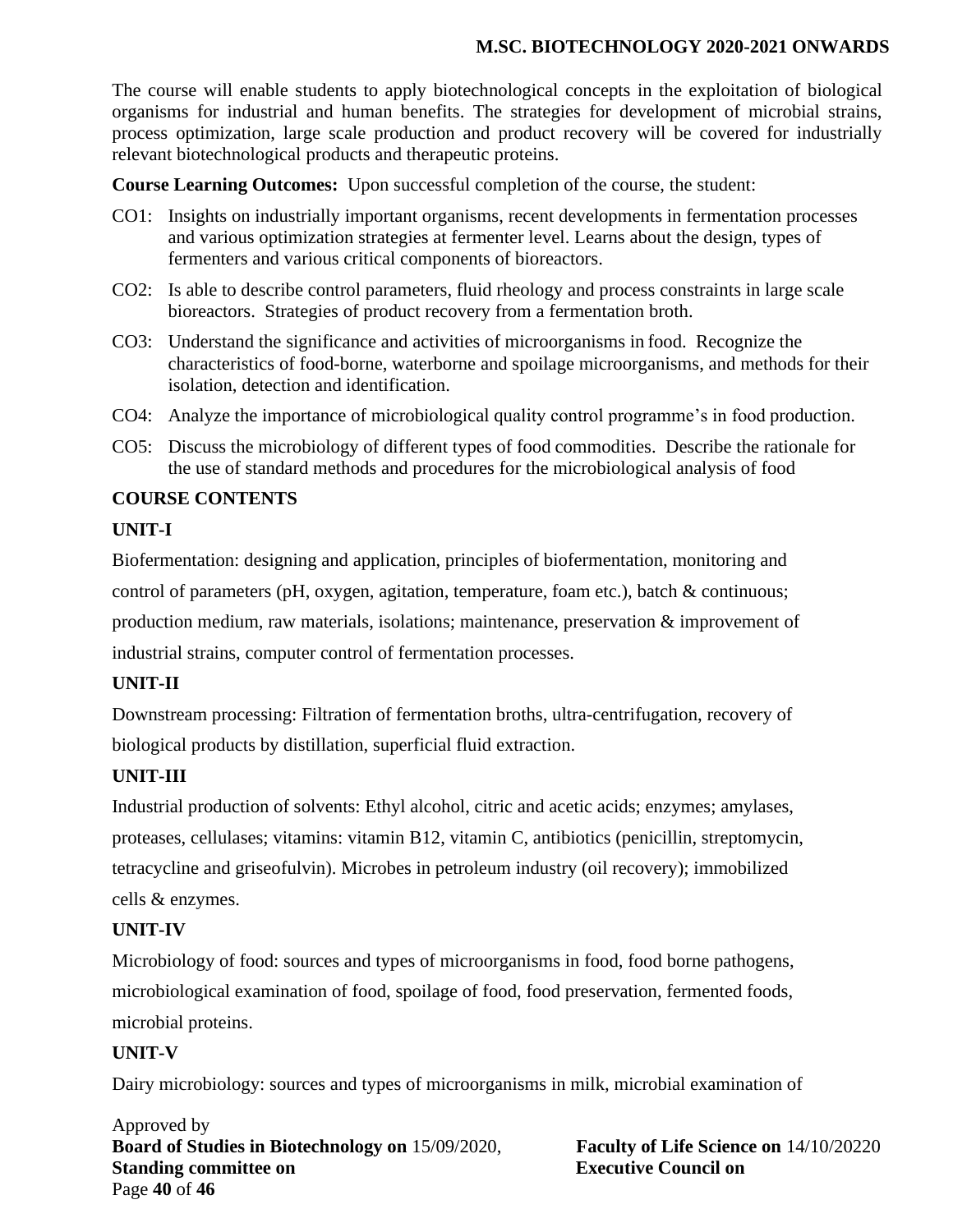milk, pasteurization and phosphatase test, sterilization of milk, grades of milk, dairy products, fermented milk, butter & cheese.

### **Recommended Books:**

1. Biochemical Engineering, Aiba, S., Humphrey, A.E. and Millis, N.F. Univ of Tokyo Press, Tokyo.

2. Biochemical Reactors, Atkinson, B: Pion Ltd. London.

3. Biochemical Engineering Fundamentals, Baily, J.E. and Ollis, D.F. McGraw-Hill Book Co. New York.

- 4. Bioprocess Technology: Fundamental and Application, KTH, Stockholm.
- 5. Process Engineering in Biotechnology, Jackson, A.T., Prentice Hall, Engelwood Cliffs.

6. Bioprocess Engineering: Basic Concepts, Shuler, M.L. and Kargi, F., Prentice Hall, Engelwood Cliffs.

7. Principles of Fermentation Technology, Stanbury, P.F. and Whitaker, A. Pergamon Press, Oxford.

8. Bioreaction Engineering principles, Nielson, J. and Billadsen, J. Plenum Press.

9. Chemical Engineering Problems is Biotechnology, Shuler, M.L. (Ed.) AICHE.

10. Biochemical Engineering, Lee, J.M. Prentice Hall Inc.

11. Bioprocess Engineering-kinetics, Mass Transport, Reactors and Gene Expression, Viet; W.F., John Wiley & Sons, Inc.

### **Suggested list of Practicals (Course Code BTE303**)

- 1. Isolation of micro-organism from canned food.
- 2. Isolation of bacteria and fungi from spoiled bread.
- 3. Quantitative test of milk by resazurin test.
- 4. Quantitative estimation of Amylase production.
- 5. Isolation of lipase producing bacteria from soil.
- 6. Isolation of phosphate solubilizing/producing bacteria from soil**.**
- 7. Estimation of antibiotic property of bacteria.

**---------------------------------------------------------------------------------------------------------------------**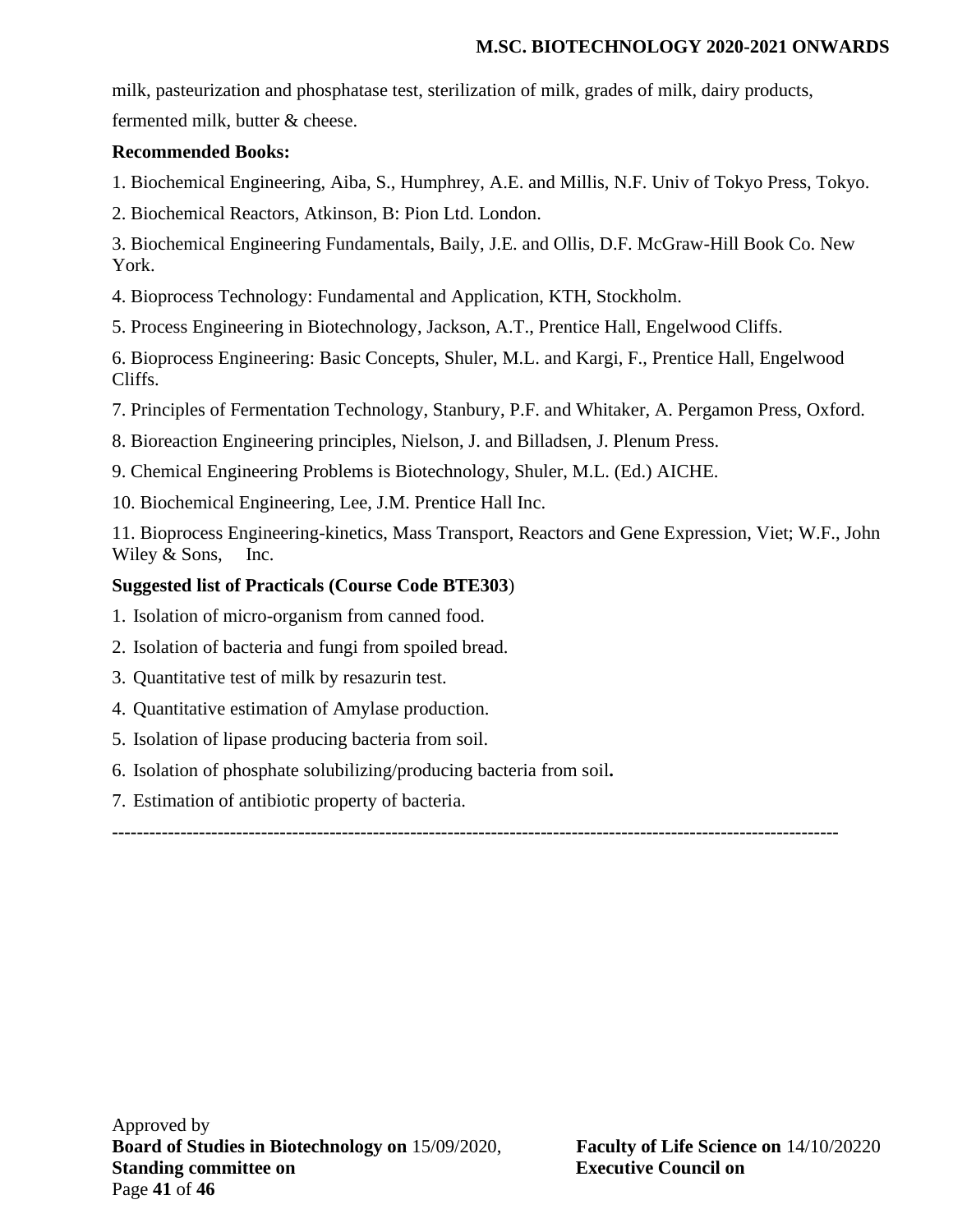### **COURSE CODE BTE304: BIOTECHNOLOGY**

### **(COURSE CREDITS = 03)**

### **Course Objectives:**

The course will help students to understand various applications of microbes for the development of various products of agriculture, industrial and clinical application. The knowledge of recombinant technology, bioreactors and optimization strategies will be beneficial in development of production processes.

**Course Learning Outcomes:** Upon successful completion of the course, the student:

- CO1: **Will learn about industrially relevant microbial products and their production process, role of biotechnology in environment management.**
- CO2: Acquires knowledge about strains development, selection of hyper producers, microbial products, metabolic engineering and various industrial relevant microbial products and their production process Learns about the designing of recombinant heterologous expression systems such as *E. coli*, yeast, mammalian and insect cells.
- CO3: Learns about sterilization at reactor scale and different types of sterilization strategies.
- CO4: Attains knowledge about designing large scale industrial processes and types of cultivation strategies Understands the concept of recombinant biomolecules, therapeutic proteins, vaccines, antibodies, bio-pesticides, bio-fertilizers, and probiotics .
- CO5: Understands different types of regulatory approvals required for drug development and difference between biologics, biosimilars and biobetters.

### **COURSE CONTENTS**

### **UNIT I**

Biotechnology an Overview, Definition, Perspective and scope of biotechnological processes and products, Biotechnology and Ethics, Introduction, Medical and chemical Biotechnology, Agriculture and Food, Energy and environment and human, Bioethics, Facing problem and finding solutions, Regulating the use of biotechnology, Patenting biotechnology inventions.

### **UNIT II**

Genetic Engineering and gene cloning, Introduction of genetic engineering procedure, restriction endonuclease, cloning vehicle, Vectors for animals and plants, Insertion of DNA molecule in to a vector, Direct transformation, Isolation and cloning, Transformation and growth of cells, Selection and screening of particular recombinants, Genomic library, sequencing of DNA, Gene identification and mapping, Analysis of expression of cloned genes, Polymerase chain reaction, Monoclonal Antibodies

## **UNIT III**

Plant cell and tissue cultures, Culture techniques, Protoplast fusion, Direct gene transfer, Microinjections, Nuclear transplantation, Plastid and mitochondrial genes, production of secondary metabolites by immobilized plant cell, Development of disease resistant, herbicide resistant, Salt & drought resistant plant varieties, Microbial Toxins, Introduction, Toxins gene isolation, Genetic engineering of *B. thuringiensis* strains, *Baculovirus* as biocontrol agents.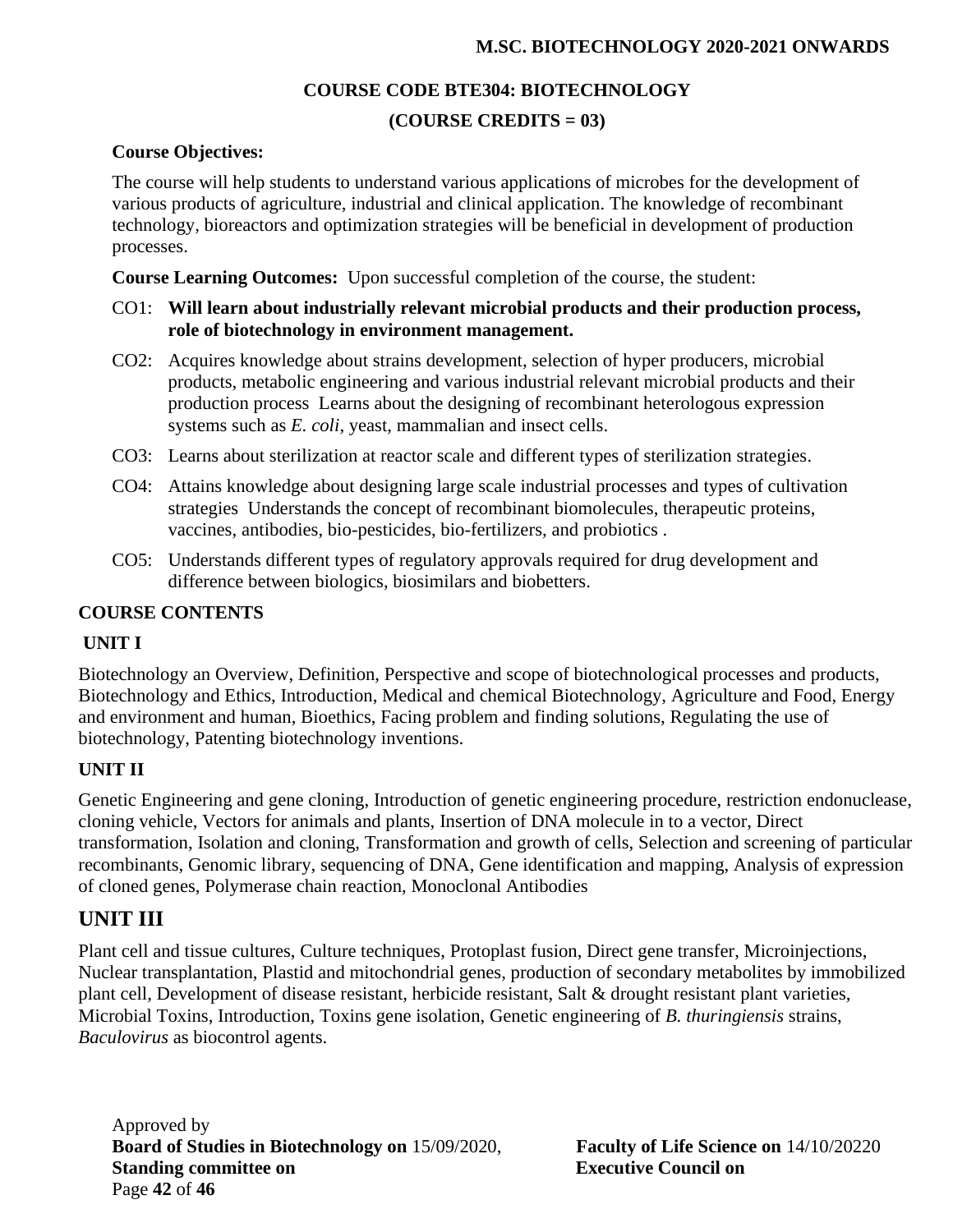### **UNIT IV**

Culturing microorganisms for the production of biomass, Production of microbial (Bacterial, Cyanobacterial and Fungal) products, Batch culture, Continuous culture, Fed-batch culture, Mass culture, Use of culture system for the production of microbial products, Production of cyanobacterial biomass for food, Feed and health care products, Improvement of microbial strains for industry, Agriculture, Immobilization of microbial cells and enzyme and its applications.

### **UNIT V**

Strain improvement, bioreactor design, Reactor types, Application of immobilized cells and enzyme, improvement in bioreactor to control environment of process organism. use of microorganisms in pollution control, Waste treatment, Bioremediation, Biological removal of eutrophic nutrients, Heavy metals, Toxic chemicals (Herbicide, Insecticide and Fungicide and Other Toxicants) from waste water and industrial effluents, Utilization of waste water for the production of food and feed, Biodegradation, Bioleaching of metals, Application of microorganisms from environment

### **Books recommended**

- Haekett P. B., Fuchs J. A. and Mesing J. W. (1988) An Introduction to Recombinant DNA techniques – basic experiments in gene manipulation.
- Glck B. R. and Thompson J. E. (1993) Methods in Plant Molecular Biology and Biotechnology.
- Bjorn Kristiansen, (2012) Basic Biotechnology third Edition.

### **Suggested list of practical's (Course Code BTE304)**

1. Demonstration:-

PCR

Spectrophotometer

pH meter

Centrifuge

Photomicrographic Camera

- 2. To prepare the media for plant tissue culture.
- 3. Isolation of pathogenic fungi from infected plants/Disease plants (Leaf/ Stem/ root)
- 4. Identification of unknown microorganism from given plates.
- 5. Preparation of tissue culture media.

**---------------------------------------------------------------------------------------------------------------------**

# **CORE COURSE CODE BTS301: SKILL DEVELOPMENT MODULES 3 (COURSE CREDITS = 02)**

### **ENTREPRENEURSHIP DEVELOPMENT PROGRAMME AGENDA (Semester-3)**

### **TIME - 30 Hrs**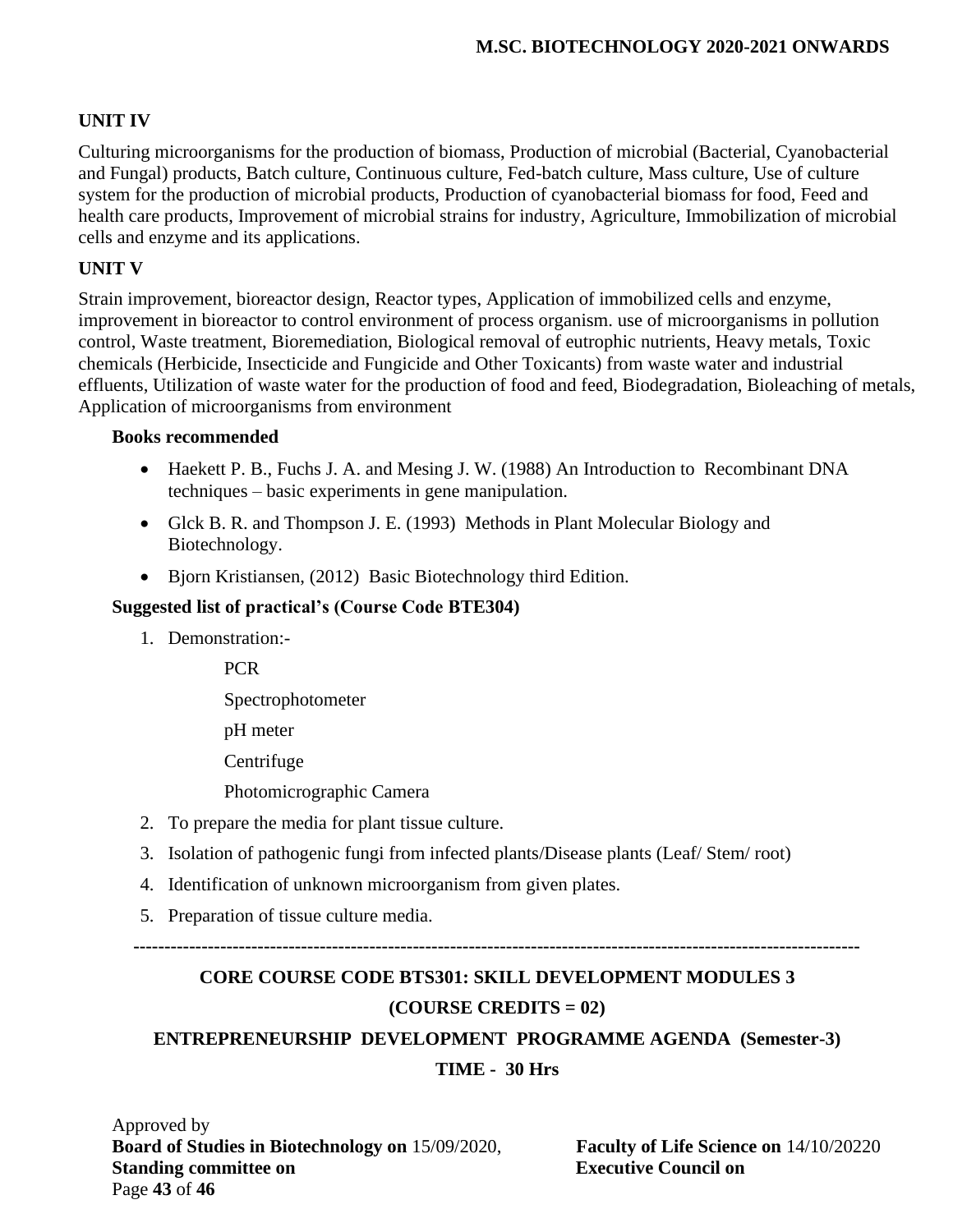### **ORIENTATION PROGRAM FOR ENTREPRENEURSHIP**

#### **1. WHAT IS ENTREPRENEURSHIP**

 **Definition of Entrepreneurship**

 **Be a Successful Entrepreneurship**

### **2. TYPE OF ENTREPRENEURSHIP**

 **Manufacturing Trading Service Provider**

### **3. NEED TO BE SUCCESSFUL ENTREPRENEURSHIP**

**Knowledge - About work and Concern Information - About sources/ market/ Customer's Assets - About Technology, Place, Man power and money**

### **4. CHOOSING A BUSINESS -**

**Micro Scale Unit Small Scale Unit Large Scale Unit Mega Scale Unit** 

### **5. MARKETING and DISTRIBUTION**

 **Definition and Type of Marketing About Sales and Marketing Distribution channels**

# **6. PRODUCT DESIGNING / BRANDING / MERCHANDIZING Research and Development**

### **7. FINANCIAL FLUENCY, PLANNING AND LEGAL ASPECTS**

 **Taxation**

 **Rules and norms of the Govt. to run a business**

### **8. GOVERMENT SCHEMES AND ASSISTENCE**

 **About financial loan / Place/ Training / Subsidy.....etc**

Approved by **Board of Studies in Biotechnology on** 15/09/2020, **Faculty of Life Science on** 14/10/20220 **Standing committee on Executive Council on Executive Council on** Page **44** of **46**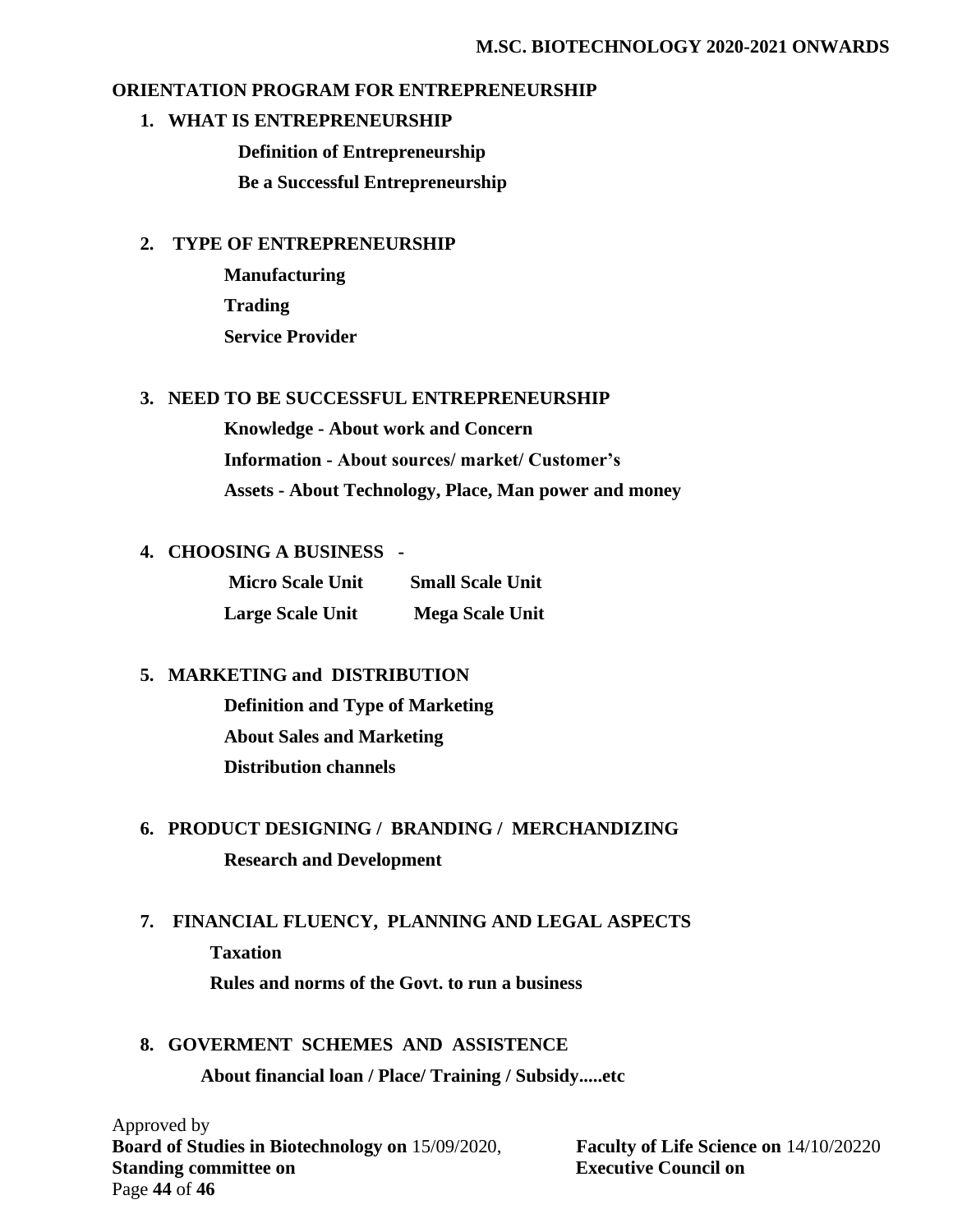### **9. INDUSTRY VISITS.**

# **FOURTH SEMESTER (COURSE CREDITS 18)**

**---------------------------------------------------------------------------------------------------------------------**

| (A) DISSERTATION                            | <b>Credits</b> | <b>Maximum</b><br><b>Marks</b> |
|---------------------------------------------|----------------|--------------------------------|
| <b>A. Valuation</b>                         |                |                                |
| Language & Presentation<br>(i)              |                |                                |
| (ii)<br>Review of Literature                |                |                                |
| (iii)<br>Methodology                        | 300            |                                |
| Analysis & interpretation of Result<br>(iv) | 18             |                                |
| <b>EXTERNAL</b><br><b>B. Viva-Voce</b>      |                | 50                             |
| <b>INTERNAL</b><br>C. Viva-Voce             |                | 50                             |
| <b>Total</b>                                |                | 400                            |

| (B) Comprehensive viva voce (virtual<br>credits) |  | 50 |
|--------------------------------------------------|--|----|
|                                                  |  |    |

### **Course Objectives:**

The primary object is to expose the students to research culture and technology. They learn how to choose a research problem, plan and perform experiments, collect data, and analyze the data qualitatively and quantitatively. The student gets trained in presenting the results in the form of an oral presentation as well as a thesis. The student presents his/ her research orally at the end of the semester, and this is coupled to a viva-voce. This not only equips the student for a career in research/ industry, but also fosters self-confidence and self-reliance in the student as he/she learns to work and think independently.

### **Course Learning Outcomes**:

- CO1: Student is able to conceive a research problem based on current published researches through comprehensive survey of literature on the topic of research.
- CO2: Student is able to plan and design bioassay protocols, to isolate microbes and macrobes from different sources, to identify the isolated organisms using morphological, structural, biochemical and molecular methods.
- CO3: Student becomes well-versed in enzymatic, growth and toxicological assay systems through handling, use of instruments, reagents and chemicals, and in execution of experiments independently.

### Approved by **Board of Studies in Biotechnology on** 15/09/2020, **Faculty of Life Science on** 14/10/20220 **Standing committee on Executive Council on** Page **45** of **46**